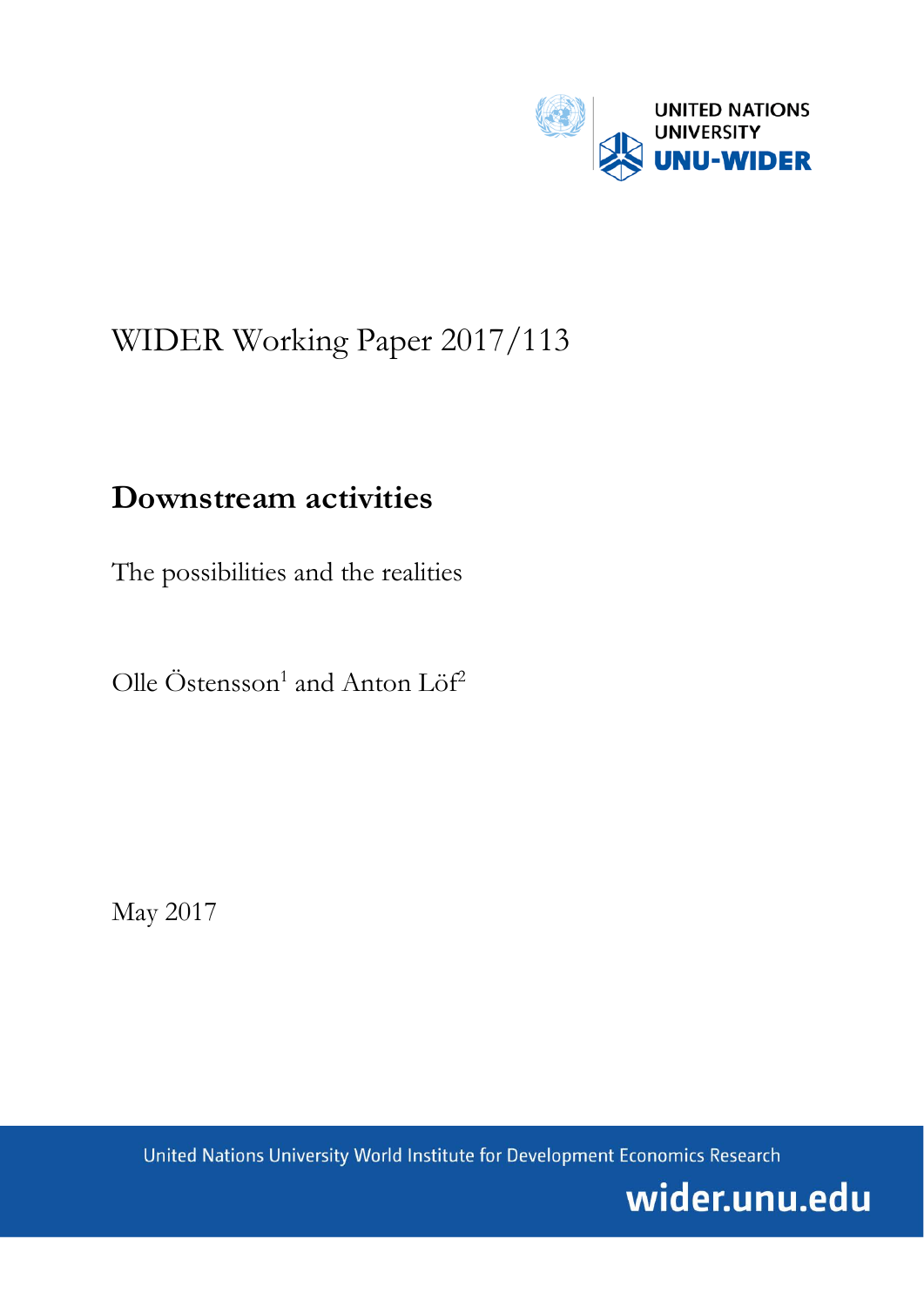Abstract: The paper discusses the practical possibilities of achieving increased downstream processing and the policies that are commonly used for this purpose. It reviews the reasons why forward vertical integration is not always an optimal choice for extractive industry companies. It finds little support for the argument that differences in market power dictate the geography of downstream processing. Tariffs on processed products may also play only a limited role. The degree of vertical integration varies and appears to be mainly driven by production economics. Market determined processing margins fluctuate, which raises the risks of investing in downstream processing capacity. Policies for downstream processing are discussed based on experiences in four countries: India, Indonesia, Zambia, and Tanzania. In most of these cases, a very limited amount of analysis appears to have been undertaken to design the policies. Results so far seem to indicate that a number of unintended consequences dominate the outcomes.

**Keywords:** extractive industries, downstream processing, vertical integration, industrial policy **JEL classification:** L5, L7, O2, Q3

Copyright © UNU-WIDER 2017

Information and requests: publications@wider.unu.edu

ISSN 1798-7237 ISBN 978-92-9256-337-0

Typescript prepared by Lesley Ellen.

The Institute is funded through income from an endowment fund with additional contributions to its work programme from Denmark, Finland, Sweden, and the United Kingdom.

Katajanokanlaituri 6 B, 00160 Helsinki, Finland

The views expressed in this paper are those of the author(s), and do not necessarily reflect the views of the Institute or the United Nations University, nor the programme/project donors.

<sup>1</sup> Caromb Consulting, Caromb, France, [olleostensson@gmail.com;](mailto:olleostensson@gmail.com) <sup>2</sup> Independent Consultant, Stockholm, Sweden, [anton.j.lof@gmail.com.](mailto:anton.j.lof@gmail.com)

This study has been prepared within the UNU-WIDER project on ['Extractives for development \(E4D\)',](https://www.wider.unu.edu/node/474) which is part of a larger research project on ['Macro-economic management \(M-EM\)'.](https://www.wider.unu.edu/node/377)

The United Nations University World Institute for Development Economics Research provides economic analysis and policy advice with the aim of promoting sustainable and equitable development. The Institute began operations in 1985 in Helsinki, Finland, as the first research and training centre of the United Nations University. Today it is a unique blend of think tank, research institute, and UN agency—providing a range of services from policy advice to governments as well as freely available original research.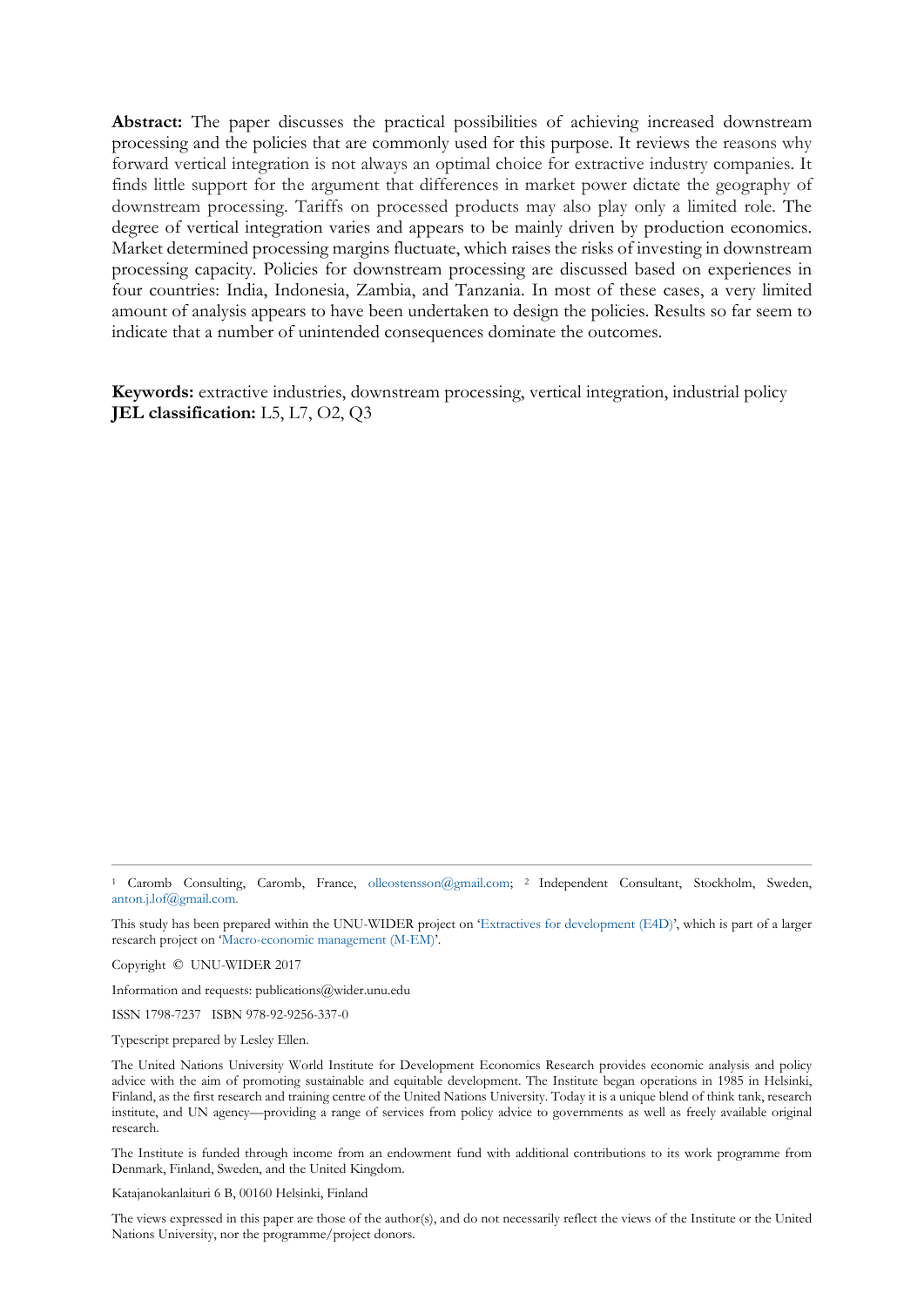## **1 Introduction**

The possibilities of downstream integration in extractive industries have traditionally been given close attention by policy makers and many governments have made downstream processing an objective of mineral and energy policy. For instance, according to the African Mining Vision: 'The principal resource endowment opportunities are…Downstream value addition: The use of the locational advantage (CIF-FOB) of producing crude resources to establish resource-processing industries (beneficiation) that could then provide the feedstock for manufacturing and industrialisation' (African Union 2009: 13). Similarly, the Amendment of the Broad-Based Socio-Economic Empowerment Charter for the South African Mining and Minerals Industry (the 'Mining Charter') states 'Beneficiation seeks to translate comparative advantage in mineral resources endowment into competitive advantage as [a] fulcrum to enhance industrialisation in line with State developmental priorities' (Republic of South Africa 2010: 2).

The present paper will discuss the practical possibilities of achieving increased downstream processing and the policies used. It will argue that governments need to be cautious about elevating downstream processing to a priority objective. It will also attempt to show, by way of examples, how attempts to 'correct' market outcomes may carry high costs for the economy, and it will discuss the potential of local markets for extractive industry products.

Section 2 will briefly discuss possible alternative explanations for the perceived lack of downstream integration in the extractive industries in lower income countries, thus setting the stage for the empirically oriented analysis in following sections.

Section 3 will provide a description of the economics and geography of downstream processing. Using examples from three industries: aluminium, copper, and iron ore/steel, it will highlight the degree, nature, and economics of vertical integration. Two aspects of this are studied: the geographical and ownership distribution of mining and downstream activities and the evolution over time of processing margins. This section is intended to provide an assessment of some general propositions about the feasibility of downstream activity and to illustrate that value-adding through further processing is a more complex issue than is often realized.

Section 4 will be devoted to a critical review of policies commonly pursued to promote downstream processing. The review will first discuss how downstream processing has formed a part of policy prescriptions for governments of countries with large extractive industry sectors and the role of these prescriptions in the portfolio of policy measures aiming to achieve diversification, industrialization, and development. This will be followed by a review of practical experiences in a few countries where downstream integration has been accorded a high priority by successive governments: India, for iron ore and steel; Indonesia, for all minerals; Zambia, for copper; and Tanzania, for natural gas. The policies pursued in these four countries will be reviewed with a view to drawing conclusions about their effectiveness.

Finally, Section 5 will attempt to draw some general conclusions about the kind of policies that could prove successful, both in diversifying the output of the extractive industry and widening its deliveries to domestic and sub-regional markets.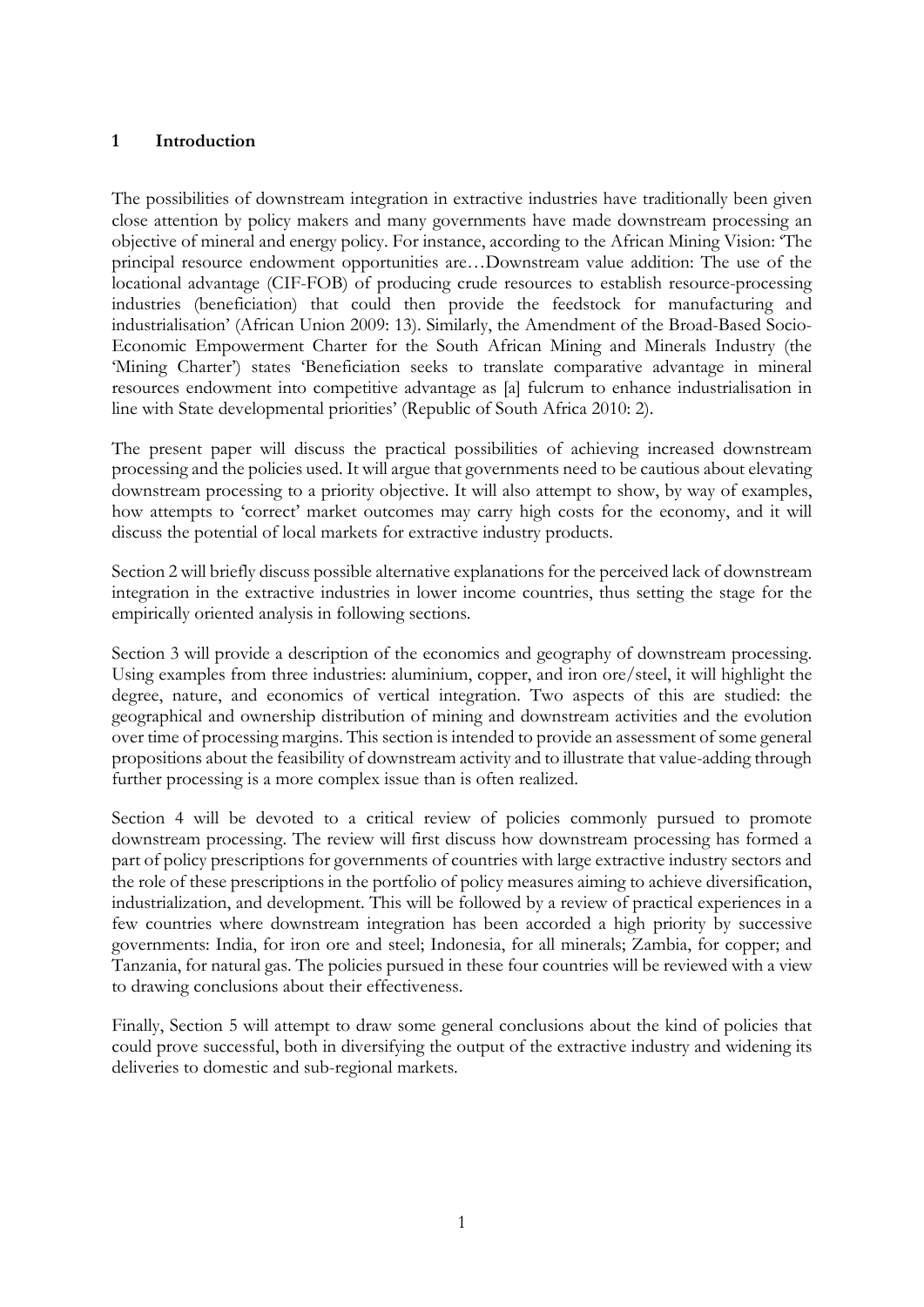#### **2 Explanations for the lack of downstream integration in extractive industries**

If all locations were equally attractive from other points of view, one would expect downstream processing to take place close to the site of the extraction, simply because processing often involves a reduction in volume, which would tend to reduce transport costs. Since this is clearly not always the case, the reasons for the location of processing activities in other sites have to be explained.

## **2.1 Declining terms of trade and unequal market power**

Much of the intellectual foundation for the emphasis given to downstream processing and one of the most important possible reasons for the location of processing activities away from primary production was provided more than half a century ago by Hans Singer (1950) and Raúl Prebisch (1950) in the form of the Singer–Prebisch hypothesis. According to this argument, in a world system in which poorer nations specialize in primary products, such as raw minerals and agricultural products that are then shipped to industrialized nations that, in turn, make advanced products to be sold to poorer nations, the major benefits of international trade will go to the wealthy nations. The reason for this state of affairs is said to be that primary commodity markets are competitive and so reductions in costs are passed on to consumers in the form of lower prices. Producers of many manufactured products, it is argued, enjoy a better position because they have some market power. This allows them to share the benefits of falling costs between workers in the form of better salaries and shareholders in the form of greater dividends.

As a result, countries that produce and export mineral (as well as other natural resource) commodities have to export increasing amounts over time in order to purchase a given basket of manufacturing imports: i.e. their terms of trade decline (Singer 1950; Prebisch 1950). The phenomenon of tariff escalation, with tariffs on processed products being higher than those on raw materials, is argued to add to this tendency.

The hypothesis has had a strong influence on theories attributing low growth in developing countries to their dependence on unprocessed commodity exports. It has also been referred to as one of the reasons for the 'resource curse'.

The Singer–Prebisch hypothesis attributes the lack of downstream processing in developing countries to the differences in market power between primary producers and producers of processed products. It assumes that developed countries have the power to influence location choices and retain processing capacity in their countries, through trade policy and by other means. Until the 1990s, this view of the world economy did not appear to be in obvious conflict with the observable facts, since prices of manufactures appeared to increase at a higher rate than those of commodities over the longer term—in spite of temporary surges in commodity prices, for instance, during the first oil crisis in the early 1970s—and manufacturing predominantly took place in developed countries. However, with the expansion of manufacturing capacity in emerging economies, particularly China, that has taken place over the past two decades, and the increase in commodity prices during the most recent commodity boom through 2011, this description no longer appears valid. Price developments for energy and metal commodities since 1960 do not provide unambiguous support for the Singer–Prebisch hypothesis after the year 2000.<sup>[1](#page-3-0)</sup> This might imply either that retaining manufacturing capacity is no longer a priority for developed countries or that they are unable to prevent its migration to lower cost locations. In either case, the

<u>.</u>

<span id="page-3-0"></span><sup>&</sup>lt;sup>1</sup> The evolution of margins between prices of unprocessed and processed products will be further discussed in section 3.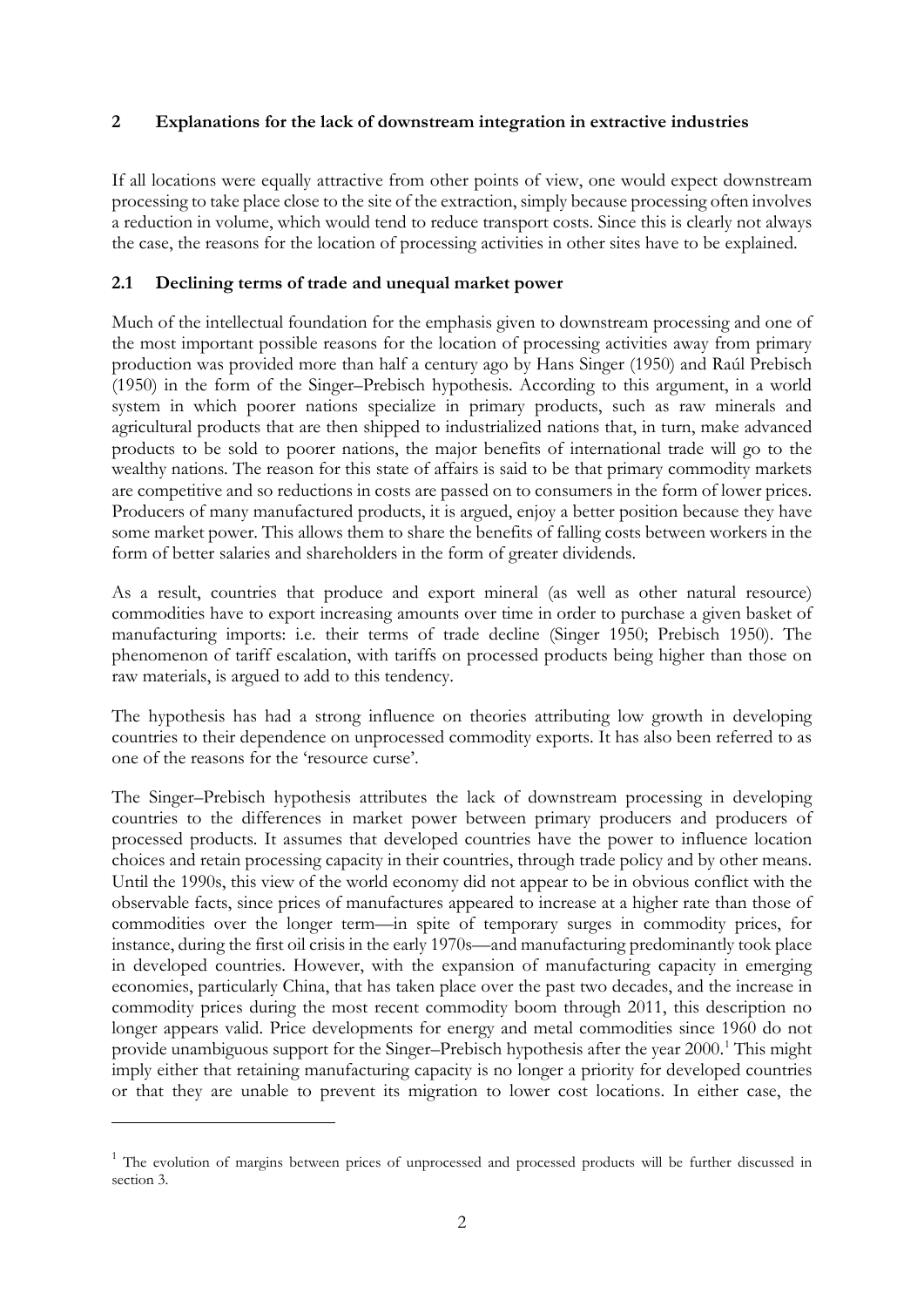conclusion should be that the obstacles to downstream processing that may have existed earlier are less important today.

The predictions concerning the declining terms of trade may of course still be valid for other reasons, such as a slower rate of demand increase for primary than for processed products or limited scope for product diversification and branding in primary products. If the terms of trade are indeed moving against primary products over the long term, that would constitute a powerful reason for governments of the countries concerned to prioritize economic diversification.<sup>[2](#page-4-0)</sup> However, the argument concerning declining terms of trade is by no means concluded. The test of the declining-terms-of-trade prediction depends crucially on the start and end points of the period being measured. It can be argued that the 'super cycle' for commodities provides an effective counter argument, while its reversal reinforces the hypothesis.

There are a number of potential explanations for the absence of downstream processing that go beyond terms of trade. Policy measures to support downstream integration would need to be designed on the basis of an understanding of which of these explanations is most relevant to the particular case at hand. In the following, some other explanations will be briefly discussed.

## **2.2 Tariff escalation**

-

Tariff escalation (higher import duties on semi-processed products than on raw materials, and higher still on finished products, (WTO n.d.a) is a real phenomenon and it is relevant in situations where the domestic market is not sufficiently large to accommodate the output of downstream processing plants and part or all of the production has to be exported. However, negotiations in the WTO and in the context of regional trade agreements have reduced the level of tariffs and made tariff escalation less significant, particularly if concessions within regional or bilateral trade agreements are taken into account.<sup>[3](#page-4-1)</sup> The large expansion of manufacturing exports from China and other emerging economies could hardly have taken place under the tariffs that were in force in the 1970s or 1980s.

Figure 1 shows import tariffs for metals, including semi-fabricated products, for some selected countries.[4](#page-4-2) Tariffs for the *unprocessed products* (iron ore, copper ores, and concentrates and bauxite (aluminium ores and concentrates)) are 0, except in India, where tariffs on all three are 2.5 per cent. Figure 2 shows import tariffs for the same countries for refined oil products and gas. Tariffs on crude oil and liquid natural gas are 0, except in India, where the tariff on natural gas is 5 per cent. It appears that tariff escalation (the difference between the tariffs shown in the figures and those levied on the unprocessed product) is significant, although absolute tariffs are relatively low. The figures do not include tariffs on finished products because the discussion of downstream processing has mainly concerned the first or the first couple of processing stages. The inclusion of more processed products would be unlikely to change the conclusions.

<span id="page-4-0"></span><sup>&</sup>lt;sup>2</sup> The economic success of countries such as Australia, Chile, and New Zealand that are strongly dependent on primary commodity exports would appear to argue that decline in terms of trade can be overcome, inter alia, by higher productivity, leading to a competitive advantage.

<span id="page-4-1"></span><sup>&</sup>lt;sup>3</sup> For instance, the Everything But Arms initiative has abolished tariffs on almost all imports from Least Developed Countries (LDCs), including most African countries, to the EU. The European Partnership Agreements (EPAs) negotiated between the European Union and African, Caribbean and Pacific countries are effectively providing the latter countries with free access to the EU market (European Commission n.d.).

<span id="page-4-2"></span><sup>&</sup>lt;sup>4</sup> The countries selected are the ones accounting for most of the world imports of the commodities concerned. It should be mentioned that many of the other countries not included have higher degrees of tariff escalation.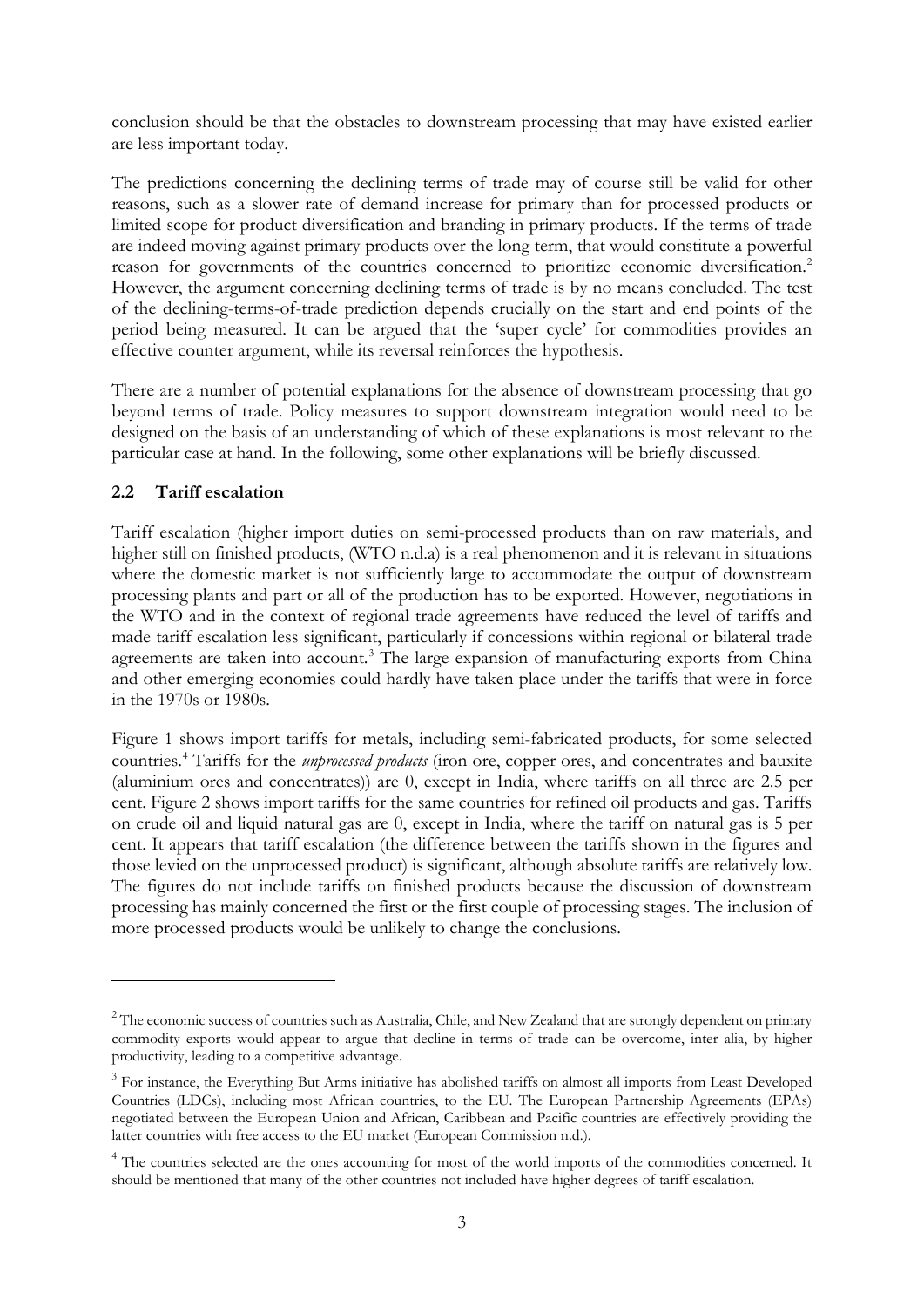

Figure 1: Import tariffs for selected metals and countries, per cent

Notes: 1. Unweighted averages of applied tariffs. 2. Average of tariff lines in HS section 72 (iron and steel); average of tariff lines in HS section 74 (copper); tariff on 281820 (aluminium oxide); average of tariff lines in HS section 76 (aluminium). 3. Data for 2014 (China, Japan); 2015 (European Union, India, United States).

Source: Based on tariff data in WTO (n.d.b).



Figure 2: Import tariffs on refined oil products and gases, selected countries, per cent

Notes: 1. Tariff on HS 271012 (light oils and preparations); tariff on HS 271112 (propane, liquefied); tariff on HS 271113 (butane, liquefied). 2. Data for 2014 (China, Japan); 2015 (European Union, India, United States). Source: Based on tariff data in WTO (n.d.b).

In order to provide even a cursory description of tariff escalation—a subject that has been much debated and where there exists a rich academic literature—some qualifications have to be presented. First, simple averages of tariffs as shown in Figures 1 and 2 do not tell the whole story, particularly when the tariffs are not weighted by trade. Products (within a category such as copper) that are deemed to be strategic may be subject to much higher tariffs, thereby effectively reducing imports. However, in the case of metals, the existence of 'tariff peaks' is relatively limited. Table 1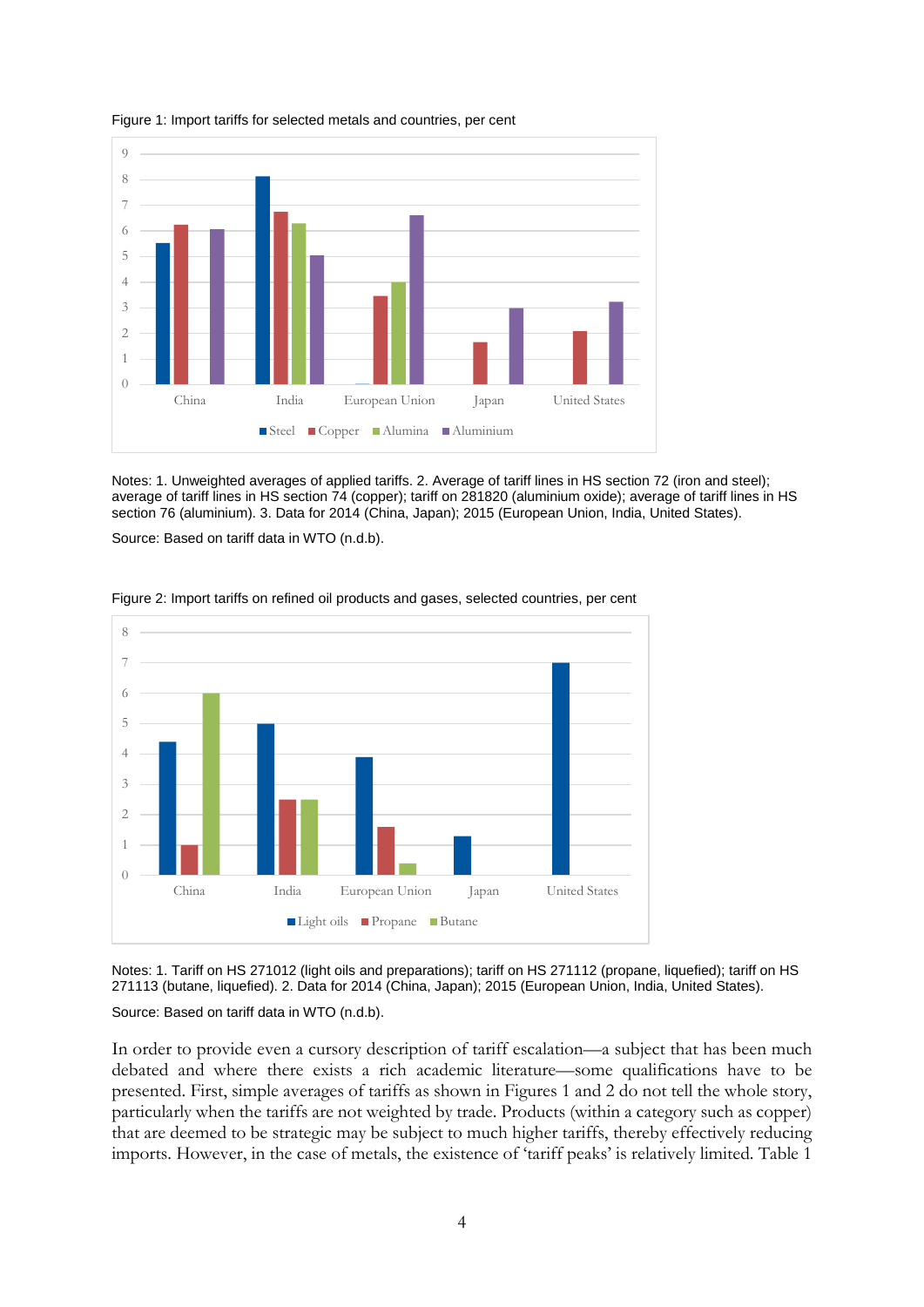shows the range of applied import tariffs for the same countries as in Figures 1 and 2. The highest tariffs are still relatively low and would seem unlikely to be prohibitive.

|                      | Iron and steel (HS72) | Copper (HS74) | Aluminium (HS76) |
|----------------------|-----------------------|---------------|------------------|
| China                | $1 - 10$              | $0 - 15$      | $0 - 10$         |
| India                | $5 - 10$              | $5 - 10$      | $2.5 - 7.5$      |
| European Union       | $0 - 2.2$             | $0 - 5.2$     | $0 - 8.8$        |
| Japan                | $0 - 2$               | $0 - 3$       | $0 - 7.5$        |
| <b>United States</b> |                       | $0 - 3$       | $1.3 - 5.7$      |

Table 1: Import tariff range, selected metals and countries, per cent

Source: Based on tariff data in WTO (n.d.b).

Second, it is important to recall that tariffs are levied on the gross value rather than the valueadded. If, say, the tariff on copper concentrates is zero and the tariff on refined copper is 5 per cent while the price of copper concentrates is US\$5,000 per metric tonne and that of refined copper US\$5,500, the tariff on refined copper is US\$275 dollars (5 per cent of 5,500). This corresponds to 55 per cent of the price difference between the two products and in all likelihood to a significantly higher proportion of the value-added, since some inputs will be necessary in the refining. The effective rate of protection provided by the seemingly relatively low tariff would thus in reality be very high (actual tariff rates on unwrought refined copper were zero in China, the European Union, and Japan, 1 per cent in the United States, and 5 per cent in India).

Third, transportation costs have to be taken into account. These can be considerable and can outweigh the effects of tariff protection. If, as in the case of Zambia (see section 4.4), the difference in transport cost (between the refined and the unrefined copper to a given market) is US\$467 per tonne, other things equal, it would still make sense to produce refined copper and pay the higher tariff.

In conclusion, tariff escalation could be a significant obstacle to downstream processing when exporting to some markets. However, in several cases, the higher tariff on the more processed product may be more than outweighed by the difference in transport costs. Moreover, while access to large developing country markets such as China or India may be hampered by high tariffs on processed products, many developing countries now enjoy tariff-free access to developed country markets (and often to the Chinese market) under various bilateral and regional trade agreements.

#### **2.3 Economies of scale**

Many production processes in the extractive industries have significant economies of scale. For instance, an oil refinery needs a capacity of 200,000 to 250,000 barrels per day to be profitable (Institute for Energy Research 2005). A world-class plant for producing methanol from natural gas has a capacity of close to 2 million tonnes per year (Haldor Topsøe n.d.: 2). New crude steel plants using blast furnaces generally have a capacity of at least 2 million tonnes per year (electric arc furnaces can be much smaller but require special inputs in the form of scrap or direct reduced iron that has to be available in sufficient quantity), and a new alumina plant would not be economic unless it produced at least 1 million tonnes per year. As these examples show, processing the output from a relatively small mine or oil field locally may not always be competitive. Accordingly, downstream processing may have to wait until production has reached required levels or may necessitate the pooling of output from several mines or oil wells. The latter alternative is not necessarily easy to realize, since it may require getting owners of mines or oil wells, who probably have very different cost structures, market networks, and product characteristics, to cooperate. It might even need imports of feedstock from neighbouring countries.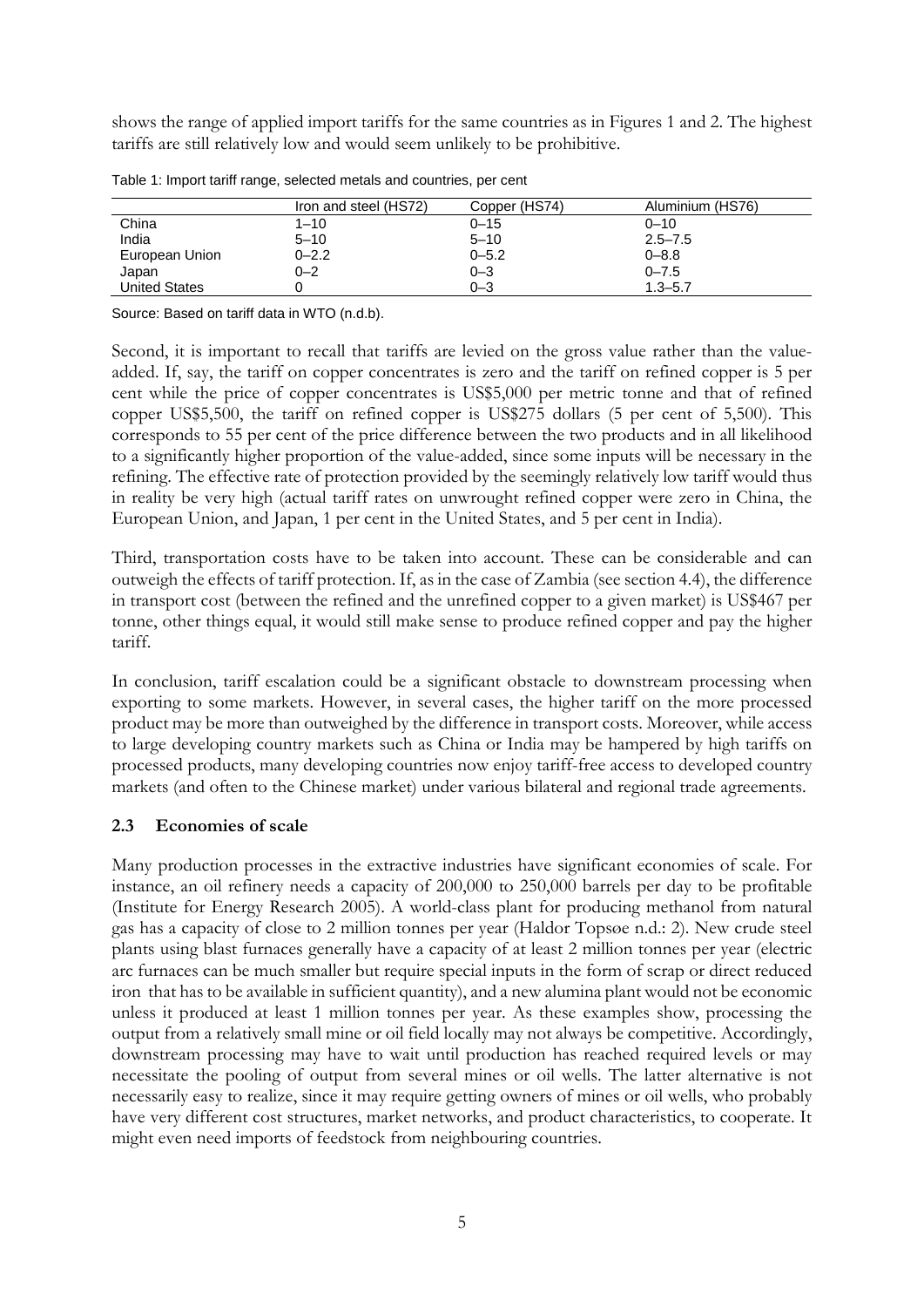## **2.4 Availability of inputs**

It is not enough to have the basic raw material. Many processes also require specialized inputs. For instance, aluminium smelters need access to low-cost electric power in order to be competitive. An iron ore mine located far from the coast and which does not happen to have metallurgical coal deposits nearby would not be a favourable site for a blast furnace—unless local steel demand is sufficiently large and other costs are low enough to justify building a blast furnace using imported coal. Access to low cost energy is usually the main hurdle. It is maybe illustrative that a legal requirement to process copper concentrate in the Democratic Republic of Congo was delayed after copper producers demonstrated that there was not enough electric power available to smelt and refine the copper mined in the country (Creamer Media 2016a).

## **2.5 Size of domestic market**

International markets for energy and minerals are highly competitive and it is difficult to compete without relying on a domestic market where locational advantages in the form of lower transport costs yield higher margins. However, the domestic market for processed energy and mineral products in many developing countries is far too small to provide such a cushion. For instance, while a country may produce enough crude oil to supply a refinery of economic size, local demand for products such as petrol or fuel oil has to be large enough so that the entire production does not need to be exported, much of it in smaller tankers with consequent high transport costs. Similarly, most successful steel plants rely on demand in the domestic market for a large share of their production, which generally includes a range of specialist products. Producing and exporting crude steel is a risky business since most steel plants today are integrated and buy crude steel only when there are temporary capacity shortfalls.

#### **2.6 Closeness to market**

Industrial users of raw materials today expect speedy delivery and a broad product range from their suppliers. Many downstream products such as semi-fabricates of steel and nonferrous metals are produced in a wide range of qualities and are used by a variety of industries; it is necessary to be able to supply the needed quality to the customer at short notice, which means that geographic closeness to the market gives a competitive advantage. Accordingly, facilities for producing items such as semi-manufactured copper products (pipes, sheet, etc.) tend to be located close to their customers and not to the mine sites. Producers located far away are at a distinct disadvantage. It is no coincidence that semi-manufacturing of nonferrous products has migrated from Europe and North America to East Asia at the same rate as has the production of manufactured products, as illustrated by statistics over metals use.<sup>[5](#page-7-0)</sup>

#### **2.7 Business environment**

<u>.</u>

No matter how essential, raw materials are only one ingredient in the production of processed products. Availability of skilled labour, logistics, and financial services are also important and indeed, necessary. The institutional environment for business as measured, for instance, by the World Bank's Ease of Doing Business index (World Bank 2016), is often of decisive importance. All of these factors affect the decision of whether to invest in downstream processing.

<span id="page-7-0"></span><sup>5</sup> Metals use is usually measured as unwrought metal used in semi-fabricated products. Statistics producers, such as the international metal study groups, use this convention.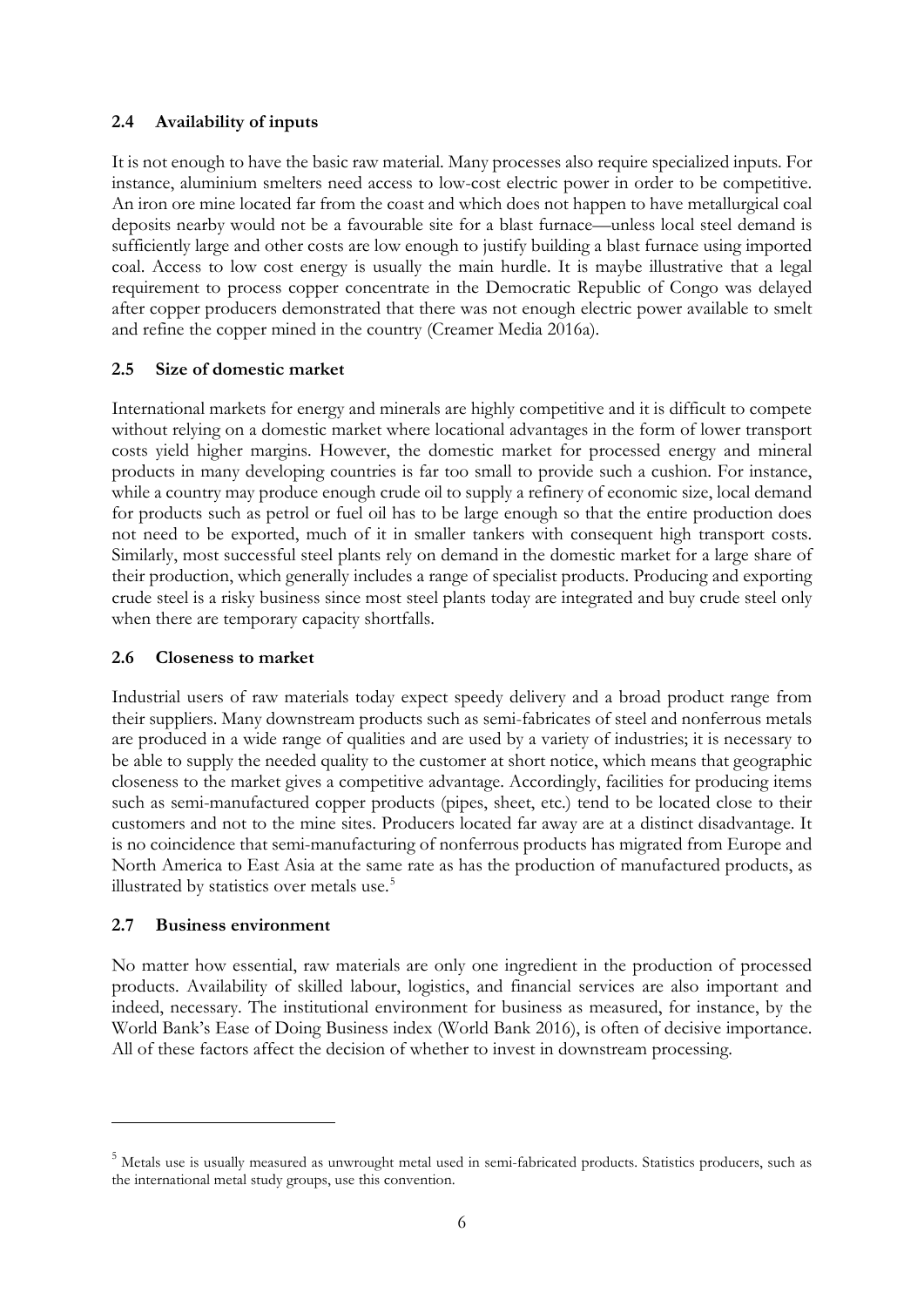Moreover, the attractiveness of the investment regime needs to be taken into account. While mines have to be located where there are mineral or oil deposits, [6](#page-8-0) processing capacity can, in principle, be located anywhere. Therefore, while the quality of a deposit may compensate for various unattractive (from the investor's point of view) aspects of the host country's investment regime, these aspects may swing a decision of where to locate processing capacity in favour of a 'safer' site out of the country.

## **2.8 Conclusions**

<u>.</u>

Downstream processing often has an inbuilt advantage of lower transport costs when exporting compared to the export of the unprocessed commodity. However, most other factors such as necessary economies of scale, unavailability of inputs, limited size of the domestic market, distance to export markets, and lack of a favourable business climate may outweigh this advantage. Trade barriers such as tariffs that have often been cited as a major problem appear to play a limited role, particularly when taking into account the preferences now accorded to developing countries under various trade agreements.

## **3 Economics and geography of downstream processing: some empirical data**

## **3.1 Extent of vertical integration in selected mineral industries**

An indication of the economics of vertical integration and the viability of new efforts to achieve greater downstream processing should be provided by the extent to which the industry is in fact vertically integrated. Vertical integration would seem to hold advantages if it is high, particularly if it is high in developed countries, as implied by the Singer–Prebisch hypothesis. Evidently, the total cost of the transformation of a less processed raw material into the next step in the value chain needs to be recovered. But this is not enough. The return on the investment also needs to be higher than the return on any alternative investment. From the point of view of a private investor, the relevant comparison may be with investment in mining in other regions or of other metals, while for the government it might be increased school funding or investment in health care. Requiring mining companies to increase further processing may mean that they pay less in taxes, thus reducing other public spending. Accordingly, in order to shed some light on this issue, we look at two aspects of downstream processing. First, whether the degree of vertical integration is higher in developed countries, as predicted by the Singer–Prebisch hypothesis, which would support the case for promotion of downstream processing. In this context, we also describe how vertical integration has changed over the last decade or so, depending on availability of data. Second, we look at the size and variations in processing margins, in order to determine if they are very large compared to the price of the unprocessed commodity—again, as predicted by the Singer–Prebisch hypothesis—and if they are stable enough not to pose unacceptable risks to possible public investment, directly or indirectly, in downstream processing.

In order to take into account the fact that vertical integration can be measured either on a purely **geographical** basis (processing takes place in the same location or country) or with respect to **ownership** (downstream facilities have the same corporate owner as upstream ones), the following ratios were calculated for three minerals, bauxite/alumina/aluminium, copper, and iron ore/steel:

<span id="page-8-0"></span><sup>&</sup>lt;sup>6</sup> This does not mean that extractive industries are insensitive to investment conditions, merely that companies may consider investing even under an unattractive investment regime if the deposit is good enough.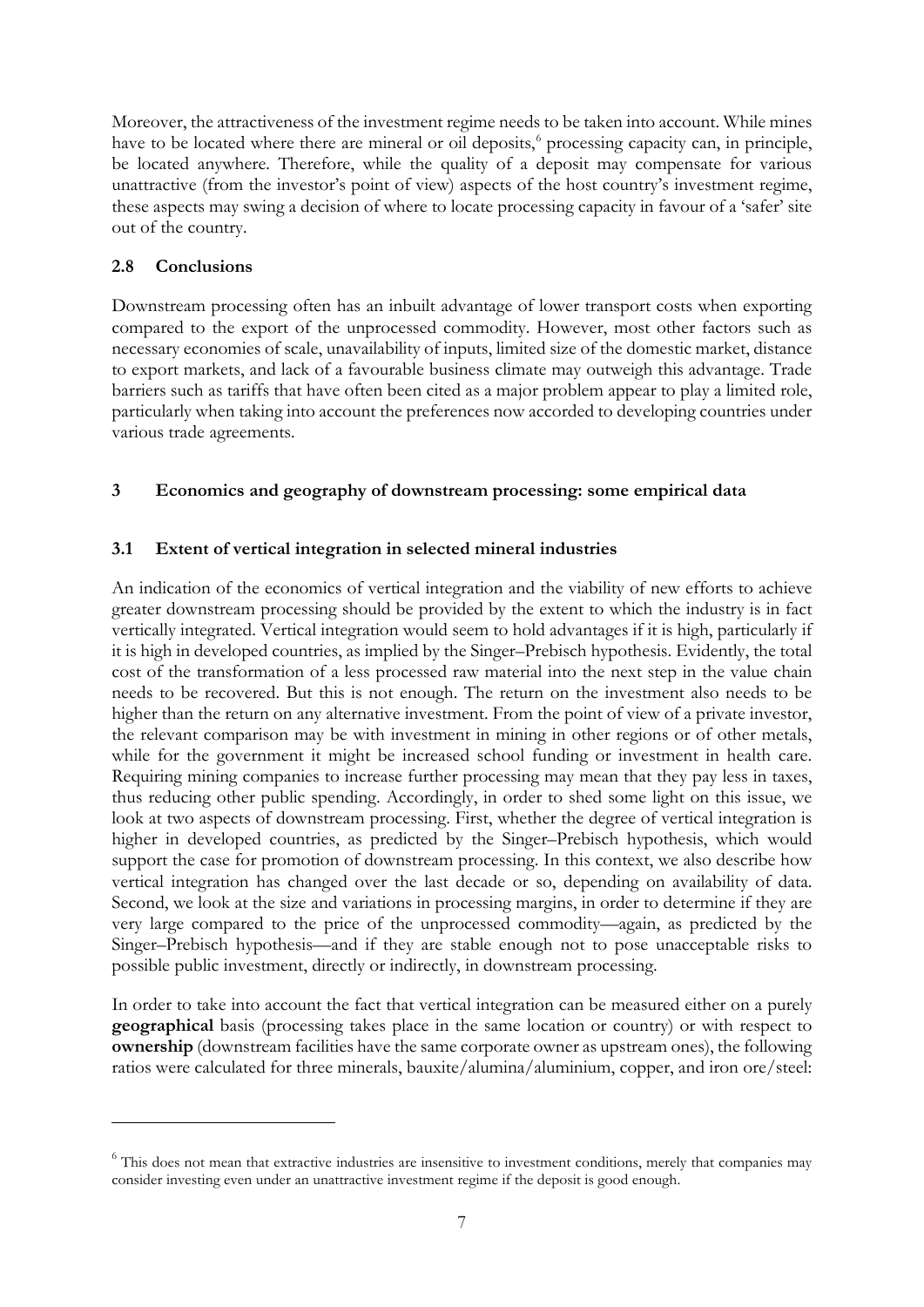- 1. Share of output at the unprocessed stage (bauxite, copper concentrate, and iron ore) that is processed into the following stage (aluminium oxide, refined copper, and pig iron) *in the country of mine production*, the share being measured both for world totals and for significant producing countries;
- 2. Share of output at the unprocessed stage that is processed into the following stage by a facility *controlled by the same owner*, either in the country of mine production or elsewhere, the share being measured both for world totals and for significant producing countries; and
- 3. Share of output at the processed stage that uses raw material produced in the same country or by a mine controlled by the same owner, the share being measured both for world totals and for significant producing countries.

In the following, a detailed analysis of copper will be presented while results for the other metals will only be mentioned briefly. Tables A1 to A5 and Figures A1 to A5 in the Annex provide more detailed material including, in particular, on the other metals.

Copper is mainly traded in the forms of concentrate and refined copper. To transform copper ore to refined copper there are two ways: either the ore is used to produce a concentrate which is smelted, producing blister copper, and then refined through electrolysis to copper cathodes, or the ore is mined through a solvent extraction electro winning (SX-EW) process which produces refined copper cathodes, making the smelting stage redundant. Of all copper ore mined, some 22 per cent used the SX-EW process in 2014 (up from 21 per cent in 2010 and 18 per cent in 2000) (USGS 2014). In the case of the SX-EW procedure, all downstream processing takes place at the mine and hence the vertical integration is 100 per cent for these mines.

The picture for the other mines is different. For copper concentrate going to smelters there is a well-developed trade. In 2000, some 66 per cent of concentrate produced was smelted in the country of origin (see Table 2). This figure has, however, fallen since and in 2014 it was 55 per cent. One reason for this development is that China has developed large smelting capacities to cater for local demand. In 2014, China accounted for 32 per cent of total smelting production, up from 9.4 per cent in 2000. China can meet only some 37 per cent of its needs with locally produced concentrate, leaving the rest to be covered by imports. The growing Chinese demand for concentrates has led to relatively lower prices for blister copper and to relatively higher prices for copper concentrate (see section 3.2), making it more profitable for mining companies to sell the concentrate rather than investing in smelting capacity. Zambia (as well as the Democratic Republic of Congo, not shown here) shows a slightly different situation from the other large producers of copper concentrate and smelted copper. For reasons having to do mainly with transport costs, the country has kept the smelting of locally produced copper concentrate within the country (see section 4.4).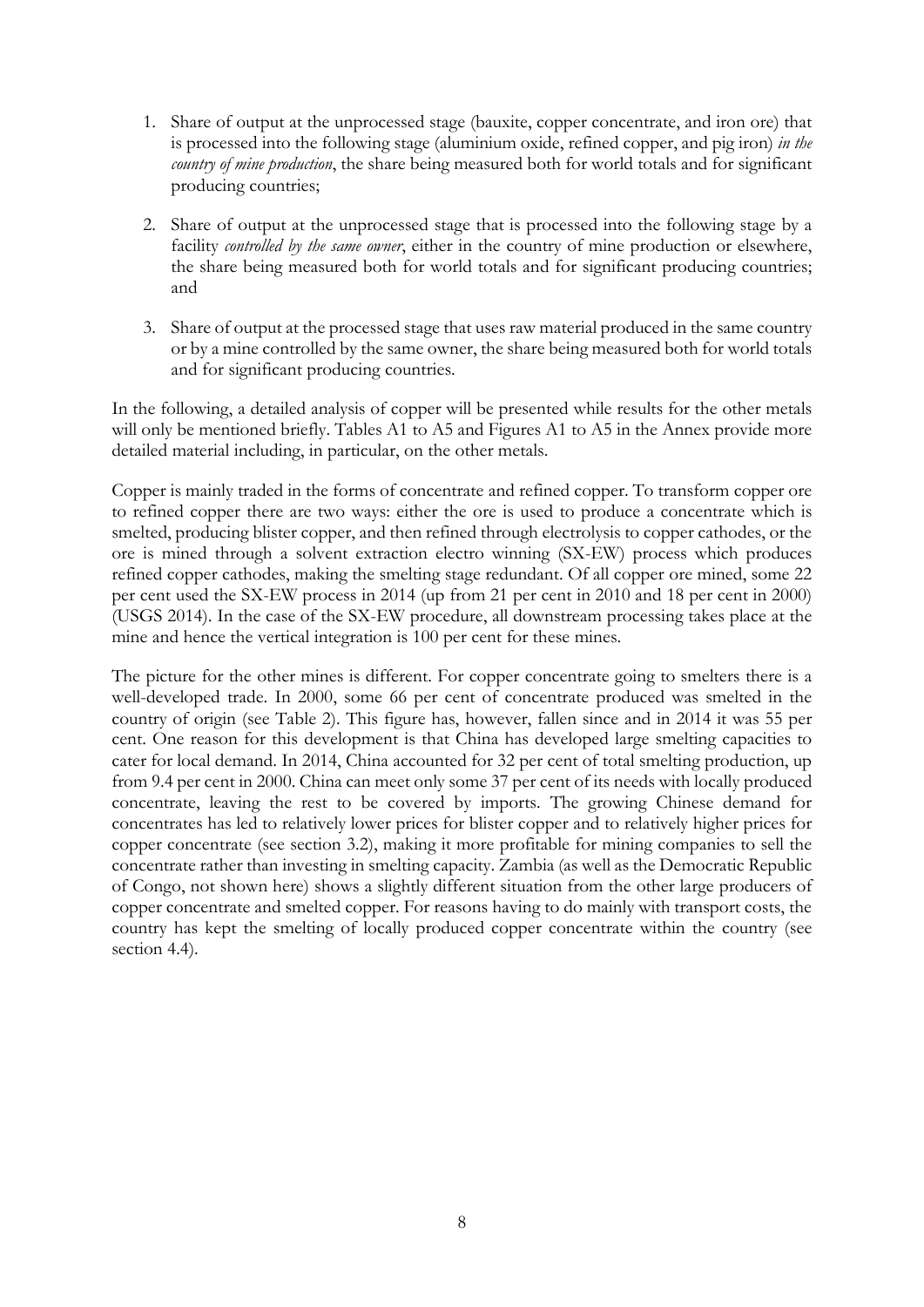|                      | 2000 | 2005 | 2010 | 2014 |
|----------------------|------|------|------|------|
| Australia            | 54%  | 47%  | 48%  | 50%  |
| Chile                | 45%  | 42%  | 47%  | 35%  |
| China                | 100% | 100% | 100% | 100% |
| India                | 100% | 100% | 100% | 100% |
| Japan                | 100% |      |      |      |
| Korea, Rep           |      | 100% |      |      |
| Peru                 | 86%  | 45%  | 29%  | 24%  |
| Russia               | 100% | 99%  | 84%  | 88%  |
| <b>United States</b> | 100% | 89%  | 89%  | 62%  |
| Zambia               | 100% | 82%  | 100% | 100% |
| Total                | 66%  | 63%  | 59%  | 55%  |

Table 2: Copper ore smelted within country of origin as per cent of total copper ore produced within the same country

Source: Authors' calculations based on USGS (2014).

Copper produced through electrowinning as a share of total refined copper production increased during the years 2000 to 2014 from 19 per cent to 23 per cent (USGS 2014). Copper is generally refined within the country where it is smelted (see Table 3). While the figure has varied slightly during the last 15 years, generally some 91 to 93 per cent has been refined in the country where the smelter is located. Among the larger producers of refined copper there are exceptions. Two countries, Chile and Zambia, have seen their share of locally produced smelted copper being refined within the same country decreasing sharply, mainly because of high costs of electric power.

Table 3: Smelted copper (primary excluding electrowon) refined within country of smelter as per cent of total produced refined copper

|                      | $2000(\%)$ | $2005\frac{6}{6}$ | $2010\%$ | $2014\frac{9}{6}$ |
|----------------------|------------|-------------------|----------|-------------------|
| Chile                | 89         | 80                | 74       | 65                |
| China                | 98         | 100               | 100      | 100               |
| India                | 91         | 98                | 87       | 100               |
| Japan                | 97         | 93                | 96       | 100               |
| Korea, Republic of   | 100        | 100               | 100      | 98                |
| Russia               | 100        | 98                | 100      | 100               |
| <b>United States</b> | 100        | 100               | 100      | 100               |
| Zambia               | 74         | 90                | 69       | 55                |
| Total                | 93         | 91                | 92       | 92                |

Source: Authors' calculations based on USGS (2014).

#### *Bauxite/alumina/aluminium*

Bauxite is a heterogeneous, naturally occurring material used to produce alumina (aluminium oxide), which is then transformed through electrolysis into aluminium. bauxite/alumina/aluminium industry shares many of the characteristics of the copper industry, with the difference that the degree of vertical integration has varied more. While energy costs are always important in downstream processing of minerals, it is especially so for the alumina to aluminium process which has in part dictated the structure of the industry. The other strong influence has been the rapid expansion of alumina and aluminium production in China, using imported bauxite.

#### *Iron ore/steel (rebar)*

A high proportion of the world's iron ore production is exported, and this proportion has increased over the last couple of decades. Accordingly, the portion that is processed locally has decreased. This process is the result of China absorbing increasingly large quantities of iron ore as its steel production has grown to account for more than half of the world's output (UNCTAD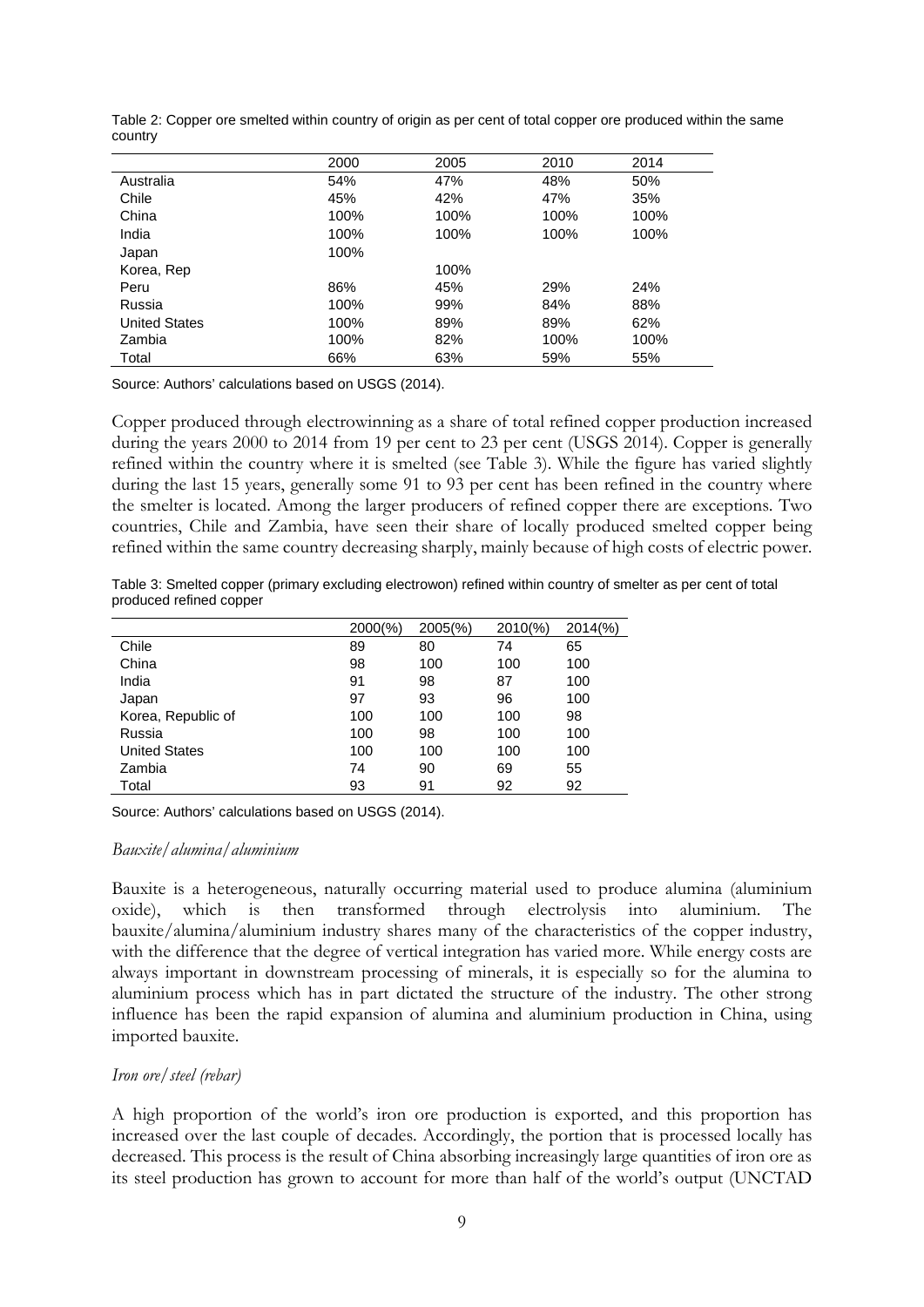2015). Less than a third of the world's iron ore production is now processed in the country where it was mined compared to almost half ten years ago.

Why vertical integration between iron ore and steel is declining globally has to do with the way that steel and its raw materials are produced and traded. The product immediately following iron ore in the production process, pig iron, is traded very little because it is brittle and not easily transported. Like the following stage, crude steel, it is also preferable to keep it hot so that it does not have to be reheated when processed into the next product in the processing chain. Thus, production economics in the form of energy costs serve to keep the process from pig iron to finished steel products integrated within one plant. If the steel could be sold close to the iron ore mines there would be clear advantages to geographical vertical integration. However, since steel is produced in many different qualities and since economies of scale are important, steel production tends to take place close to major steel-using industries such as vehicle manufacturing or construction. As a consequence, a high and growing proportion of iron ore is exported.

Table 4 summarizes the results of the analysis and shows trends over the 2000–14 period. It is interesting to note that vertical integration has decreased for all the first steps of the supply chain: bauxite to alumina, copper ore to smelted copper, and iron ore to steel, while the next step shows either increased or stable vertical integration over the period studied. Partly, this is due to the rise of China as a consumer of raw materials and the country's investments in downstream processing. The other main reason is the location of demand for the processed products, such as steel, which determines where the final step in the processing chain is located. If there are advantages to vertical integration, they may be more important going backward from the final stage than going forward from the first stage.

|                                   | Bauxite/alumina | Alumina/<br>Aluminium | Copper ore/<br>smelted copper | Smelted copper/<br>refined copper | Iron ore/<br>steel |
|-----------------------------------|-----------------|-----------------------|-------------------------------|-----------------------------------|--------------------|
|                                   | $2000 - 14$     | $2000 - 14$           | $2000 - 14$                   | $2000 - 14$                       | $2000 - 14$        |
| Average over<br>period            | 61.8%           | 57.5%                 | 60.6%                         | 92.1%                             | 45.6%              |
| High/low                          | 67.5/54.4%      | 69.0/50.4%            | 66.3/54.9%                    | 93.8/90.9%                        | 52.6/32.5%         |
| Trend over period                 | Decreasing      | Increasing            | decreasing                    | Stable                            | decreasing         |
| Standard deviation<br>over period | 4.7%            | 7.5%                  | 2.8%                          | 0.8%                              | 5.9%               |

Table 4: Vertical integration, less processed raw material transformed into more processed material within the same country

Source: Authors' calculations based on data from Raw Materials Data (n.d.) (bauxite, alumina, and aluminium); USGS (2014) (copper ore, smelted copper, and refined copper); World Steel Association (2015), UNCTAD (2015) (iron ore and steel).

#### **3.2 Processing margins**

The commercial viability of any processing industry depends on the processing margin, that is the difference between the prices of the raw material and the processed product. Margins may be inflated by monopoly positions. But in a globalized world with low tariff barriers it may not be possible to maintain processing margins that contain a large element of monopoly rent for an extended period. It would also be difficult to establish statistically the existence of such rents without detailed calculations on the basis of production cost data, which are notoriously unreliable and subject to influences that vary from one plant to another. It is, however, possible to assess if margins are stable or subject to large fluctuations. In the latter case, it would be reasonable to conclude that investment in downstream processing is associated with large risks: a key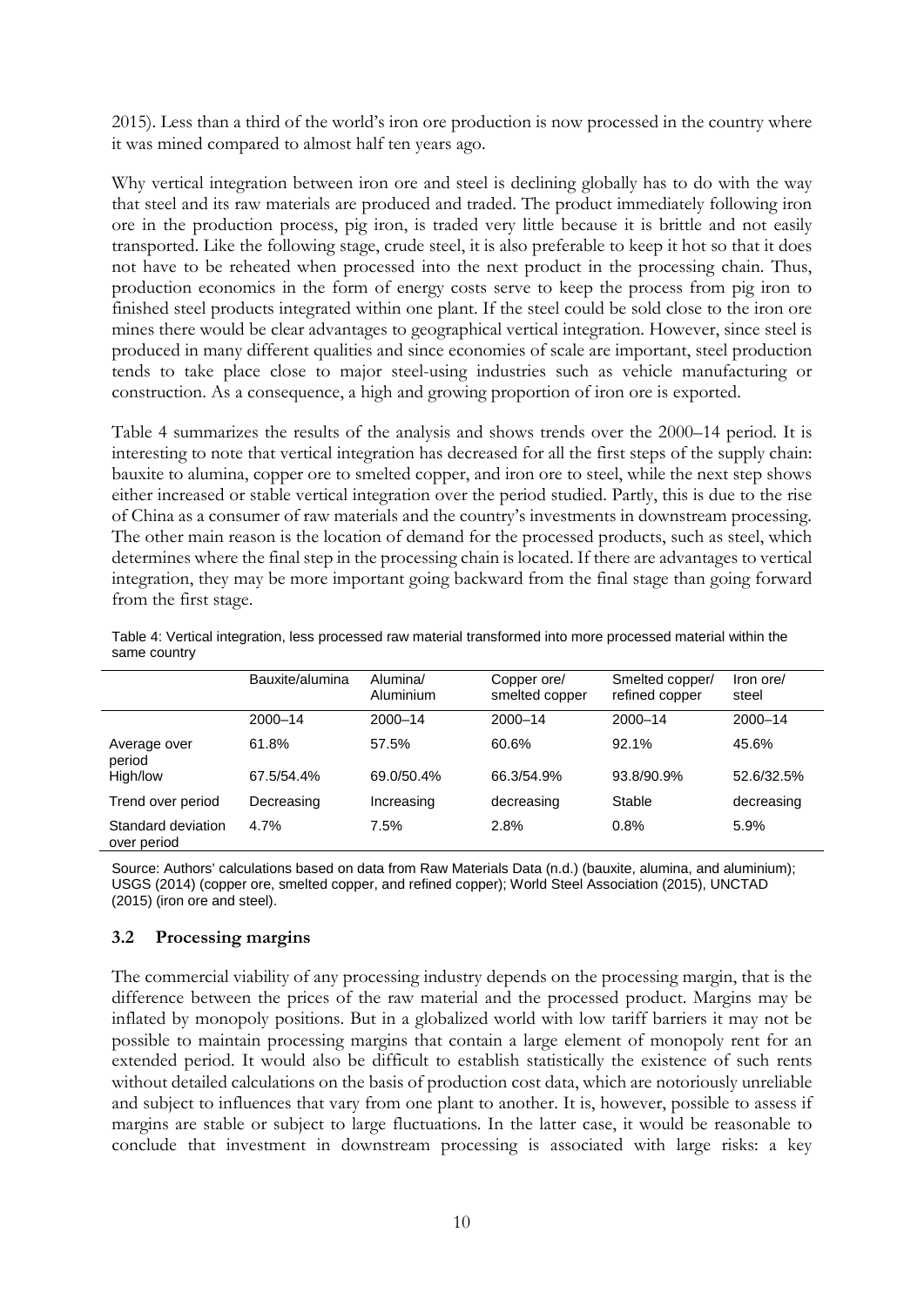consideration for any lower income county that was seeking greater engagement with the downstream activities.

#### *Copper*

-

As seen from Figure 3, total processing charges for converting copper concentrate to refined copper have on average been relatively low over an extended period, both in absolute dollar terms and also as a proportion of the refined copper price.<sup>[7](#page-12-0)</sup> However, the share of the charges as a proportion of the refined copper price shows violent fluctuations (the right-hand scale). This implies that the returns from downstream processing of copper are highly uneven and that a decision to process copper concentrate requires that any company considering the processing option has to have adequate financial buffers.





Source: Authors' calculations based on data from London Metal Exchange (n.d.).



Figure 4: Change on previous month, LME copper price and TC & RC, 2000–February 2016, per cent

Source: Authors' calculations based on data from London Metal Exchange (n.d.).

<span id="page-12-0"></span><sup>&</sup>lt;sup>7</sup> TC stands for 'treatment charges' and refers to the charge for smelting copper concentrate to blister copper. RC stands for 'refining charges' and refers to the charge for refining blister copper to copper cathodes. While blister copper is traded, the bulk of international copper metal trade is in the form of copper cathodes.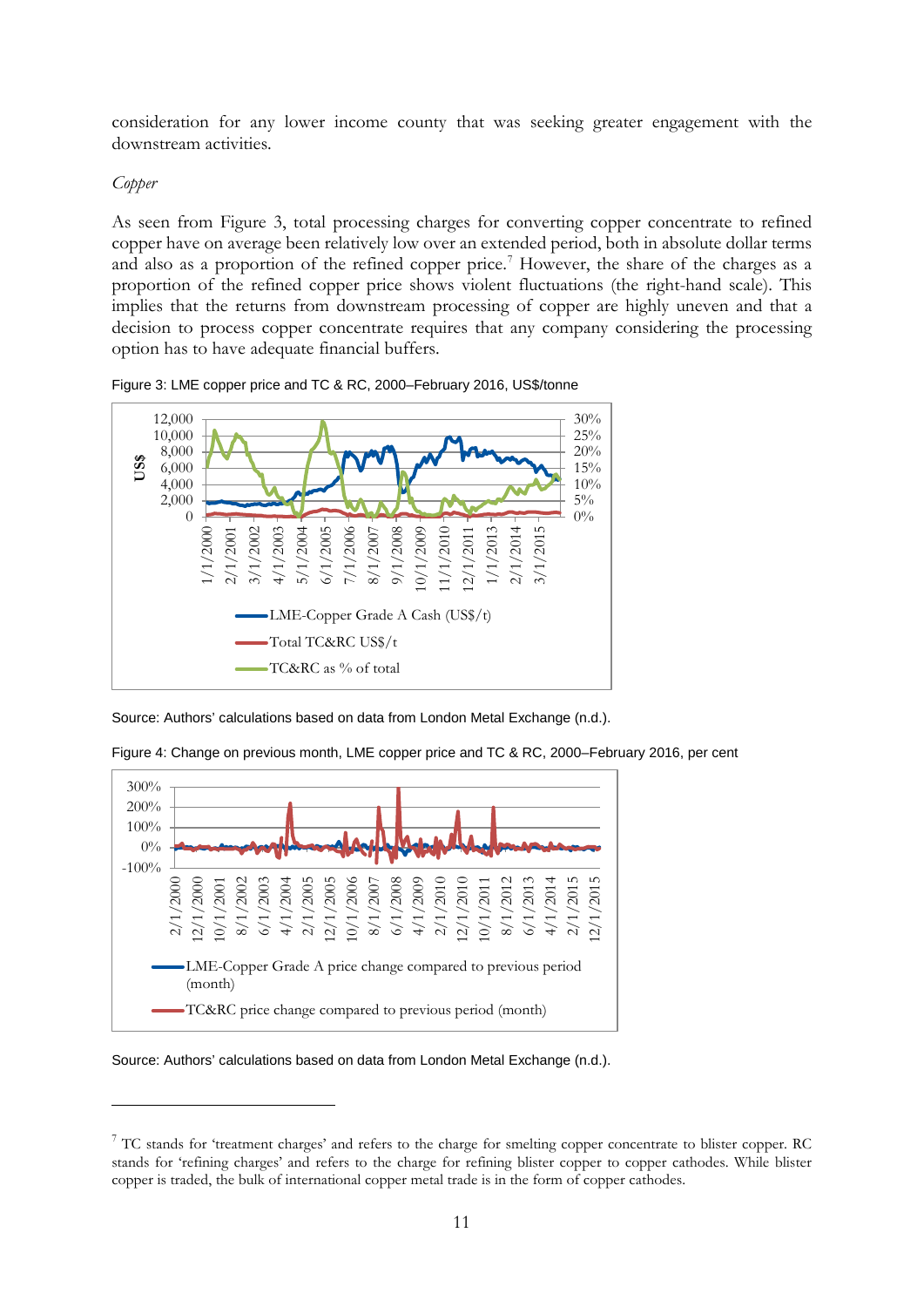The fluctuations in the charges are highlighted even more strongly by Figure 4, which shows monthly changes in both the LME copper price and the charges. Variations are considerably larger in amplitude for the charges than for the copper price itself.

#### *Bauxite/alumina/aluminium*

A comparison of the prices of bauxite, alumina, and aluminium over time shows that the bauxite price as a portion of the alumina price fluctuates more than the alumina price as a portion of the aluminium price.

This comparison does not look at other input prices that could shed more light on the bauxite/alumina/aluminium relation, especially as energy accounts for a substantial part of the cost of producing both alumina and aluminium.

Looking at price changes instead of absolute prices shows a fairly steady market with moderate increases and decreases. Bauxite prices show some larger amplitude fluctuations, but even those are fairly limited compared to copper and iron ore (see following section). The amplitude of both alumina and aluminium trends in between  $+/-10$  per cent compared to the previous period and seem to follow each other fairly well. This would seem to imply that the risk associated with additional processing in the bauxite/alumina/aluminium industry is relatively low.

#### *Iron ore/steel*

-

Both iron ore and rebar<sup>8</sup> prices showed large amplitude fluctuations. However, unlike in the case of copper, the variations over time in the implicit 'processing charge', that is the difference between rebar and iron ore prices, and in the iron ore price itself, are of roughly similar magnitude. Accordingly, the additional processing would not appear to increase the price risk.

From the analysis of the processing margins some conclusions concerning the stability of these margins can be drawn (see Table 5). Across the board, the treatment charge, whether explicit or implicit, is seen to be on a decreasing trend as a portion of the price at the following processing stage. Moreover, for both copper and iron ore, the standard deviation is high and increasing, with increased uncertainty and higher risk as a result.

<span id="page-13-0"></span><sup>&</sup>lt;sup>8</sup> The price of rebars (also known as reinforcing rods, used with concrete in construction) is used since this is the most basic and lowest priced form of commonly traded steel. Import prices for the Middle East were used since they are broadly based and can be taken as roughly representative of the prices paid by most developing countries for imported steel.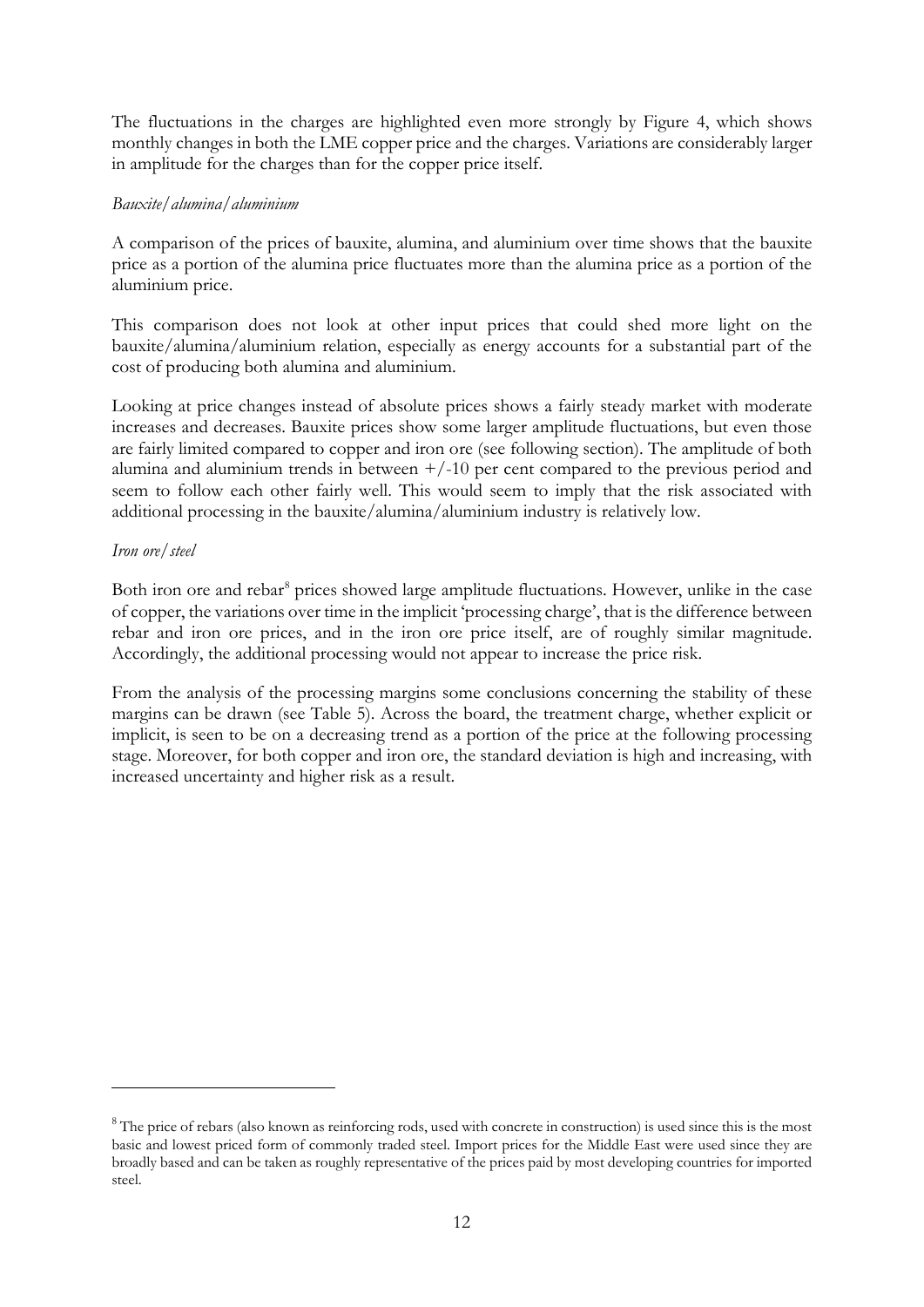Table 5: Processing margins, cost of turning less processed material into next stage as per cent of more processed price

|                                | (Alumina –<br>bauxite)/ alumina | (Aluminium -<br>alumina)/<br>aluminium | TC & RC/LME<br>grade copper<br>price | (Rebar (steel) -<br>iron ore)/rebar |
|--------------------------------|---------------------------------|----------------------------------------|--------------------------------------|-------------------------------------|
|                                | Aug 2010-15                     | Aug 2010-15                            | $2000 - 15$                          | $2007 - 15$                         |
| Average over period            | 80.5%                           | 82.8%                                  | 9.3%                                 | 70.5%                               |
| High/low                       | 85.6/73.2%                      | 86.5/79.7%                             | 29.5/0.3%                            | 83.0/55.7%                          |
| Trend over period              | decreasing                      | decreasing                             | decreasing                           | decreasing                          |
| Standard deviation over period | 2.9%                            | 1.6%                                   | 7.6%                                 | 7.9%                                |

Sources: Authors' calculations based on data from London Metal Exchange (n.d.) (copper); S&P Global (n.d.a), Metal Bulletin (n.d.) (bauxite to alumina); London Metal Exchange (n.d.), Metal Bulletin (n.d.) (alumna to aluminium); UNCTAD (2015), S&P Global (n.d.b) (iron ore to rebars).

#### **3.3 Some conclusions from the empirical data**

The degree of vertical integration varies within the extractive industry and between the three metals studied. In all three cases this appears to be mainly driven by production economics resulting from technology and transport costs and less by corporate strategies or trade policies. For the bauxite/alumina/aluminium complex, access to low cost energy is a major determining factor, along with an advantage for aluminium smelters that are located close to markets. For copper, the transport cost for copper concentrate has meant that copper is often smelted and refined close to the mine, except where economies of scale, access to low cost energy, and the surge in Chinese demand has generated a trade in concentrate and, to some extent, in smelted blister copper. Finally, in the case of iron ore, developments over the past two decades have been completely dominated by the dramatic expansion of steel use in China, which has provided Chinese steel mills with a competitive advantage based on location. It should be noted, however, that even discounting the influence of China, a very high proportion of iron ore production has traditionally been exported because the steel markets of most large iron ore producing countries are far too small to accommodate processing of more than a share of the iron ore output. It is notable that the degree of downstream processing is relatively low in high income countries that would be expected to be able to exert some influence over markets, for instance, Australia in bauxite and iron ore, Chile in copper, and Sweden in iron ore. It would certainly be technically feasible for these countries to increase downstream processing. The fact that they have not done so would appear to argue that the attraction of downstream integration is not self-evident.

Based on the evidence of price series, processing margins do not appear to have followed any particular trend in the past two decades. The surge in Chinese processing of all three metals could have been expected to change price behaviour. But this has not happened. Longer price series would have allowed more definite conclusions on this point, but they are unfortunately not available. The time series used are probably in any case sufficiently long to reflect accurately the effects of the Chinese expansion of processing. There is considerable variation in the processing margins over time. In cases where the raw material accounts for a large portion of the total production cost and its price is subject to large fluctuations, downstream processing is exposed to considerable risk. This is the case in particular for processing of bauxite, copper concentrate, and iron ore, but less so for the processing of alumina. The high risk of periodically seeing margins squeezed dramatically should give pause to any company or indeed government that might consider investing in processing capacity.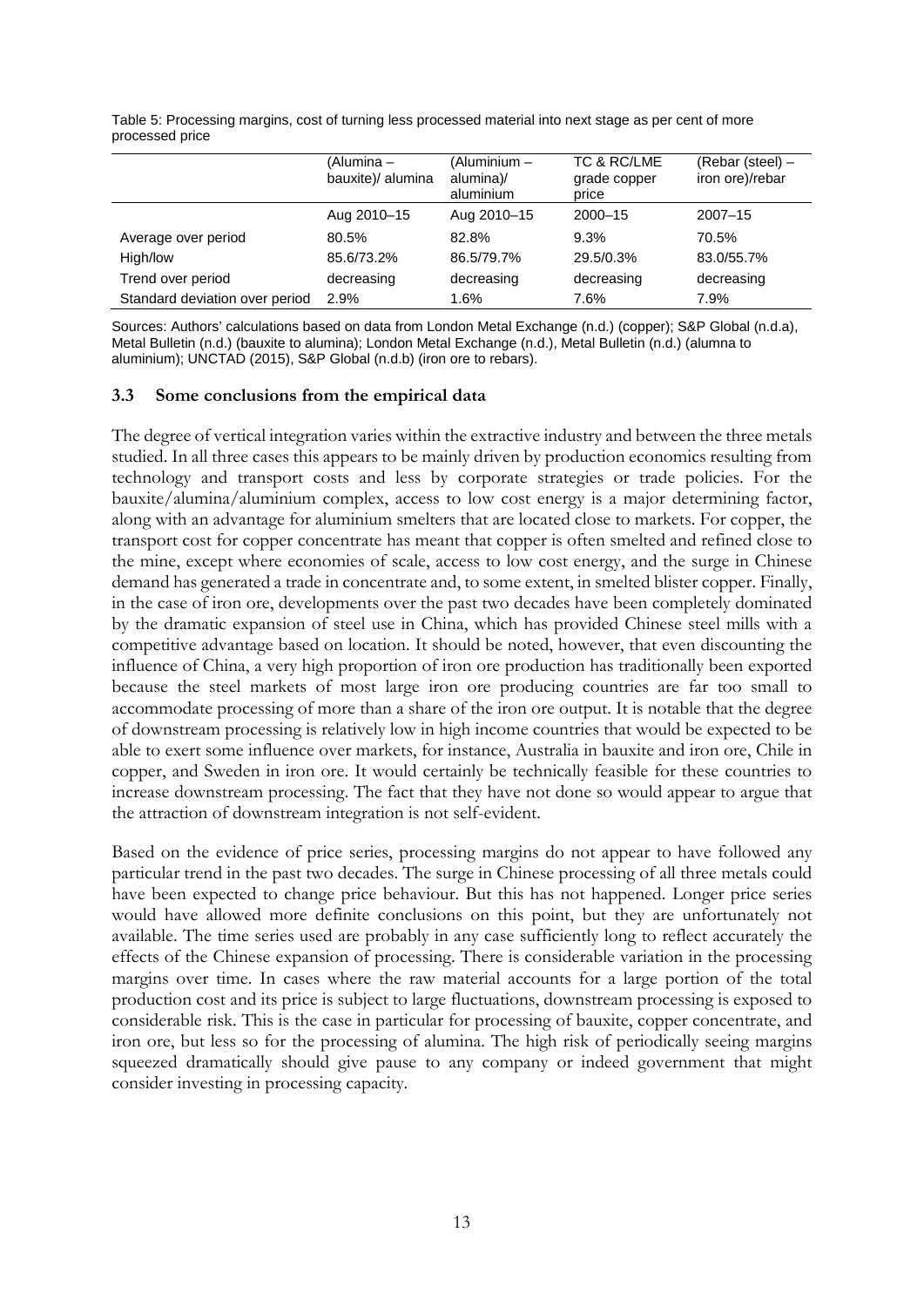## **4 Review of policies**

-

#### **4.1 Policy objectives and means**

Government policies aimed at increasing downstream processing are rarely introduced with reference to clearly defined and quantifiable objectives. Nevertheless, it is possible to distinguish three broad categories of objectives:

- 1. *Employment*: It is sometimes argued that increased downstream integration will add a significant number of employment opportunities. In principle, one would expect this argument to carry relatively little weight in the case of extractive industries, where, apart from exceptions such as jewellery production, downstream processing is usually very capital intensive.<sup>[9](#page-15-0)</sup>
- 2. *Economic diversification and skills development*: While the number of jobs created in downstream industries may be relatively small, incentives to create such industries could be justified if they made the economy more diversified, or if the general skill levels were raised. This would be the case in particular if the skills were portable and could be applied in industries outside the extractive sector.
- 3. *Appropriation of rent*: If there are monopoly rents in processing it would be reasonable for the government to try to correct the situation in order both to raise economic efficiency and also to increase government income from the extractive sector.

As already mentioned, specific policy measures to support downstream integration would need to be designed on the basis of an understanding as to why downstream processing is not taking place without government intervention, and which of the three objectives above might be achieved by using any government intervention that is contemplated—while also considering if the objective in question can be achieved by an alternative route.

As concerns employment, a recent WIDER Working Paper on local content (Östensson 2017) argues that measures aimed at strengthening *backward linkages* (e.g. via higher levels of local content) may yield significant results in terms of employment generation and that many of these jobs are likely to be associated with portable skills. It is difficult to see how *downstream processing* could have a comparable impact, since most mineral or energy processing facilities are highly capital intensive and require little of the low skilled labour in, for example, construction and services, that is needed in mining itself or in supplier industries (although less so in oil or gas production). It is true that some of the jobs in downstream processing are highly skilled. However, the required skills are often relatively specialized and thus not easily portable.

Backward linkages are also likely to offer greater scope for economic diversification than do downstream activities, since the enterprises involved in the former are usually less specialized and also since scale requirements are less demanding. Moreover, if the profitability of the downstream processing of extractive industry commodities is dependent on the local availability of raw materials, its survival would be jeopardized by the eventual exhaustion of local deposits of these materials. The existence, actual or potential, of local markets for extractive industry products would

<span id="page-15-0"></span> $9$  Later processing stages may be more labour intensive, but it is difficult to argue that a country needs to have all the intermediate stages in order to arrive at this later, more labour demanding stage, particularly in the light of the changes that have taken place in international trade patterns in recent years. For an informative analysis of trade patterns for copper contained in semi-fabricated and finished goods, see Tercero et al. (2016).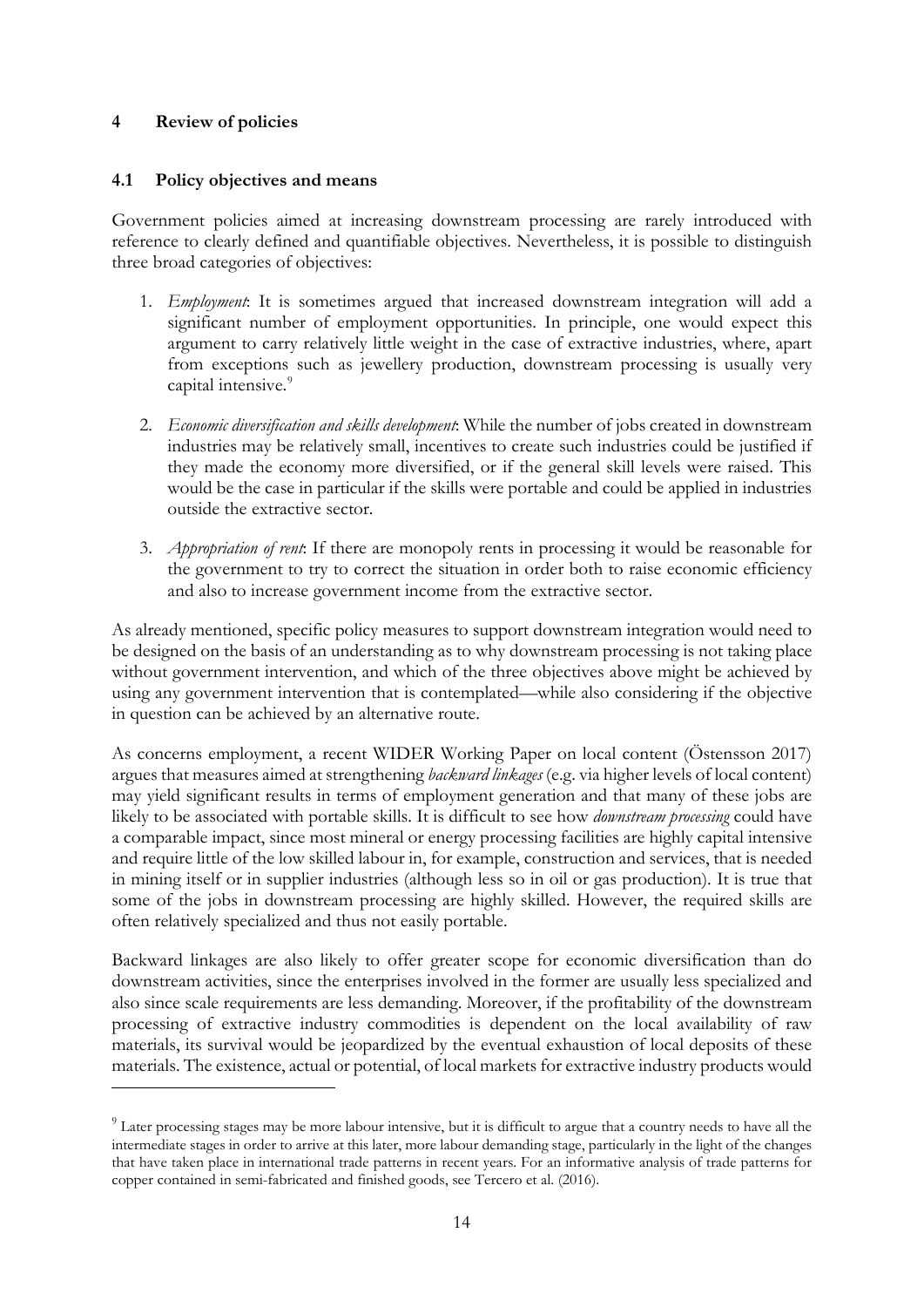appear to change this calculus since the development of such markets would reduce dependence on raw material exports and may result in greater economic resilience. However, the mere existence of such markets is not a guarantee that they will benefit fully from the availability of the raw material since the processor may be in a monopoly position with price setting power.<sup>[10](#page-16-0)</sup>

The existence of large rents that can be appropriated would appear to be a valid reason for promoting downstream processing. However, as discussed in the previous section, the rents in downstream processing appear to be limited and precarious, with large fluctuations over time. Accordingly, policies based on the perceived existence of such rents and aimed at promoting downstream processing could carry large risks: risks both to the financial solidity of the resource company and, in the case of positive tax incentives or government subsidies, a risk of wasting taxpayers' money.

Governments typically attempt to influence downstream processing decisions in one or more of three ways:

- Consultation with investors aimed at identifying and remedying obstacles to downstream integration;
- Economic incentives, which can be divided into four categories:
	- o Export taxes on unprocessed products
	- o Tax credits for exports of processed products
	- o Provision of cheap inputs via subsidies
	- o Other changes to taxation such as differing calculations of the tax base; and
- Bans on the export of unprocessed products.

-

Government measures may be contained in legislation or may form part of agreements negotiated with investors depending on how mineral rights are awarded under the country's mineral and energy investment regimes. While agreements are almost universally used in the oil and gas sector to define rights and obligations of government and companies, they are less common and often more restricted in scope for nonfuel minerals, where conditions are instead usually defined in law. Nevertheless, even where taxation is defined in law, many countries use Mineral Development Agreements to define other obligations of investors. These obligations may cover various aspects of the investment, including employment, local content, and downstream processing. Targets may be defined, or a process for achieving unquantified objectives set out. Consultation processes where plans are worked out and agreed are common in the cases of employment and local content, but less so when it comes to downstream processing. Where the legislation and any agreements are silent on downstream processing, it is of course still possible for the government to try to persuade the investing company to integrate forward. Any government disposes of a number of instruments that can be used to influence companies' behaviour in this regard. It is of course possible that companies' desire to maintain a good relationship with the government may provide

<span id="page-16-0"></span><sup>&</sup>lt;sup>10</sup> As the African Mining Vision expresses it: '...TNCs, who often prefer to...only make the semi-processed resource available to the local market at a monopoly price (import parity price=the alternative imported price of the resource (CIF) in a particular country), if they have a monopoly or oligopoly position in the country concerned.' (African Union 2009:14)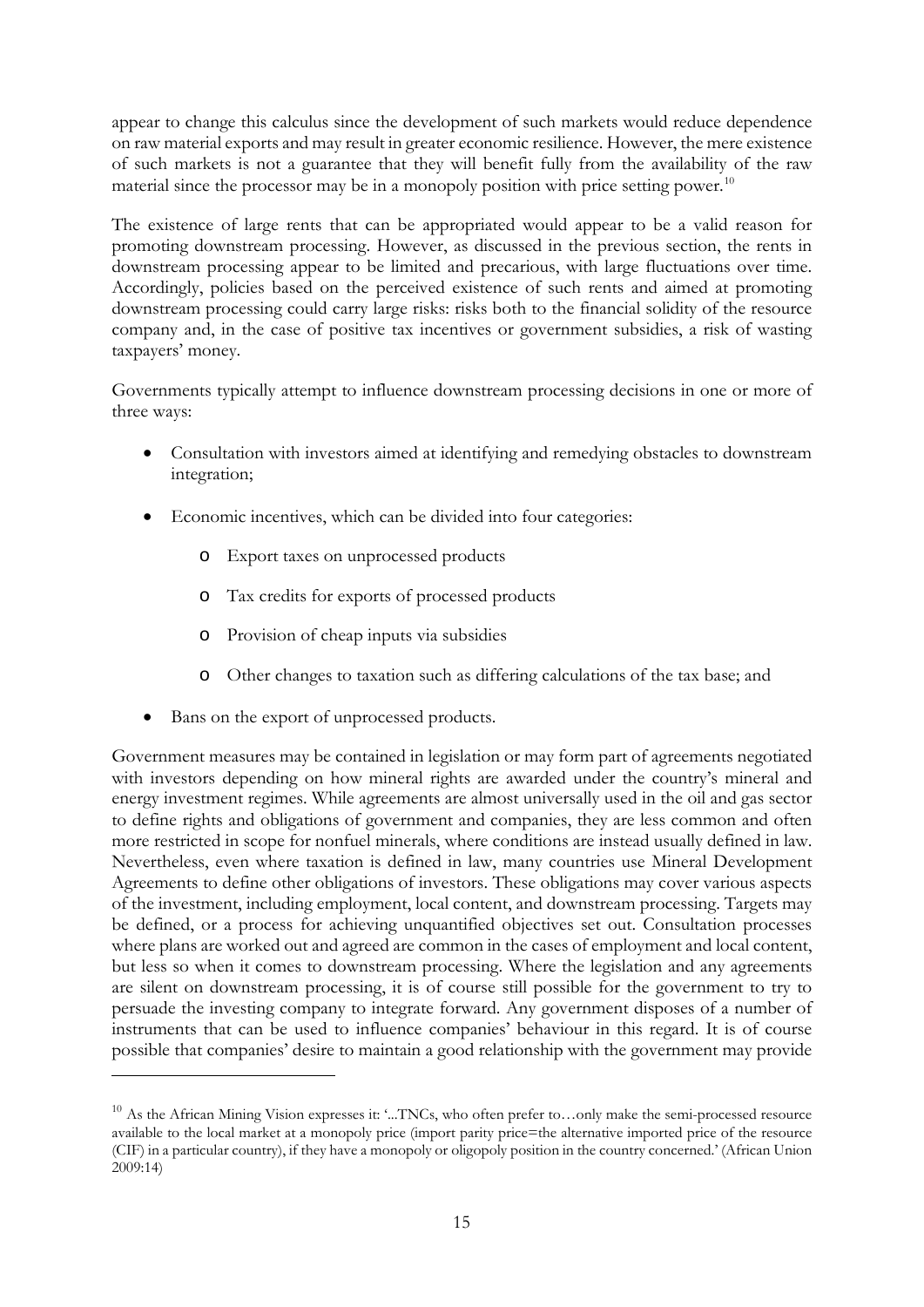the final push that is necessary to go ahead with a decision to invest in downstream capacity, where the situation in other respects is broadly favourable.

Economic incentives to influence companies' decisions with respect to downstream processing are relatively common, particularly in the form of taxes on the export of unprocessed materials.<sup>[11](#page-17-0)</sup> Although such taxes are not forbidden by WTO rules, other restrictions, including conditions surrounding the taxes, may be against the rules. However, in most cases, export restrictions are not challenged by other countries, mainly because other countries do not consider that they suffer any damage. For instance, the injured party in the case of India's taxes on iron ore exports is the Indian iron ore industry, while the taxes probably do not have a significant influence on world market iron ore prices and can therefore be ignored by the rest of the world. However, as demonstrated by much-publicized WTO cases against China, other countries may take action when they feel their interests are threatened. Their complaints are then upheld in the WTO dispute settlement procedure (see Box 1).

#### **Box 1: WTO Dispute concerning Chinese export taxes on minerals**

In June 2009, the EU and the United States both filed requests for consultations with China. In August, they were joined by Mexico (DS394, 395, and 398). According to the requests, China imposed quantitative restrictions on the export of bauxite, coke, fluorspar, silicon carbide, and zinc, and it also imposed export duties on bauxite, coke, fluorspar, magnesium, manganese, silicon metal, yellow phosphorus, and zinc. These measures were considered to be in contradiction to Articles VIII:1(a), X:1, X:3(a), and XI:1 of the GATT 1994. On 5 July 2011, a dispute panel found in the complainants' favour. Both sides appealed, and the Appellate Body upheld most of the dispute panel's findings. In particular, China had argued in its defence that some of its export duties and quotas were justified because they related to the conservation of exhaustible natural resources for some of the raw materials. But China was not able to demonstrate that it imposed these restrictions in conjunction with restrictions on domestic production or consumption of the raw materials so as to conserve the raw materials. On 28 January 2013 China notified that it had implemented the dispute panel's recommendations. A similar case brought by the United States, the EU, and Japan in 2012 concerning restrictions on Chinese exports of rare earths, tungsten, and molybdenum also resulted in victory for the complainants in 2015 (DS431, 432, and 433).

Source: WTO (n.d.c).

-

It can be noted that processing facilities that depend on the continuation of an **export tax** for their survival lead a fragile existence. Examples of processing operations that were unprofitable under normal circumstances include the small copper smelters set up in Katanga in the Democratic Republic of the Congo, which could exist only because of the DRC export tax on copper concentrates and the high transport cost. Most of these smelters closed rapidly when copper prices fell in late 2008.

Positive incentives, for instance, in the form of tax credits for downstream processing, have been discussed, but no current examples are known to the authors. However, downstream processing can be favoured by provisions in tax codes that do not obviously aim at providing incentives for downstream processing. An interesting example of how an incentive for downstream processing arises as a result of legislation with another objective is provided by Kazakhstan. In addition to corporate income tax (CIT), mining profits are subject to an excess-profits tax (EPT) on so-called 'excess profits' (Article 347 of the Kazakhstan Tax Code). The rules for calculating the EPT are complex, but, in essence, the taxpayer is in a position of having to pay EPT in a particular taxation year when after-tax net income exceeds 25 per cent of costs claimed in that year for CIT purposes.

<span id="page-17-0"></span><sup>11</sup> See Price and Nance (2009) for a number of examples.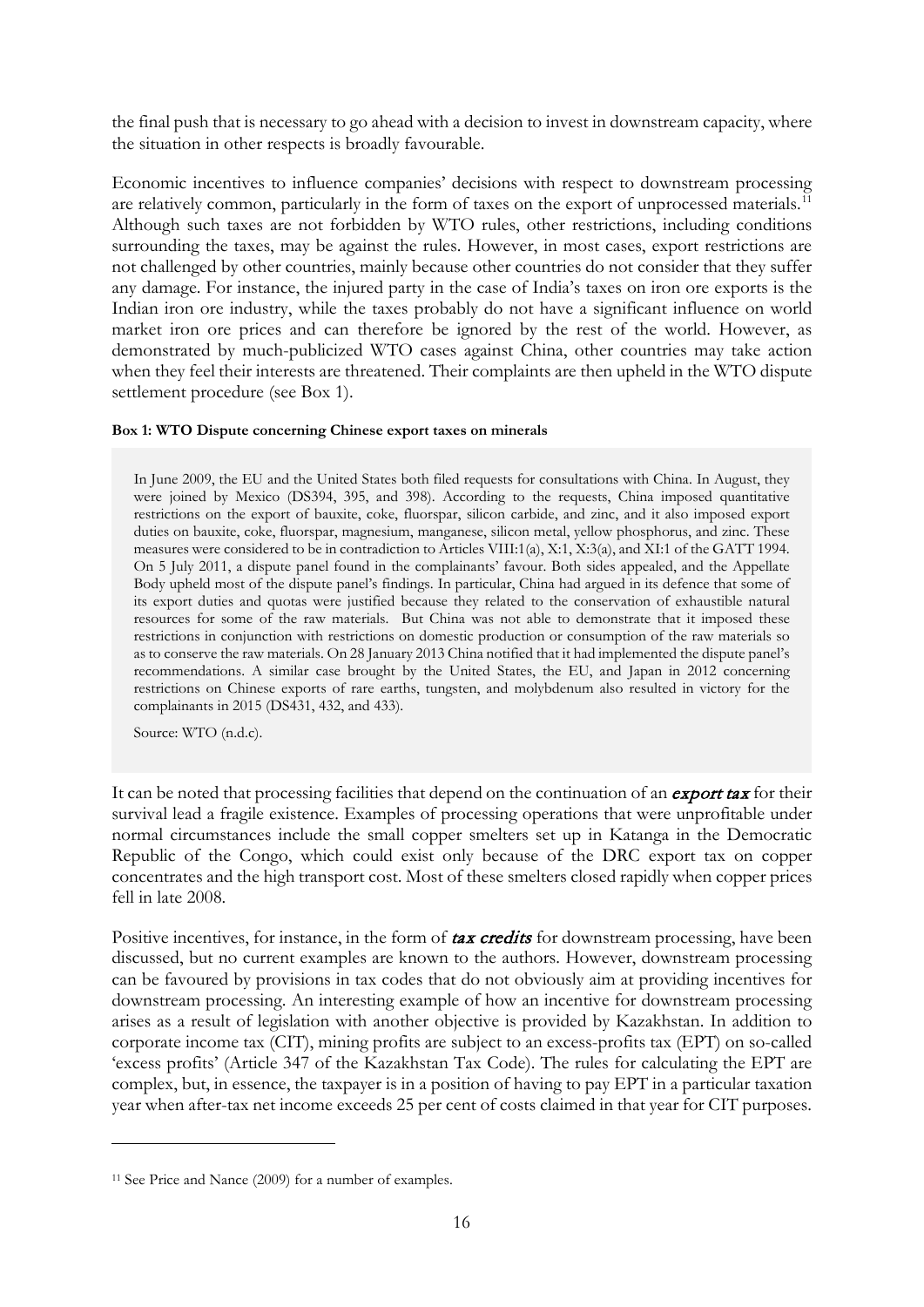Investing in downstream capacity greatly increases the deductible costs, thus reducing the likelihood of having to pay the EPT (Östensson et al. 2014).

Another positive incentive is *duty exemption* on imported inputs, which is used both at the primary and downstream processing stage by many countries.

**Export bans** on unprocessed products are uncommon, but there are a few examples. The most recent example is the ban that was introduced in Indonesia in 2014, which is discussed in the following section.

## **4.2 Indonesia's unprocessed mineral exports ban**

The example of downstream processing policies that has attracted most attention in recent years is the Indonesian export ban on unprocessed minerals. This ban took effect in January 2014. It applies to both metal-based and non-metal-based components of unprocessed minerals and specifies certain minimum levels of processing that are required to avoid the ban. The nominal intention of this intervention is to help preserve the country's supplies of the affected resources (Nathan Associates 2013). While mineral ore exports such as nickel and bauxite were banned outright, exports of mineral concentrates—including copper, iron ore, manganese, lead, zinc, and ilmenite—are permitted for a period of three years, during which export taxes will be levied at rising rates (Bloomberg 2014).

In order to back up the bans, positive incentives have also been provided for companies that invest in processing facilities. These include (Bellefleur 2014):

- 0 per cent import duty on imports of capital goods;
- 0 per cent import duty on imports of goods and materials required for processing;
- An investment tax allowance in the form of a taxable income reduction of as much as 30 per cent of the realized investment, spread over six years;
- An exemption from CIT for 5 to 10 years beginning from the date commercial production commences (CIT measures apply only to investments over US\$100 million);
- A two-year 50 per cent reduction in CIT liability after the end of the tax holiday period; and
- An extension of the exemption or reduction in CIT depending on the competitiveness and strategic value of the industry.

These measures have had a dramatic impact on Indonesia's mineral exports. The value of unprocessed exports of bauxite, copper, and nickel fell from US\$7 billion in 2013 to just under US\$2.9 billion in 2014 (UNCTADstat n.d.). Nickel exports, which declined by 97 per cent, were particularly hard hit. The fact that the rules were introduced at a time of falling prices and widespread excess capacity for the minerals concerned, has exacerbated these impacts. Some modifications of the rules have already been negotiated with companies. For instance, it has been reported that bauxite exporters who are in the process of building alumina refineries will be allowed to resume exports, although they will have to pay an export tax (Indonesia Investments 2015). Freeport-McMoRan, which operates the huge Grasberg copper-gold mine, has been accorded a reduction in the export taxes. Meanwhile, a number of projects to build processing plants have been announced and a few have started construction.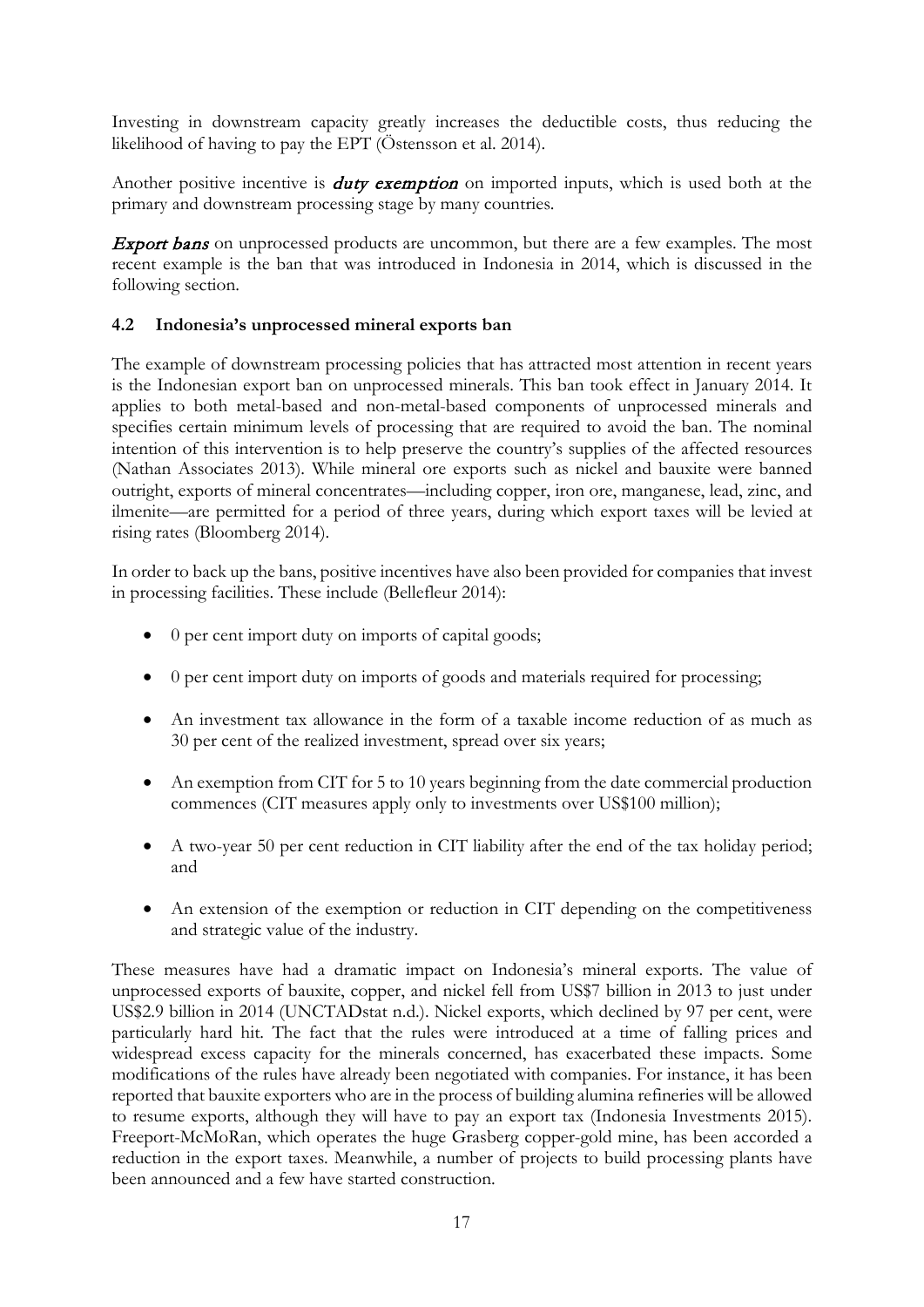It is too early to definitely assess the Indonesian experience since 2014. An estimate made for USAid before the rules came into effect found that the economic losses would be very large (Nathan Associates 2013).<sup>[12](#page-19-0)</sup> In the light of the implementation of the legislation and market developments since early 2014, these initial estimates today appear too optimistic. While it is possible that some of the processing capacity now being built will be profitable, this may be due only, or in part at least, to the very generous incentives provided.

## **4.3 Export taxes on iron ore in India**

-

Indian policy with respect to the iron ore mining example is a good illustration of the difficulties of achieving a balance between the interests of primary producers and processors by using regulations in a situation where downstream processors are politically favoured. Export restrictions to protect the steel industry's raw materials supply have jeopardized the viability of the Indian iron ore mining industry and so deterred investment in new mines

In 2011 and 2012, the courts banned mining in the Indian provinces of Goa and Karnataka because of mining outside concession areas and breaches of environmental regulations. The ban has since been lifted, but there is still a cap on production (Creamer Media 2012b). According to mining industry officials, the reason why mining was carried out outside concession areas was that it takes at least five years to secure all mining clearances and approvals from federal and provincial governments and the companies chose not to wait for formal approval, possibly in anticipation that approval would be forthcoming.

There have been reports that the provincial government of Karnataka planned to issue new mining leases where leases had been cancelled for illegal mining operations but that the new leases would be allotted only to steel plants and not to merchant miners engaged only in ore production and sales (Creamer Media 2013b). The province of Odisha was reported to be in the process of implementing a new iron ore mining policy under which second and subsequent renewal of mining leases would be granted only for captive mining or miners who had downstream value additional investments (Creamer Media 2013a).

Iron ore consumption by the Indian steel industry is dominated by lumps and sinter, with most fines that are not suitable for sintering being exported since they cannot be directly used for iron making in the absence of sufficient capacities for agglomeration through pelletizing (Creamer Media 2012a). Most steel producers are equipped to use iron ore pellets from fines as feedstock but do not have pellet-making facilities at their plants (Creamer Media 2012c). As a consequence, the fines have been left in dumps or, when possible, the material has been exported. In order to assure the domestic steel industry of iron ore supplies, railway freight rates are no less than 3.6 times higher for iron ore for exporters than for ore for domestic use (Creamer Media 2015);

<span id="page-19-0"></span><sup>&</sup>lt;sup>12</sup> In the most optimistic of three scenarios, where all the new processing capacity projected by the Ministry of Energy and Mineral Resources is assumed to be operational by 2020, 'yearly net welfare effects of the ban finally become positive. But total net welfare gains are modest, totalling just \$832 million per year, given all the new processing capacity. Total export earnings increase by \$1.3 billion. Furthermore, large accumulated net welfare losses will have been incurred over the years of the investment timeline. Accumulated total revenue losses to miners range between \$47 billion and \$42 billion, depending on assumptions about the domestic price decline of unprocessed minerals after the ban. Gains to processors range between \$15.7 billion and \$11.1 billion. Deadweight efficiency costs due to the ban policy range between \$10 billion and \$5 billion. In aggregate, accumulated net welfare losses amount to somewhere between \$34 billion and \$33 billion in 2020—a hefty price to pay for a policy that generates such modest social benefits.' (Nathan Associates 2013: 2).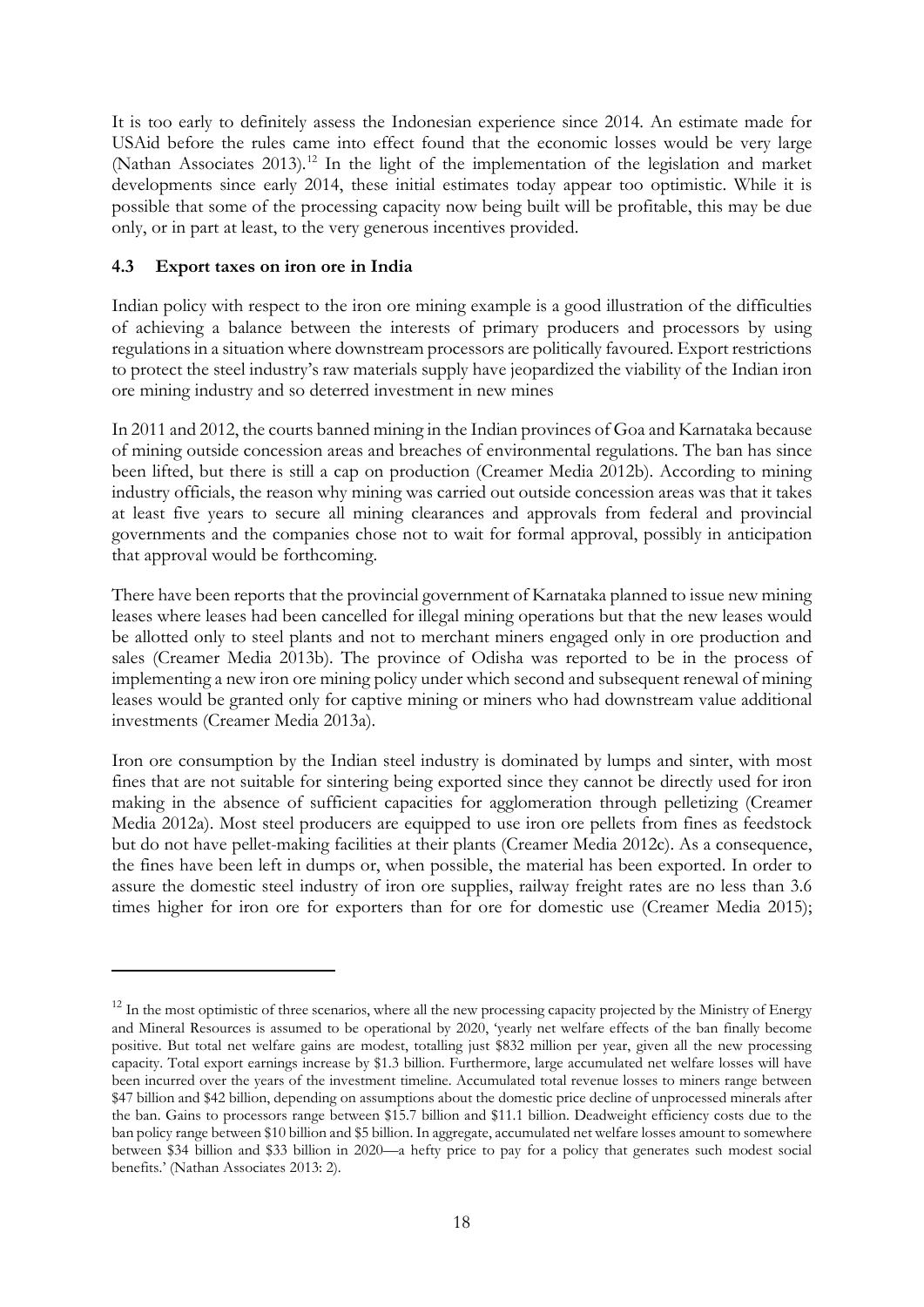auditors have initiated lawsuits against iron ore producers who, in order to save on freight costs, declared ore for export as being intended for domestic customers (Creamer Media 2014b).

The Indian government has banned the domestic sale and export of iron ore fines from captive mines leased to steel producers. According to a notification to all provincial governments issued by the Mines Ministry, invoking the Mineral Concession Rules, 'the entire ore produced in mining operations shall be exclusively for own consumption in iron and steel making and cannot be either sold within India or exported to other countries' (quoted in Creamer Media 2012c).

In order to assure the steel industry of a secure raw material supply, a levy on outward shipments of fines was first imposed in December 2009 at 5 per cent. A 15 per cent export tax on lumps followed in April 2010. A uniform rate of 20 per cent was imposed on both lumps and fines in March 2011 and was increased to 30 per cent in December the same year (Creamer Media 2015). The tax was lowered to 10 per cent for lower grade ores in 2016 (Creamer Media 2016b). Royalties on iron ore were raised from 10 to 15 per cent in August 2014 (Creamer Media 2014c). Pelletizing provided a possible way to exploit lower grade fines since there was no export tax on pellets. However, a tax of 5 per cent was introduced in January 2014 in response to pressure by the steel industry (Creamer Media 2014a, 2014e). Capacity utilization in pelletizing fell to 50 per cent later the same year (Creamer Media 2014d).

In mid-2016 there were about 150 million tonnes of iron ore fines in stockpiles (Creamer Media 2016c). This material has been discarded by the mines because it is too low grade to be sold to domestic users. But nor can it be exported because of the export tax and the higher railway freight charges.



Figure 5: Iron ore and steel in India 1993–2015, million tonnes

Source: Authors' calculations based on UNCTAD (2013, 2015), TEX Report (2016).

The combined result of these various policy interventions can be seen in Figure 5. The peak in export and production in around 2008 to 2009 was partly the result of companies exporting from stockpiles of fines. However, once the most easily accessible stockpiles had been exhausted and prices fell following the financial crisis, this activity came to an end. A couple of years later, the court-ordered mine closures strongly influenced the figures. Nevertheless, production and exports would have been expected to recover once mines could be reopened. This did not happen, due to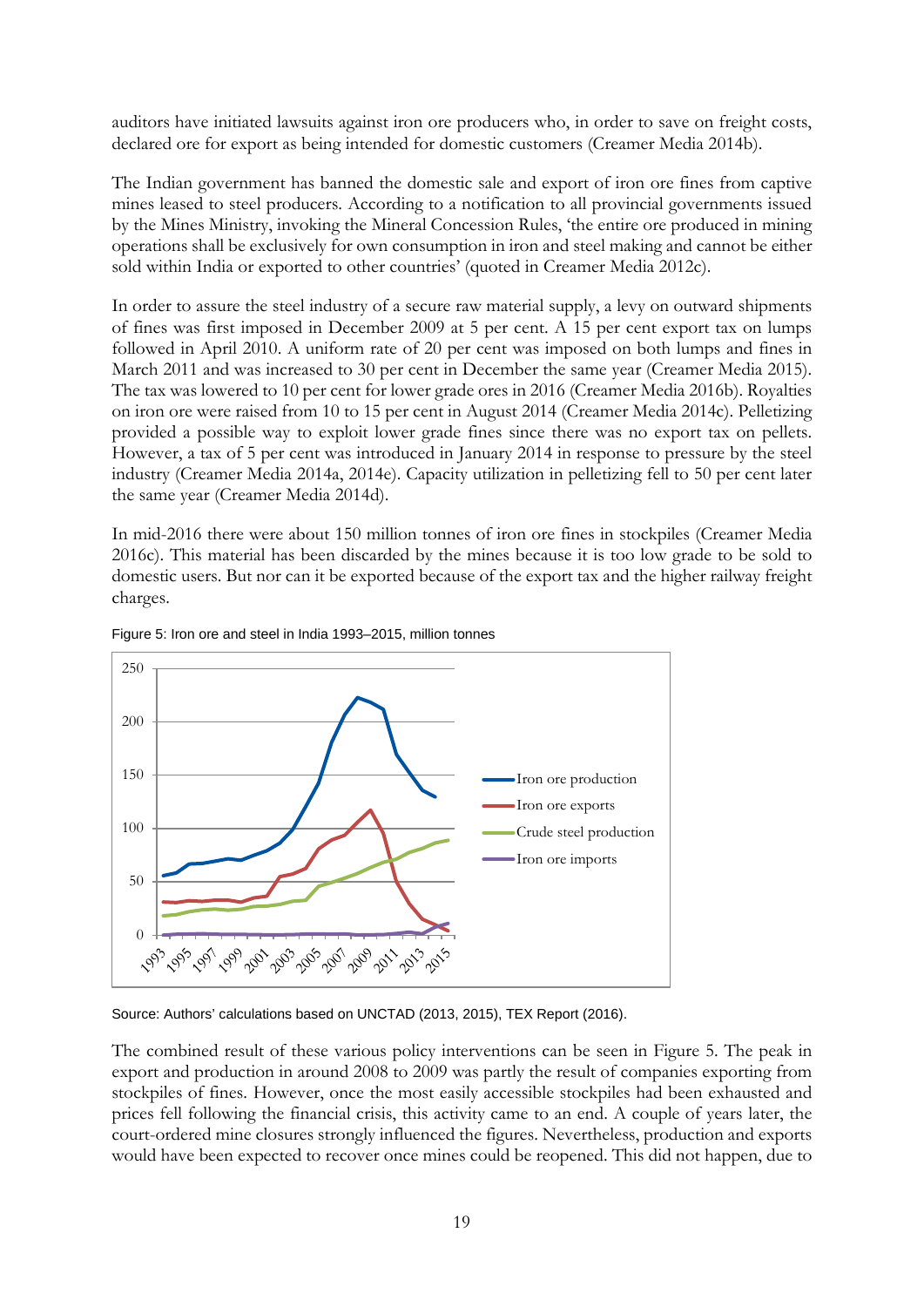the policies pursued. Consequently, and remarkably, from being the world's third-largest iron ore exporter, India has become a net importer of iron ore.

However, it should be noted that the policies pursued have not been totally in favour of the steel industry. Instead, they appear at times to have been influenced by contradictory impulses on the part of government: the steel industry's repeated request that the 2.5 per cent import duty on iron ore be lifted has so far been denied, in spite of the relief that this would provide to coastal steel producers located at a distance from iron ore mines (Creamer Media 2013a).

## **4.4 Processing of copper in Zambia[13](#page-21-0)**

-

Zambia levies an export tax on copper concentrate. The tax is intended to promote the smelting and refining of copper concentrate from mines in the country. The tax is 10 per cent of the sales value, which corresponds to about US\$470 per tonne of contained copper at present prices (mid-2016). According to mining companies in Zambia (Muller 2013), the treatment charge, that is the cost of smelting concentrate in Zambia to produce blister copper (see footnote 7) is US\$70–75 per tonne of concentrate, while the cost of transporting the concentrate from the mine to an overseas smelter is about US\$200 per tonne depending on the route taken. Table 6 shows the net revenue earned by the mining company in three cases:<sup>[14](#page-21-1)</sup>

- 1. The case where the concentrate is exported without the charging of any export tax;
- 2. The same as 1. but with the export tax added; and
- 3. The case where the smelting process takes place in Zambia so that what is exported is blister.

Because the cost of transporting concentrate is three times as high as that of transporting blister copper, the mining company will be better off processing the copper even in the absence of the export tax. The smelting charge has to be paid in any case and it does not matter to the miner if it is paid to a smelter in Zambia or overseas. Most of the copper concentrate produced in Zambia is treated in smelters belonging to the same company. Given the very low margins in copper smelting, the costs of smelting can be assumed to be equivalent to the smelting charge.<sup>[15](#page-21-2)</sup>

<span id="page-21-0"></span><sup>&</sup>lt;sup>13</sup> Most of this section is based on Chamber of Mines of Zambia and ICMM (2014: Annex I). Copper prices and smelting charges have been updated to, respectively, February 2016 and the average for the 2000–15 period.

<span id="page-21-1"></span><sup>&</sup>lt;sup>14</sup> The smelting charge is deducted from the sales price if the concentrate is exported. In order to simplify the example, only the smelting stage is taken into account here. Including the refining stage (to produce copper cathodes) does not change the conclusions.

<span id="page-21-2"></span><sup>&</sup>lt;sup>15</sup> The largest cost elements involved in smelting copper are fuel and the depreciation of equipment. Because these elements both rely almost completely on imports in Zambia's case, the imposition of the tax may well cause domestic value added to be negative in some cases.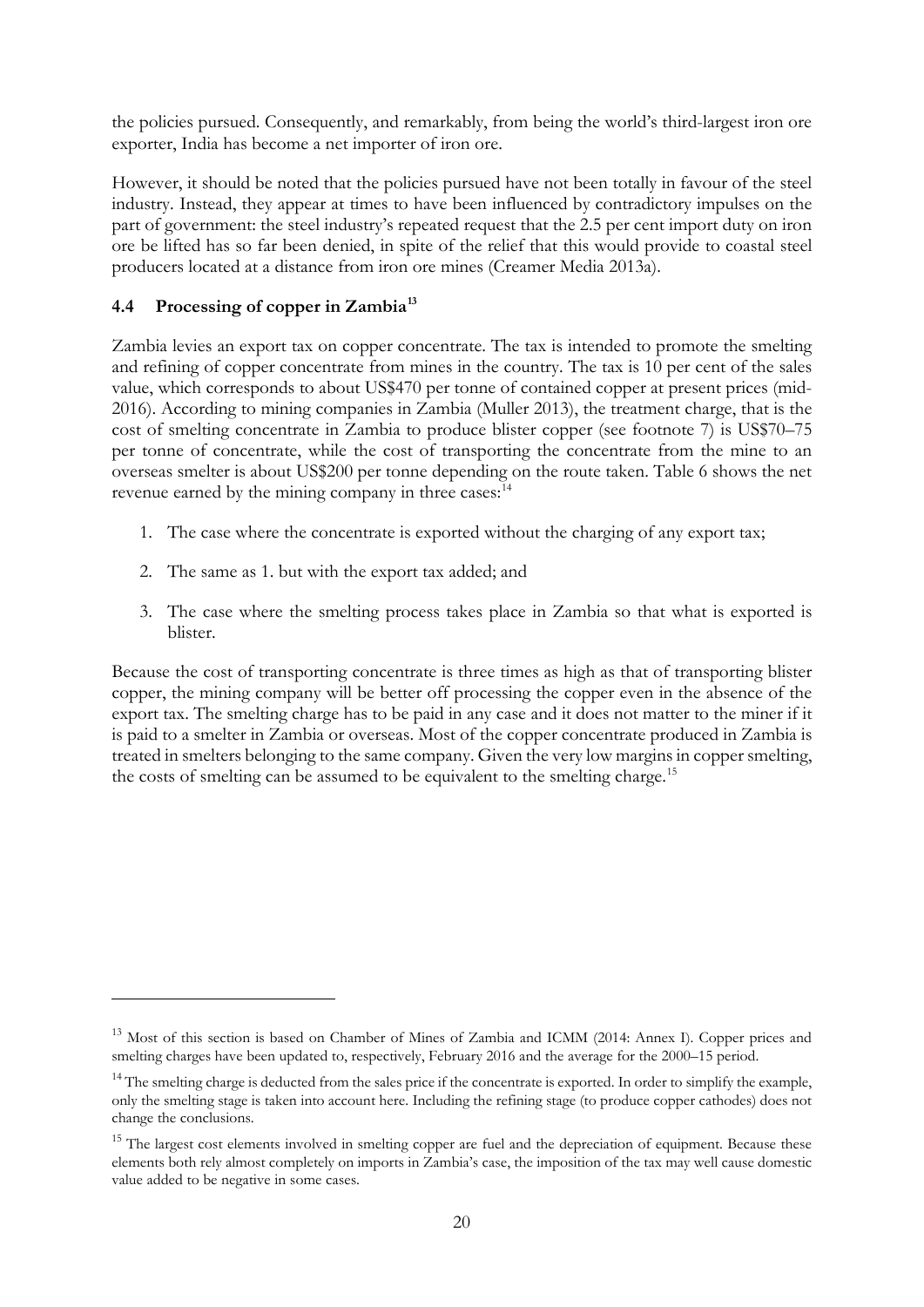Table 6: Net revenues from exporting copper concentrate or blister copper, US\$/tonne contained copper<sup>[16](#page-22-0)</sup>

|                                  | Exporting copper<br>concentrate without tax | Exporting copper<br>concentrate with tax | Smelting copper concentrate in<br>Zambia and exporting blister copper |
|----------------------------------|---------------------------------------------|------------------------------------------|-----------------------------------------------------------------------|
| Copper price<br>Smelting charges | 4.490                                       | 4.490                                    | 4.700<br>210                                                          |
| Transport cost<br>Export tax     | 667                                         | 667<br>470                               | 200                                                                   |
| Net revenue                      | 3,823                                       | 3.353                                    | 4.290                                                                 |

Source: Chamber of Mines of Zambia and ICMM (2014: Annex I), and authors' calculations based on updated prices.

A comparison of the first and third columns shows that no mining company would export concentrate if smelting capacity is available. Thus, the export tax does not affect the actions of mining companies. On the other hand, the tax deters investors who for one reason or another are not in a position to smelt concentrates, for example if a mine is too small to have its own smelter and there is no spare capacity in existing smelters or if a mine produces concentrate that for mineralogical reasons cannot be smelted in existing smelters. This could be the case, for instance, if the concentrate contains impurities such as arsenic that are difficult to handle in most smelters. Because of the export tax, most such mining projects will not be economically viable in Zambia. The resulting loss of potential production could be easily avoided by eliminating the tax, which does not influence companies' decisions in the way intended and does not provide significant government revenue.

Would this conclusion hold if the level of the smelting charge were to change? As was noted in section 3, smelting charges have trended downwards for a long time due to persistent over-capacity at the smelting stage. There are two reasons for the tendency towards excess capacity. First, several governments have introduced legislation similar to the Zambian export taxes, leading to overinvestment in smelting capacity and downward pressure on smelting charges. Second, smelters that were originally built to process ore from mines that are now closed often continue operating since the original capital investment has been paid back and running costs can be covered. There are several such smelters in the world, particularly in developed countries.

Are there, then, any prospects of processing the refined copper that is now produced in Zambia? A World Bank study (World Bank 2011) does not hold out much hope. There are currently a limited number of companies engaged in copper processing in Zambia, producing wire rod, wire, cable, and cast products. Since South Africa's market is largely self-sufficient, apart from some imports of wire rod and wire from Zambia, the total open market for all copper and copper alloy semis in sub-Saharan Africa (excluding South Africa) can be estimated at around 10,000 tonnes per year, which corresponds to a tiny portion of Zambian refined copper output of over 700,000 tonnes per year. Given the location of Zambia, the principal exit shipment ports and the main shipping routes, the markets outside Africa which could be best served from Zambia are the Middle East and Southeast Asia. The Asian market is, however, well served by substantial largescale local capacity. Even for some initially niche and high added value products, Asian margins have been pared down due to excessive capacity being installed after the initial market was established. A major barrier to Zambia accessing these markets is transport, since Zambia is a landlocked country. South Africa is clearly in a better position to service customers within the country and in export markets outside Africa.

<u>.</u>

<span id="page-22-0"></span><sup>&</sup>lt;sup>16</sup> The smelting charge is assumed to be US\$210 per tonne of copper in concentrate and the concentrate is assumed to hold 30 per cent copper.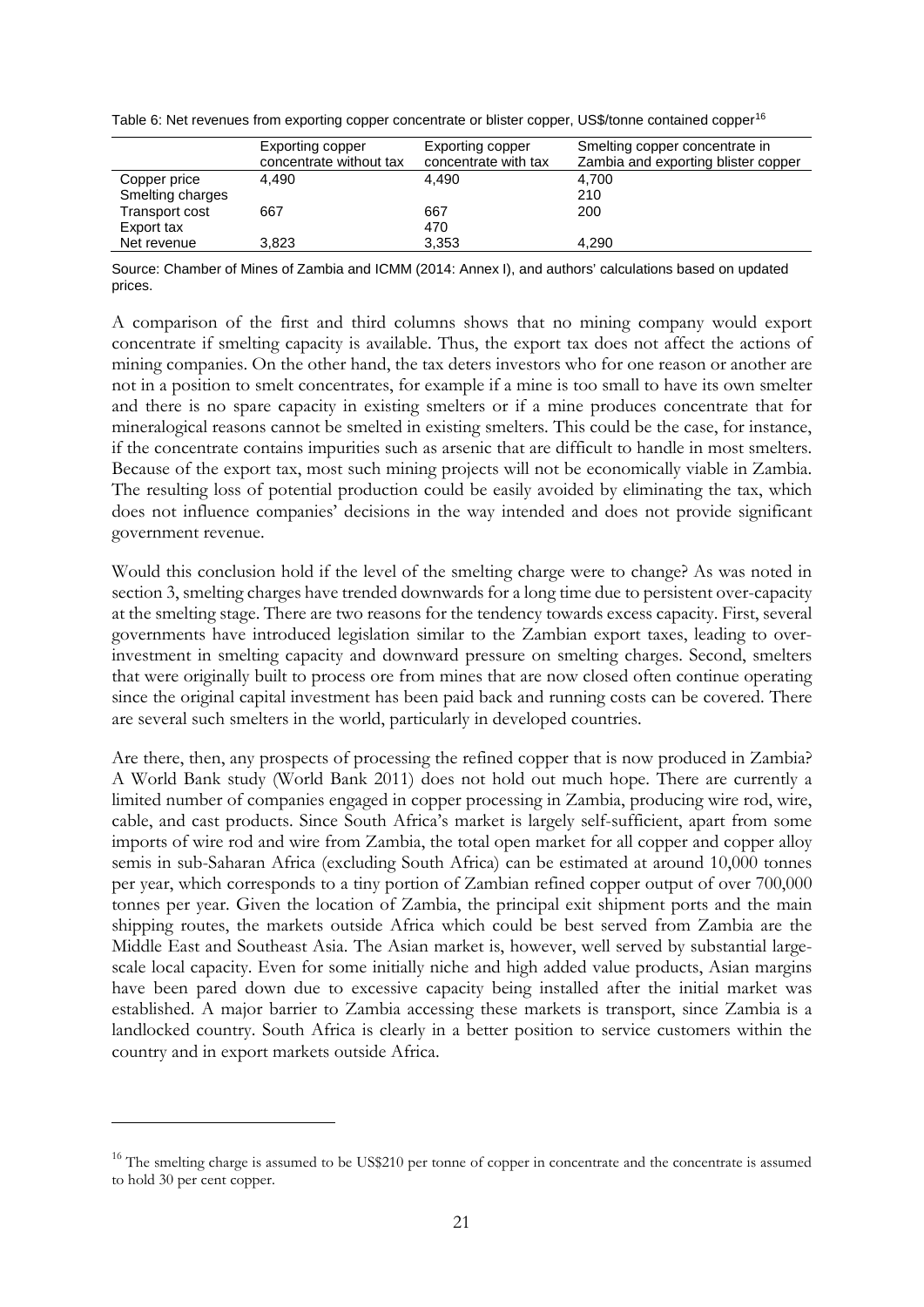Accordingly, market prospects do not appear to justify further industrial scale copper and copper alloy semi-manufacturing capability in Zambia in spite of regular political pressures to do just that. There may, however, be scope for some gradual scaling-up of existing output and/or product diversification by existing operations and for some small-scale artisanal processing, probably based on scrap metal.

## **4.5 Exports or local use of natural gas in Tanzania**

Tanzania has been producing natural gas from its Songo Songo fields on the Indian Ocean since 2004. This gas is used to provide about 50 per cent of Tanzania's electricity generation, with the remainder used for industrial purposes (AfDB and BMGF 2015). However, more recent discoveries have radically changed the future perspective for gas in Tanzania. In the past decade, there has been very large exploration activity in the concessions so far granted by the Tanzanian Petroleum Development Corporation.<sup>[17](#page-23-0)</sup> These have already resulted in vast commercial finds that are only now beginning to be developed. The discoveries on-shore and near-shore at Mnazi Bay delivered their first gas into a major new Chinese-financed pipeline from Mnazi Bay in August 2015. They will quickly have the capacity to deliver more than 100 mmscfs/d.<sup>[18](#page-23-1)</sup> i.e. significantly more than doubling the existing through-put from Songo Songo which itself is expected to increase (Roe 2016).

The gas can be used in three ways: (i) natural gas can be exported to earn foreign exchange revenue, with the gas revenue to be used as a catalyst for broader economic growth; (ii) it can be used to generate energy (electricity) in the domestic economy, and abundant, reliable, and cheap energy would offer comparative advantage to those industries that use energy as well as raise living standards for the Tanzanian population; and (iii) it can be used to produce a number of products, including fertilizer, compressed natural gas, and petrochemicals.

The choice between the different uses for the natural gas is partly a technical one that will be dictated by project economics. Mainly, however, the choice is a political one. A large portion of the gas in the largest deep water wells will in any case have to be exported, both because the volumes are too large to realistically be absorbed by the national economy and because producing companies will have to export very large volumes to justify their investment in extraction and liquefied natural gas (LNG) plants. A large share of the export revenues will strengthen the government budget. Although large in absolute terms, revenue from gas is expected to account for a relatively small share of the economy. It has been estimated that the additional income will amount to US\$1.4 billion per year on average over the first ten years of production, corresponding to 1.9 per cent of gross domestic product and 9 per cent of government tax revenue from all sources (AfDB and BMGF 2015: 31). There is, however, potential for the contribution to growth to be significantly larger. The Tanzanian economy is capable of delivering at least some of the goods and services needed for gas exploration and extraction and for LNG production. The government has launched an ambitious local content policy which, if successful, should raise the proportion of nationally sourced goods and services significantly (United Republic of Tanzania 2014).

With respect to the possibility of improving access to electrical power, it should be noted that at present only 24 per cent of the Tanzanian population, and about 11 per cent of the rural

<u>.</u>

<span id="page-23-0"></span><sup>&</sup>lt;sup>17</sup> The largest finds are in deep Indian Ocean waters, but the more recently exploited finds are on-shore or in nearshore locations.

<span id="page-23-1"></span> $18$  mmscf/d=million standard cubic feet per day.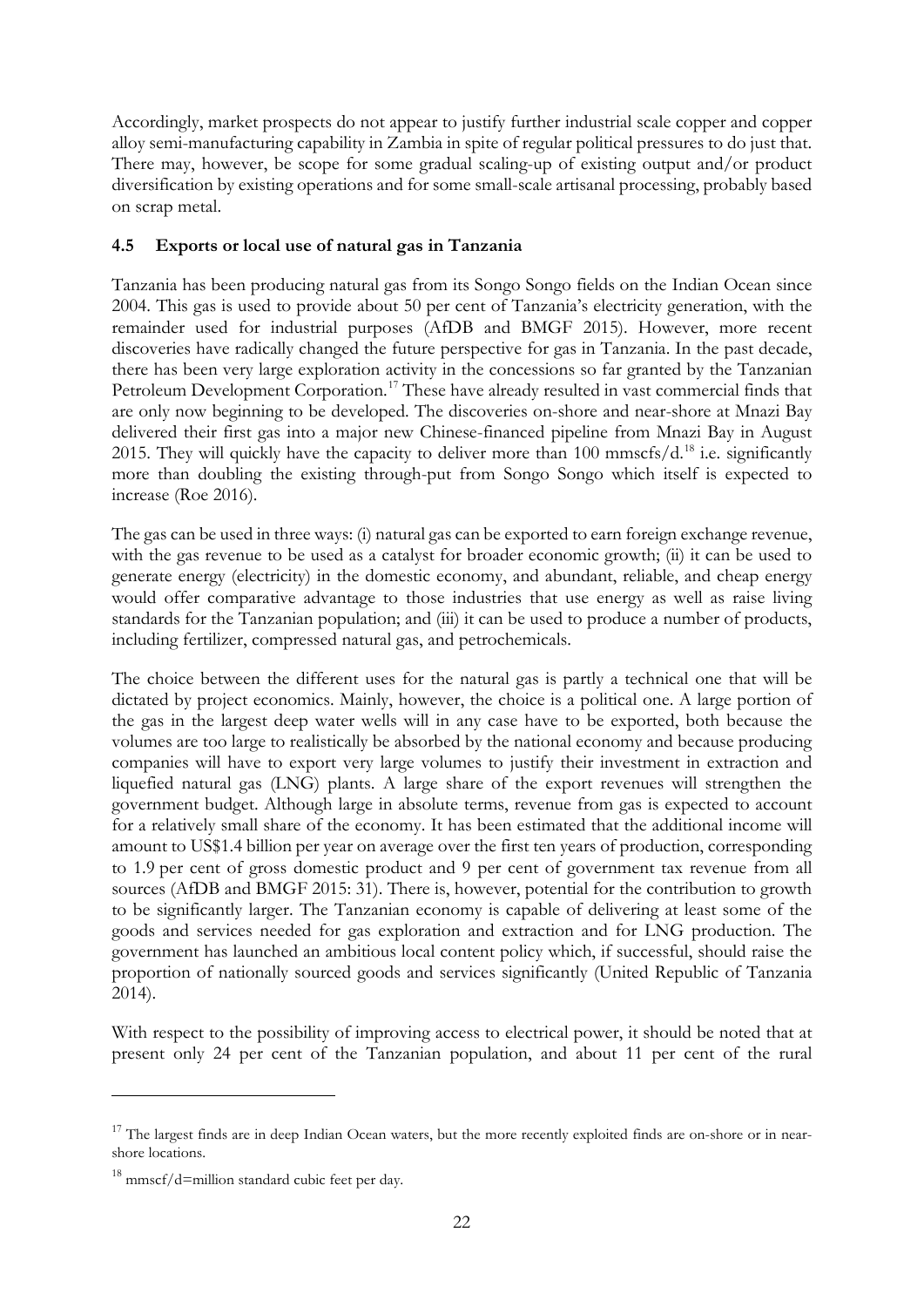population, are connected with electricity services. The government plans to increase the connectivity level to 30 per cent by 2015, 50 per cent by 2025, and at least 75 per cent by 2033 (United Republic of Tanzania 2015: 2). Using the natural gas from the Mnazi Bay fields for this purpose would mean that the national energy supply company will imminently be able to further reduce its dependence on expensive imported feed stocks of diesel,<sup>[19](#page-24-0)</sup> and also reduce further its use of ageing and unreliable hydro plants. In addition, it would be possible to reduce power tariffs, thereby improving living standards and the competitiveness of domestic industry.

A range of processed products can also be produced from the gas and especially from the large deep water resources if these are eventually developed. Their economic feasibility differs, however. Certain processes for downstream products have considerable economies of scale and for this reason a large part of the production would have to be exported if production was to be on a commercially viable scale. Moreover, as seen from Figure 6, several of the uses would require a considerably lower cost of input than, for instance, would LNG production.<sup>[20](#page-24-1)</sup>





Source: Henstridge (2014).

<u>.</u>

A domestic fertilizer facility could make a significant potential contribution to Tanzania's large agricultural sector which at present has a low rate of fertilizer use as well as an expensive subsidy policy to help farmers. A large ammonia/urea plant could be competitive if it could be supplied with gas at US\$5–6 per mmBtu: a figure that is more demanding than the US\$7–8 supply price needed for a viable LNG export activity. Fertilizer production would also encounter the problem

<span id="page-24-0"></span><sup>&</sup>lt;sup>19</sup> This process already began in 2015 because of the deliveries of near shore gas from Mnazi Bay to the new gas-fired power plant near Dar es Salaam—Kinyerezi I.

<span id="page-24-1"></span><sup>&</sup>lt;sup>20</sup> The following assessment of the feasibility of different types of downstream processes is based on BG Tanzania (2013).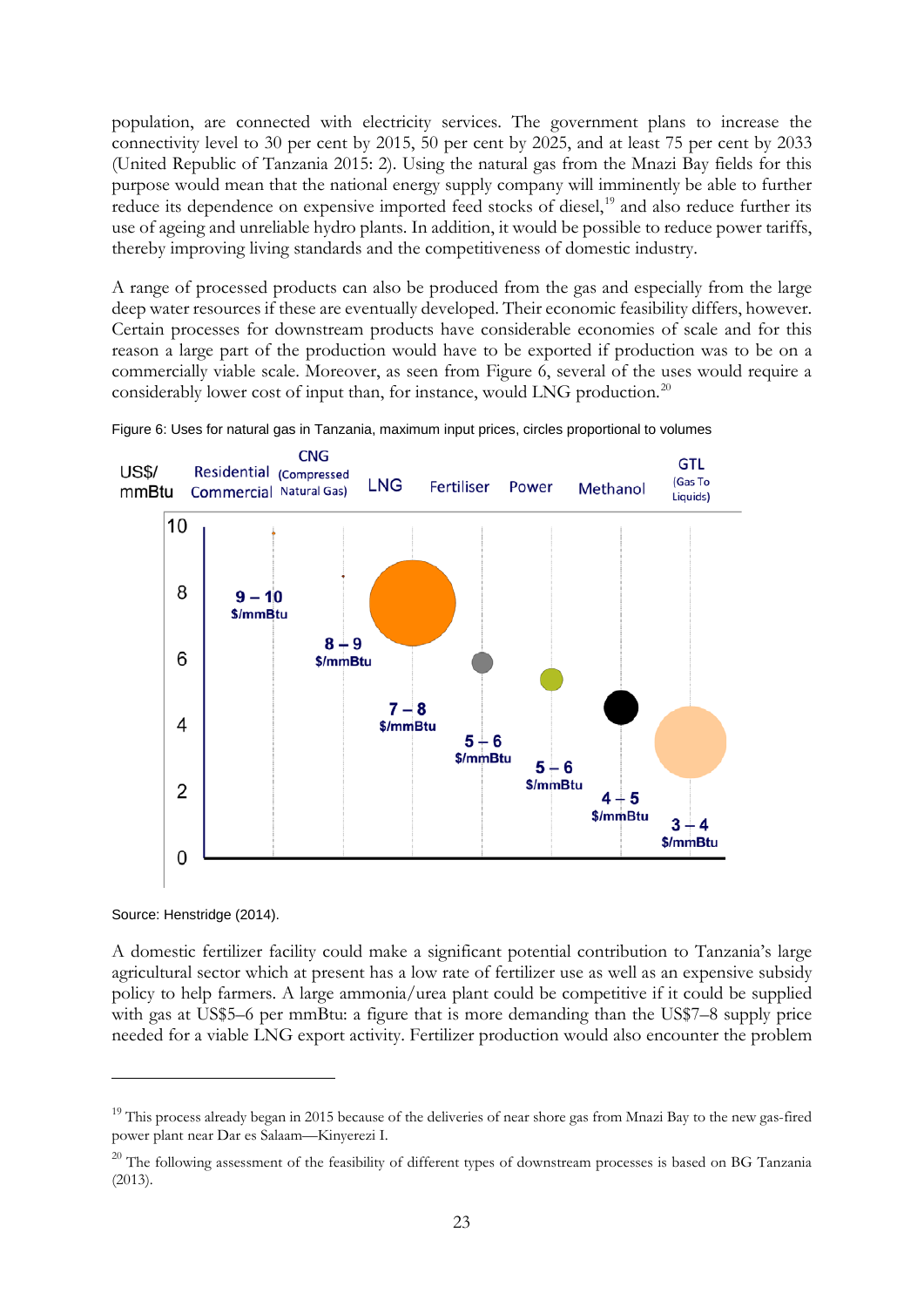of a very large capital cost of circa US\$1.6 billion and it would need a large volume of gas if it were to operate at near full capacity: circa 60mmscf/d. That full capacity output would be significantly higher than the anticipated future demands in East Africa as a whole. So the investment could only be justified if Tanzania had real prospects of also finding large export markets outside the region. That in turn confirms the need for a world-standard production facility (Roe 2016).

A competitive methanol plant would consume even more than a fertilizer plant and it would probably need a gas supply price as low as US\$4–5. But the real danger for Tanzania in going down this route comes from its very small domestic market for the product (methanol being used mainly as a feedstock into chemical industries). Hence a very large export market would also need to be found to justify such a large capital outlay (Roe 2016).

Converting gas to liquid fuels would be an even more challenging investment for the country. Production facilities to produce naphtha and high quality diesel need to be very large and they are very expensive. Such a facility would only work competitively if it could acquire gas at a price of around US\$3-4 mmBtu—half the price that would be possible for an exporting LNG facility. Although this type of project would have some attraction in being able to save Tanzania's large petroleum import bill, the investment needed to achieve this saving would be very large (Roe 2016).

The Tanzanian government has made it clear that it assigns a high priority to downstream processing of natural gas and has stated:

The Government shall: (i) Ensure that domestic market is given first priority over the export market in gas supply; … (iv) Promote and facilitate the establishment and growth of industrial parks utilizing natural gas; (v) Strategically invest in the GTL and LNG value chain, efficient cross border trading of the natural gas products and other natural gas projects. (United Republic of Tanzania 2013: 9– 10).

However, our own brief analysis points to the difficulties of some of these ambitions. In addition, investors have expressed some concern that the 'domestic market obligation' should not be so large that it threatens the viability of projects and it appears that the government is prepared to discuss the issue.

In conclusion, the case of Tanzania's natural gas illustrates the complex weighing of alternatives that has to take place in order to satisfy several different objectives at the same time. It also illustrates that there are rarely any simple solutions.

## **5 Conclusions**

This paper has attempted to provide some basic information and analyses that could inform policy choices concerning downstream processing of both metals and oil and gas, and to show both the risks of policy decisions that are oriented towards meeting one single objective as well as the complexities that need to be taken into account in order to arrive at solutions that are both practical and sustainable.

Section 2 reviewed the reasons why forward vertical integration is not always an optimal choice for extractive industry companies and is certainly not one that will guarantee clear success for producers in lower income economies. While transport costs often argue in favour of such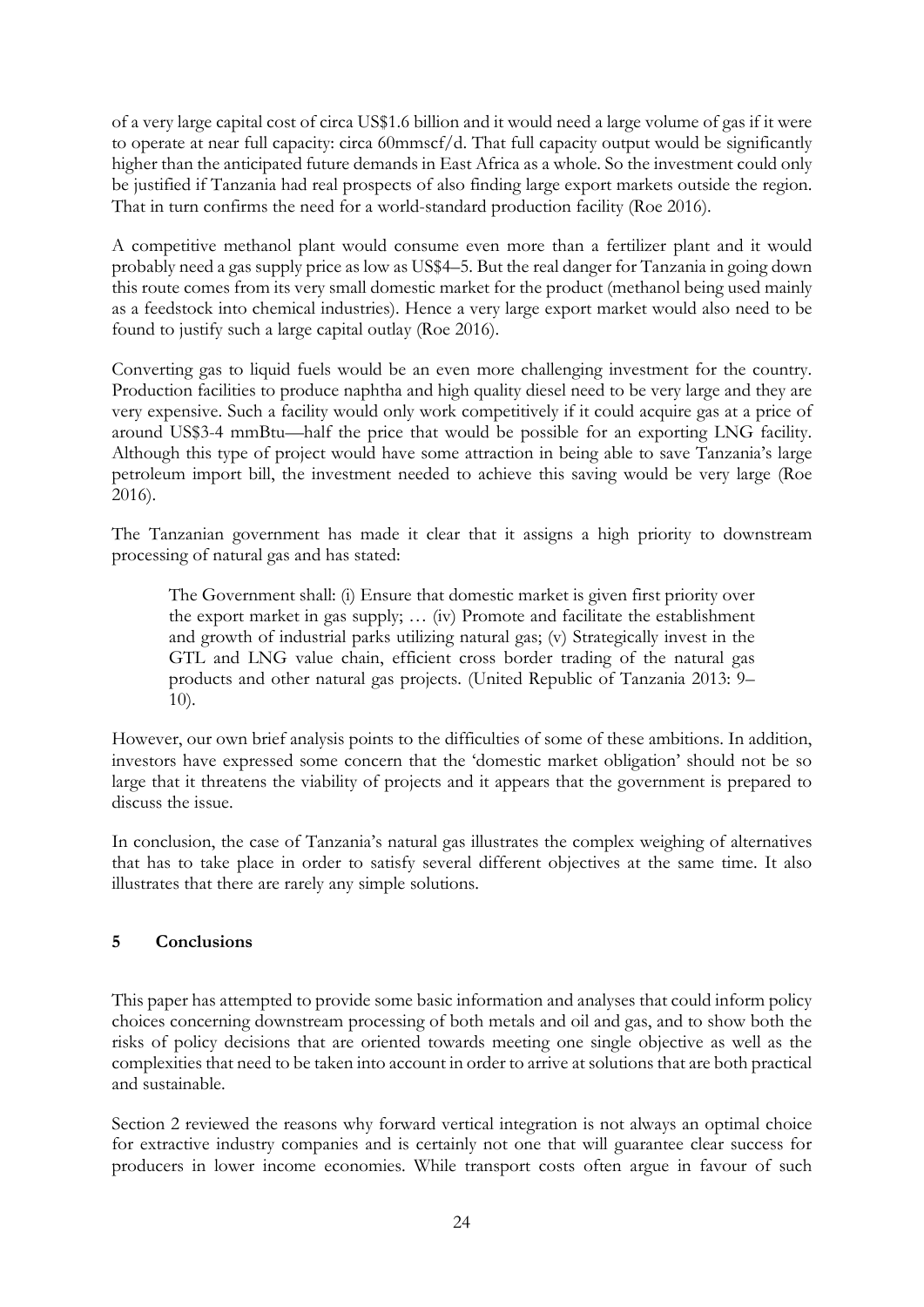integration, other technical factors, including economies of scale, availability of inputs, size of domestic market, and distance to markets, may outweigh this natural advantage. There appears to be little support for the argument that differences in market power dictate the geography of downstream processing. Relatively high tariffs on processed products may also play only a limited role and it is by no means certain that removal of all tariffs on processed goods for all countries would result in a major shift of processing capacity.

The review of vertical integration and processing margins in section 3 showed that the degree of vertical integration varies from product to product within the extractive industry. It appears to be mainly driven by production economics resulting from technology and less by corporate strategies. It is notable that the degree of downstream processing is relatively low in high income countries that would be expected to be able to exert some influence over markets, for instance, Australia in bauxite and iron ore, Chile in copper, and Sweden in iron ore. It would certainly be technically feasible for these countries to increase downstream processing. The fact that they have not done so would appear to argue that the attraction of downstream integration is not self-evident.

Processing margins tend to fluctuate, in some cases dramatically, which should give pause to all those companies or countries that consider investing in processing capacity. There is no evidence of systematic market failure in the processing industry; indeed, if anything, the trend of margins for the commodities studied appears to be declining.

Section 4 discussed government policies for downstream processing. Following a brief description of objectives and instruments, the rest of the section was devoted to a review of four country cases: India, Indonesia, and Zambia on nonfuel minerals, and Tanzania for natural gas. The three nonfuel mining cases all illustrated a linear policy approach to industrialization: if a raw material is produced in the country it should also be processed in the country. But they also illustrate the substantial pitfalls that can and do arise from this sort of approach. A common factor in the four cases is that a very limited amount of analysis appears to have been undertaken to justify the policies pursued: instead, political imperatives seem to have been driving the agendas.

In Zambia, a simple arithmetic example serves to show that the policy studied—the export tax on copper concentrates—is unnecessary and does not significantly influence processing decisions. It may, however, preclude the exploitation of some mineral deposits, thus needlessly limiting mine production.

In Indonesia, more effort seems to have gone into the formulation of the policy underlying the ban on exports of unprocessed minerals. While it can be argued that the government's forecasts of future processing capacity may be optimistic, the problem with the policy lies more in the abruptness with which it has been implemented. $21$  In addition, the government has decided to provide very generous incentives to investors in processing capacity, and it is legitimate to ask who pays the cost in the final analysis: the investor or the Indonesian tax payer.

The Indian policy concerning iron ore mining and exports illustrates the difficulties of satisfying competing industrial interests who all turn to the government for solutions to their various problems. In trying to help the Indian steel industry to retain international competitiveness and, while probably believing that high iron ore prices would last long enough to limit the damage to the iron ore mines, the government succeeded in badly damaging a once successful export industry while leaving the steel industry in an uncertain situation with regard to its raw material supplies.

-

<span id="page-26-0"></span> $^{21}$  In all fairness, it has to be admitted that the law in question had been on the books for a considerable time.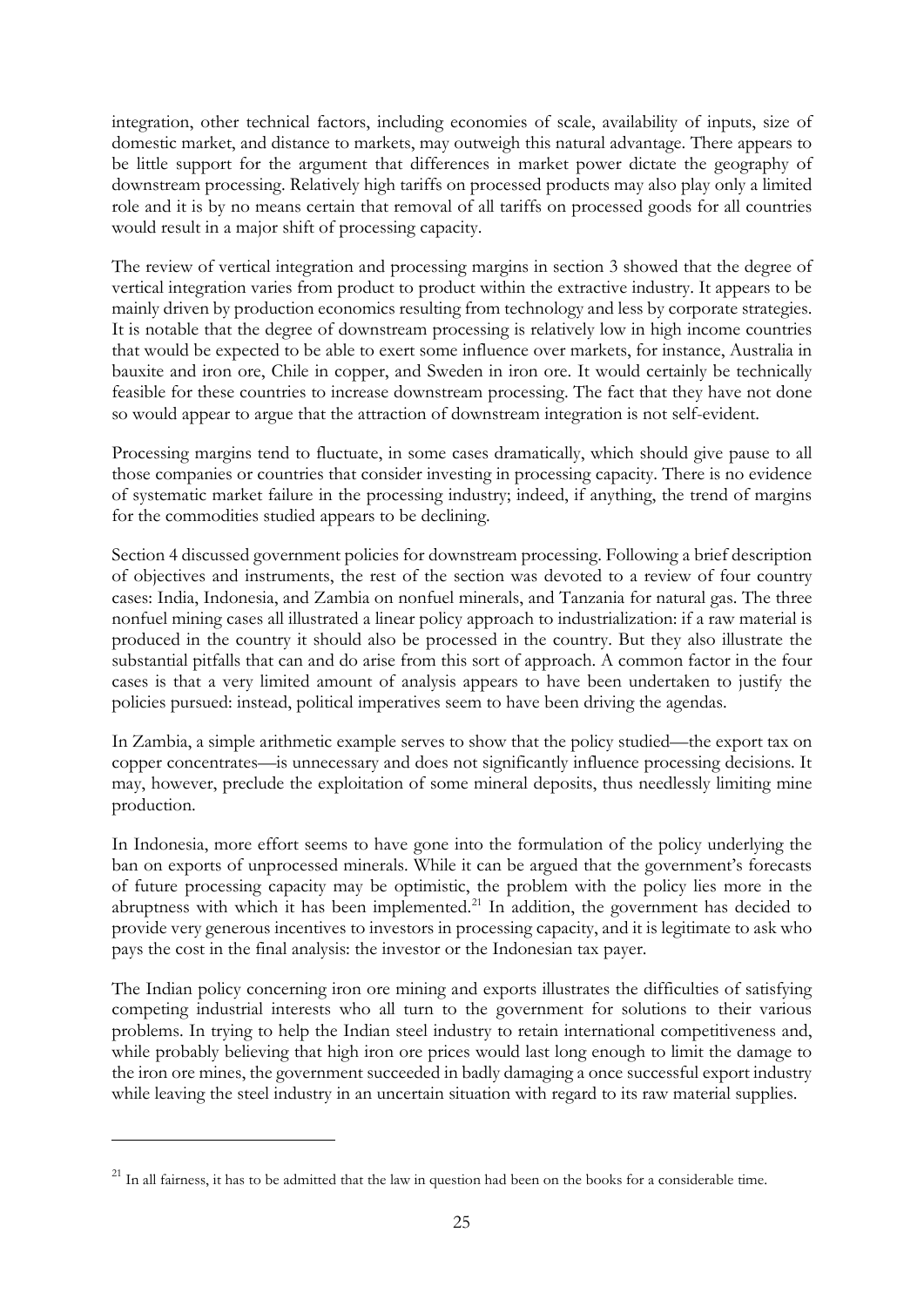The Tanzanian example, finally, brings to light an important consideration that is usually absent from the debate about downstream processing, namely, the domestic market. In Tanzania the choice may be not between exporting unprocessed or processed products but between satisfying domestic needs—in this case, of rural electrification—and maximizing export revenues. This illustrates a basic and simple argument: that downstream processing policies should not be about how to maximize export revenue but about how to meet the needs of the economy. Downstream processing can be a successful operation if it is of the right size for the economy and grows out of a desire to meet a need rather than an ideology.

In conclusion, it is probably reasonable to point out that the presence of raw material resources constitutes only one of the factors that need to be taken into account when taking a decision on the location of a particular type of plant. Incentives or directives to promote downstream processing thus represents only one variation on the familiar theme of picking winners—and one based on a particularly narrow set of criteria. It would probably be more productive in most country cases to instead emphasize industrial policies that focus on removing constraints and bottlenecks that stand in the way of the economy reaching its full potential, including those relating to skills, credit, energy supply, transport infrastructure, and inappropriate regulation.

#### **References**

- AfDB (African Development Bank) and BMGF (Bill & Melinda Gates Foundation) (2015). 'Delivering on the Promise: Leveraging Natural Resources to Accelerate Human Development in Africa, Paper 2: Timing and Magnitude of New Natural Resource Revenues in Africa'. Africa'. Available at: file:///C:/Users/George/Downloads/Gates%20AfDB%20Natural%20Resources%20Rep ort%20Print%20ENG081815%20(1).pdf (accessed on 2 March 2016).
- African Union (2009). *African Mining Vision February 2009*. Available at: [http://www.africaminingvision.org/amv\\_resources/AMV/Africa\\_Mining\\_Vision\\_English.](http://www.africaminingvision.org/amv_resources/AMV/Africa_Mining_Vision_English.pdf) [pdf](http://www.africaminingvision.org/amv_resources/AMV/Africa_Mining_Vision_English.pdf) (accessed on 21 May 2016).
- Bellefleur, D. (2014). 'Indonesia Export Ban'. *Tractus*, Issue ID2, February 17.
- BG Tanzania (2013). 'Gas Markets Study'. Unpublished Corporate Presentation, March.
- Bloomberg (2014). 'Constitutional Court in Indonesia Upholds Ore Shipment Ban'. 3 December. Available at: [\(http://www.bloomberg.com/news/articles/2014-12-03/constitutional-court](http://www.bloomberg.com/news/articles/2014-12-03/constitutional-court-in-indonesia-upholds-mineral-ore-export-ban)[in-indonesia-upholds-mineral-ore-export-ban](http://www.bloomberg.com/news/articles/2014-12-03/constitutional-court-in-indonesia-upholds-mineral-ore-export-ban) (accessed on 28 February 2016).
- Chamber of Mines of Zambia and ICMM (2014). *Enhancing Mining's Contribution to the Zambian Economy and Society*. London: International Council on Mining and Metals.
- Creamer Media (2012a). 'India Invites China to Set up Pelletisation Plants'. *Mining Weekly*, 16 May.
- Creamer Media (2012b). 'India Lifts Ban on 18 Iron-ore Mines in Karnataka'. *Mining Weekly*, 3 September.
- Creamer Media (2012c). 'India Bans Iron-ore Sales from Captive Mines'. *Mining Weekly*, 24 September.
- Creamer Media (2013a). 'Indian Govt Rejects Scrapping Import Duty on Iron-Ore'. *Mining Weekly,*  15 May.
- Creamer Media (2013b). 'Second Indian Province Mulls Limiting Iron-ore Mining for Captive Use'. *Mining Weekly*, 23 July.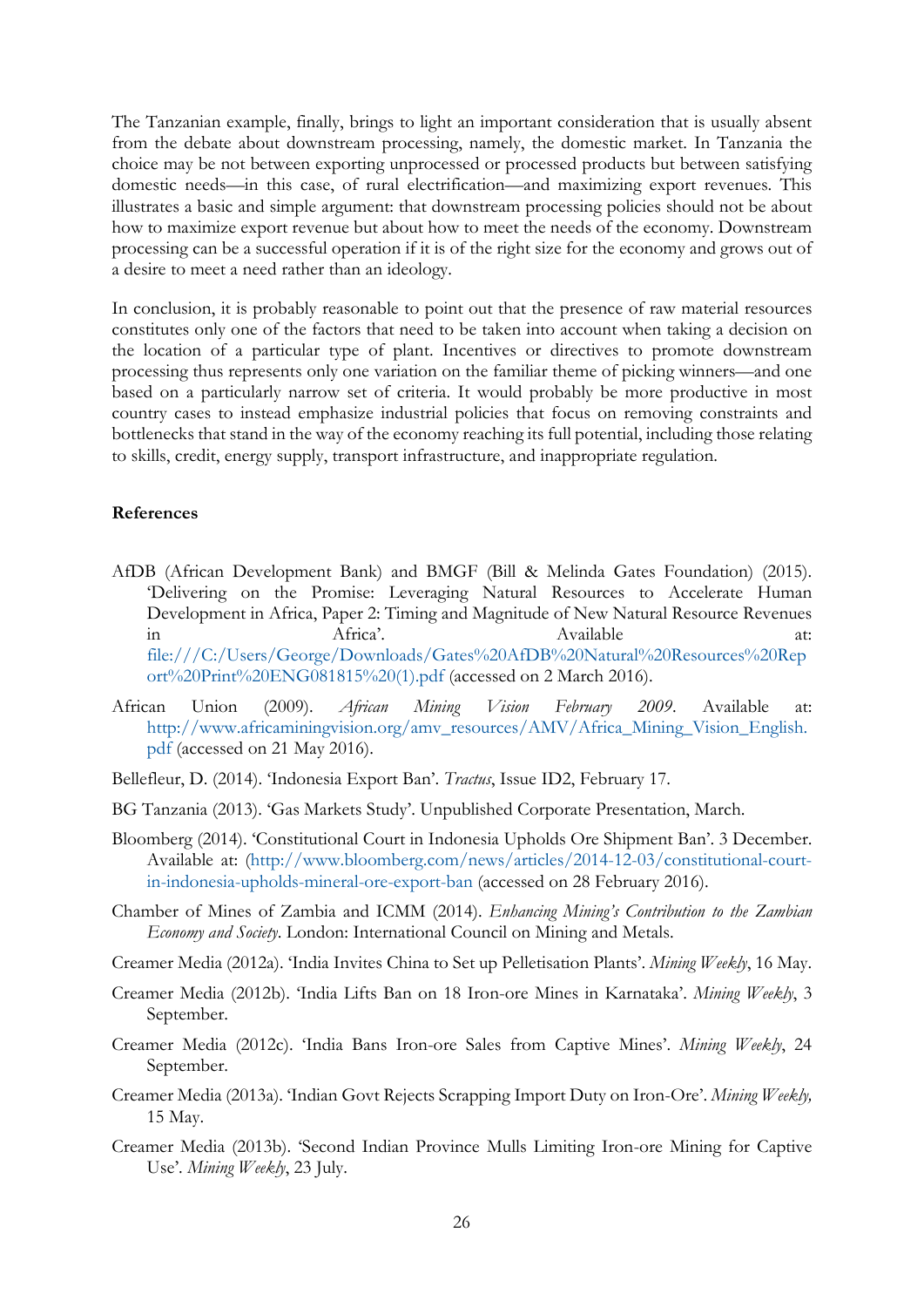- Creamer Media (2014a). 'Indian Steel Producers Seek Duty on Overseas Pellet Shipments'. *Mining Weekly*, 10 January.
- Creamer Media (2014b). 'Indian Railways Dismisses Lower Freight Rate for Iron-ore Pellets'. *Mining Weekly*, 20 March 2014.
- Creamer Media (2014c). 'India to Hike Mineral Royalty Rates to Meet Demands of Provinces'. *Mining Weekly*, 13 June.
- Creamer Media (2014d). 'Indian Iron Pellet Manufacturers Want to Liquidate Waste Dumps'. *Mining Weekly*, 16 June.
- Creamer Media (2014e). 'India's Miners Sharply Divided Over Iron-ore Export Tax'. *Mining Weekly*, 18 June.
- Creamer Media (2015). 'Indian Iron-ore Miners' Woes Persist as Govt Disregards Pleas to Slash 30% Export Tax'. *Mining Weekly*, 10 April.
- Creamer Media (2016a). 'Congo Delays Ban on Copper and Cobalt Concentrate Exports'. *Mining Weekly*, 13 January.
- Creamer Media (2016b). 'Indian Panel to Reconcile Iron-ore Exports Conflict'. *Mining Weekly*, 13 April).
- Creamer Media (2016c). 'India Faces Iron-ore Glut Despite Mine Closures'. *Mining Weekly*, 30 May.
- European Commission (n.d.). 'Trade: Economic Partnerships'. Available at: [http://ec.europa.eu/trade/policy/countries-and-regions/development/economic](http://ec.europa.eu/trade/policy/countries-and-regions/development/economic-partnerships/)[partnerships/](http://ec.europa.eu/trade/policy/countries-and-regions/development/economic-partnerships/) (accessed on 27 June 2016).
- Haldor Topsøe (n.d.). 'Large Scale Methanol Production from Natural Gas'. Available at: [http://www.topsoe.com/sites/default/files/topsoe\\_large\\_scale\\_methanol\\_prod\\_paper.ash](http://www.topsoe.com/sites/default/files/topsoe_large_scale_methanol_prod_paper.ashx_.pdf) [x\\_.pdf](http://www.topsoe.com/sites/default/files/topsoe_large_scale_methanol_prod_paper.ashx_.pdf) (accessed on 26 June 2016).
- Henstridge, M. (2014). 'Oil and Gas in East Africa'. Unpublished Presentation by Oxford Policy Management. June.
- Indonesia Investments (2015). 'Indonesia Opens Room for Bauxite Export, Nickel Ore to Follow?'. 24 March. Available at: [http://www.indonesia-investments.com/news/todays](http://www.indonesia-investments.com/news/todays-headlines/indonesia-opens-room-for-bauxite-export-nickel-ore-to-follow/item5415)[headlines/indonesia-opens-room-for-bauxite-export-nickel-ore-to-follow/item5415](http://www.indonesia-investments.com/news/todays-headlines/indonesia-opens-room-for-bauxite-export-nickel-ore-to-follow/item5415) (accessed on 28 February 2016).
- Institute for Energy Research (2005). 'US Petroleum Refining: Let the Market Function'. Available at: <http://instituteforenergyresearch.org/studies/petroleum-refining-and-the-free-market> (accessed on 27 February 2016).
- London Metal Exchange (n.d). 'Pricing and Data'. Accessible by subscription at: <https://www.lme.com/pricing-and-data/historical-data/> (accessed on 23 February 2016).
- Metal Bulletin (n.d.) 'Alumina Index'. Accessible by subscription at: <https://www.metalbulletin.com/mb-index.html> (accessed on 21 January 2016).
- Muller, H. (2013). Kansanshi Mining plc. Unpublished Personal Communication.
- Nathan Associates (2013). 'Economic Effects of Indonesia's Mineral-Processing Requirements for Export'. Report prepared for USAid. Available at: [http://pdf.usaid.gov/pdf\\_docs/pbaaa139.pdf](http://pdf.usaid.gov/pdf_docs/pbaaa139.pdf) (accessed on 15 February 2016).

Östensson, O. (2017). 'Local Content, Supply Chains, and Shared Infrastructure'. WIDER Working Paper 2017/96. Helsinki: UNU WIDER.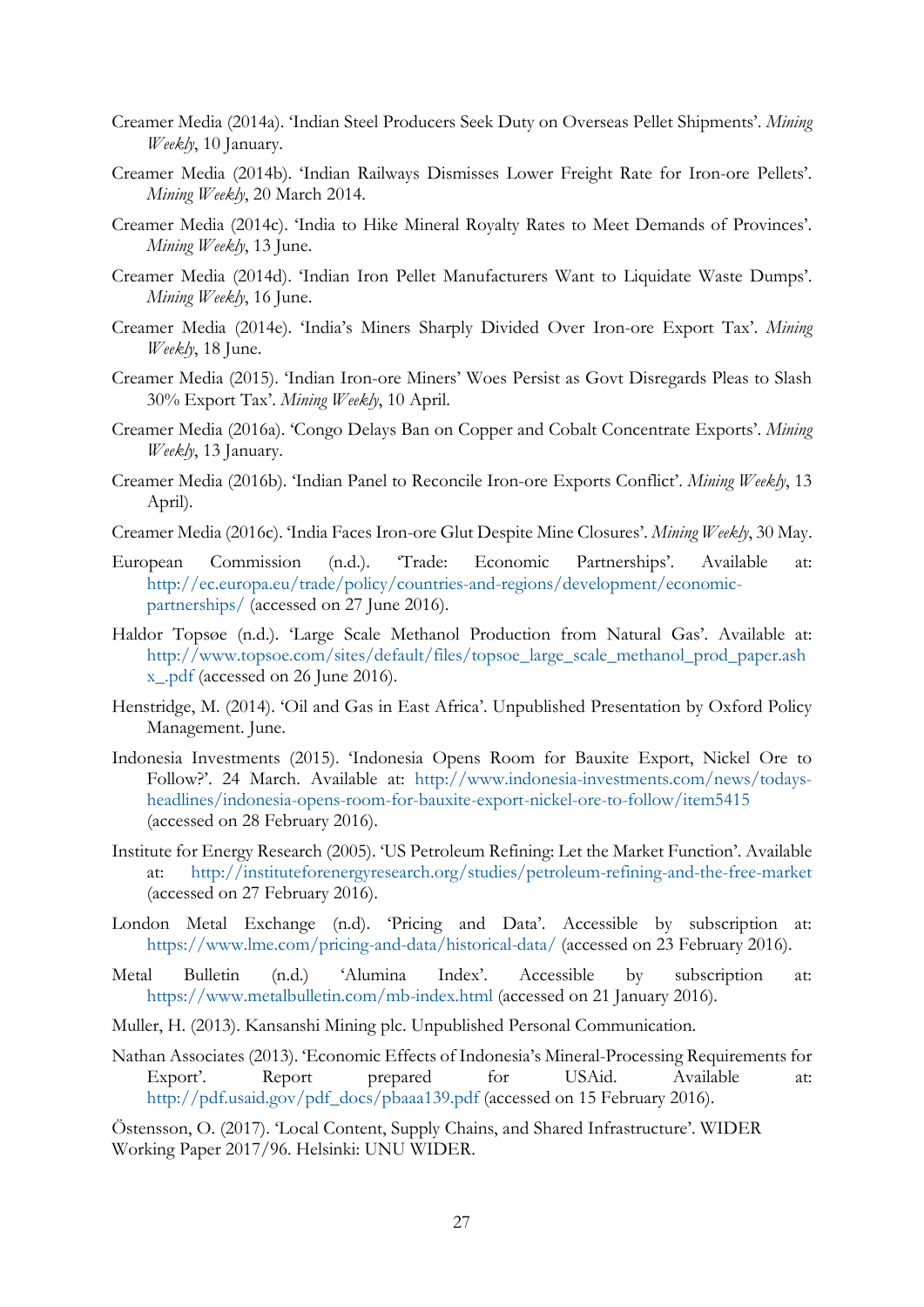- Östensson, O., B. Parsons, and S. Dodd (2014). 'Comparative Study of the Mining Tax Regime for Mineral Exploitation in Kazakhstan'. Report Prepared for the World Bank. Washington, DC: World Bank.
- Prebisch. R. (1950). *The Economic Development of Latin America and its Principal Problems*. Lake Success, NY: United Nations.
- Price, A.H, and S. Nance (2009). 'Export Barriers and Global Trade in Raw Materials: The Steel Industry Experience'. Report to the Raw Materials Committee of the Organization for Economic Cooperation and Development. Washington, DC: Wiley Rein LLP.
- Raw Materials Data (n.d.). Accessible by subscription (accessed on 27 May 2016).
- Republic of South Africa (2010). 'Amendment of the Broad-Based Socio-Economic Empowerment Charter for the South African Mining and Minerals Industry'. Pretoria: Department of Mineral Resources.
- Roe, A.R, (2016) 'Tanzania—from Mining to Oil and Gas'. WIDER Working Paper, 2016/79. Helsinki: UNU-WIDER.
- Singer, H.W. (1950). 'The Distribution of Gains between Investing and Borrowing Countries'. *American Economic Review*, 40(2): 473–85.
- S&P Global (n.d.a). 'SNL Metals & Mining'. Accessible by subscription at: <http://marketintelligence.spglobal.com/client-solutions/sectors/metals-mining> (accessed on 27 May 2016).
- S&P Global (n.d.b). 'Platts Iron Ore Index'. Accessible by subscription at: <https://www.platts.com/commodity/metals> (Accessed on 21 February 2016).
- S&P Global (n.d.c). 'Platts Steel Prices'. Accessible by subscription at: <https://www.platts.com/commodity/metals> (accessed on 21 February 2016).
- Tercero, L.E., M. Soulier, and S. Haag (2016). 'An Examination of Copper Contained in International Trade Flows'. *Mineral Economics*, 29(2–3): 47–56.
- TEX Report (2016). 'India's Iron Ore Imports, Exports in 2015'. 6 May. Available by subscription only.
- UNCTAD (2013). 'Iron Ore Statistics 2013'. UNCTAD/SUC/2013/3. Geneva and New York: UNCTAD.
- UNCTAD (2015). 'The Iron Ore Market 2015'. UNCTAD/SUC/2015/2. Geneva and New York: UNCTAD.
- UNCTADstat (n.d.). Accessible by subscription at: [http://unctadstat.unctad.org/wds/ReportFolders/reportFolders.aspx?sCS\\_ChosenLang=e](http://unctadstat.unctad.org/wds/ReportFolders/reportFolders.aspx?sCS_ChosenLang=en) [n](http://unctadstat.unctad.org/wds/ReportFolders/reportFolders.aspx?sCS_ChosenLang=en) (accessed on 26 February 2016).
- United Republic of Tanzania (2013). *The National Natural Gas Policy of Tanzania—2013.* Dar es Salaam: United Republic of Tanzania.
- United Republic of Tanzania (2014). 'Draft One, Local Content Policy of Tanzania for Oil and Gas Industry'. Dar es Salaam: United Republic of Tanzania.
- United Republic of Tanzania (2015). 'The Draft National Energy Policy 2015'. Dar es Salaam: Ministry of Energy and Minerals.
- USGS (United States Geological Survey) (2014). 'Minerals Yearbook'. Available at: <https://minerals.usgs.gov/minerals/pubs/myb.html> (accessed on 26 June 2016).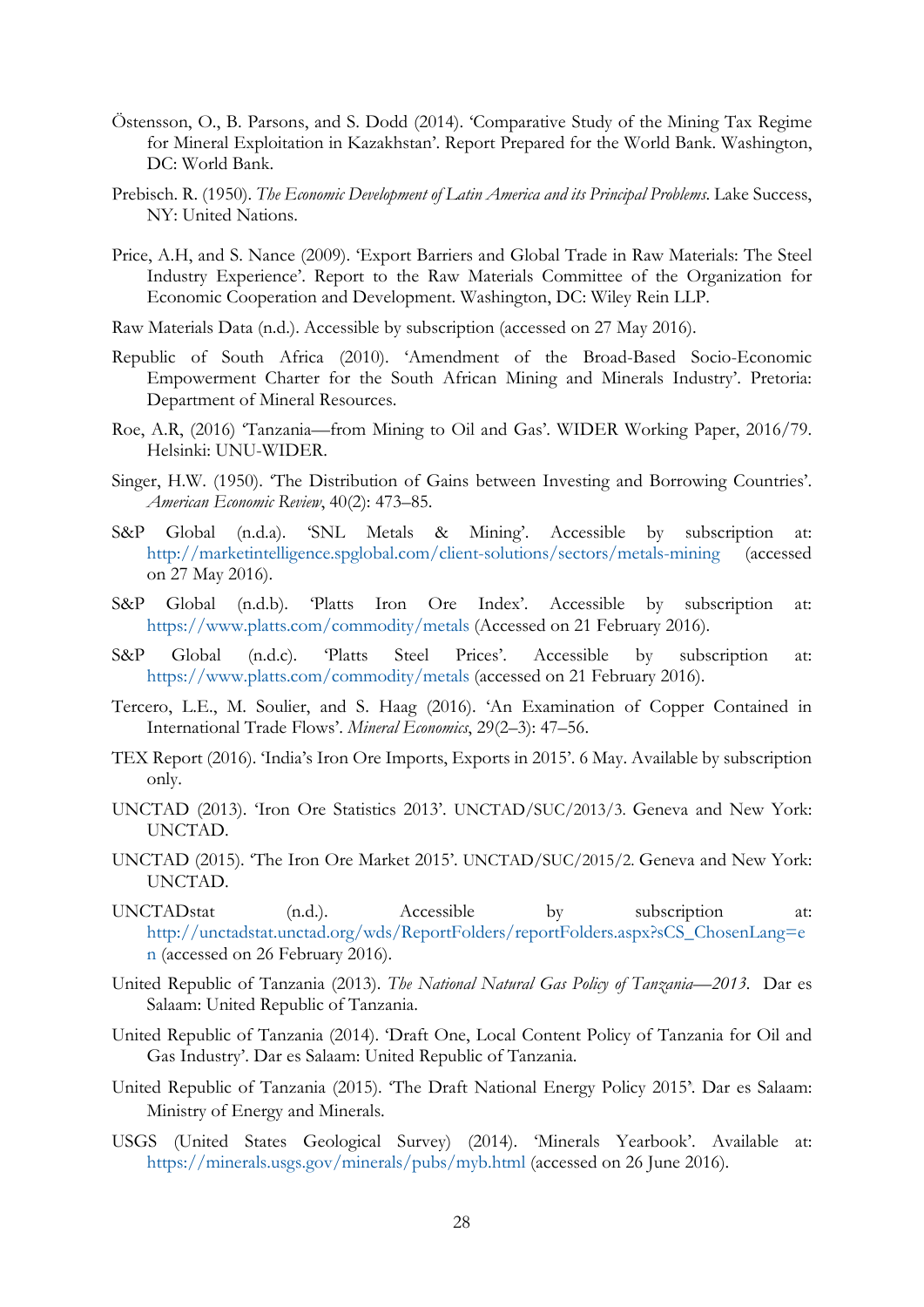- World Bank (2011). 'What is the Potential for More Copper Fabrication in Zambia?'. Report No. 62379-ZM. Washington, DC: World Bank.
- World Bank (2016). 'Ease of Doing Business Index'. Available at: <http://data.worldbank.org/indicator/IC.BUS.EASE.XQ> (accessed on 27 February 2016).
- World Steel Association (2015). *Steel Statistical Yearbook 2015*. Available at: [https://www.worldsteel.org/en/dam/jcr:3e501c1b-6bf1-4b31-8503](https://www.worldsteel.org/en/dam/jcr:3e501c1b-6bf1-4b31-8503-a2e52431e0bf/Steel+Statistical+Yearbook+2015+r3.pdf) [a2e52431e0bf/Steel+Statistical+Yearbook+2015+r3.pdf](https://www.worldsteel.org/en/dam/jcr:3e501c1b-6bf1-4b31-8503-a2e52431e0bf/Steel+Statistical+Yearbook+2015+r3.pdf) (accessed on 26 June 2016).

WTO (n.d.a). 'Glossary'. Available at:

[https://www.wto.org/english/thewto\\_e/glossary\\_e/glossary\\_e.htm](https://www.wto.org/english/thewto_e/glossary_e/glossary_e.htm) (accessed on 27 February 2016).

WTO (n.d.b). 'Tariffs'. Available at: [https://www.wto.org/english/tratop\\_e/tariffs\\_e/tariff\\_data\\_e.htm](https://www.wto.org/english/tratop_e/tariffs_e/tariff_data_e.htm) (accessed on 27 February 2016).

WTO (n.d.c). 'Dispute Settlement'. Available at:

[https://www.wto.org/english/tratop\\_e/tratop\\_e.htm](https://www.wto.org/english/tratop_e/tratop_e.htm) (accessed on 15 August 2014).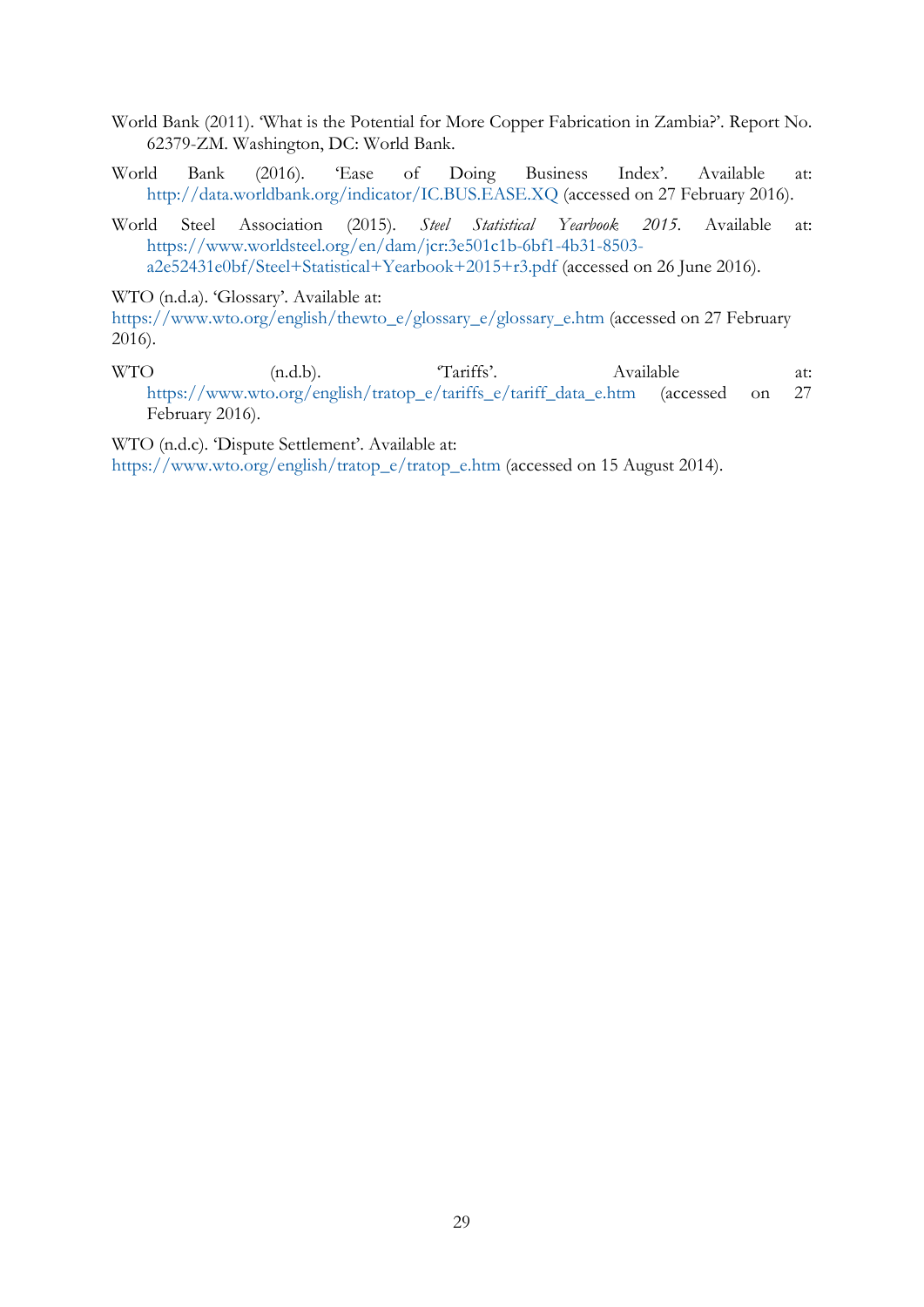#### **Annex**

#### **Tables and graphs on vertical integration**

The following tables and graphs provide more detailed background to the analysis made in section 3. Since tables and graphs for copper were included in the main text, only the data for bauxite/alumina/aluminium, and iron ore/steel are shown here.

#### **A1. Vertical integration**

Table A1: Bauxite processed into alumina within country of origin as per cent of total bauxite produced within the same country

|               | 2000  | 2005  | 2010  | 2014  |
|---------------|-------|-------|-------|-------|
| Australia     | 74%   | 82%   | 69%   | 59%   |
| <b>Brazil</b> | 69%   | 65%   | 78%   | 69%   |
| China         | 100%  | 100%  | 100%  | 100%  |
| Greece        | 70%   | 86%   | 84%   | 96%   |
| Guinea        | 8%    | 10%   | 8%    | $0\%$ |
| Guyana        | $0\%$ | $0\%$ | $0\%$ | $0\%$ |
| India         | 83%   | 66%   | 53%   | 70%   |
| Indonesia     | $0\%$ | 0%    | $0\%$ | 21%   |
| Jamaica       | 86%   | 79%   | 44%   | 43%   |
| Kazakhstan    | 86%   | 86%   | 73%   | 70%   |
| Malaysia      | 0%    | na    | $0\%$ | 0%    |
| Russia        | 100%  | 100%  | 100%  | 100%  |
| Surinam       | 100%  | 100%  | 100%  | 98%   |
| USA           | 100%  | 100%  | 100%  | Na    |
| Venezuela     | 100%  | 90%   | 100%  | 98%   |
| Total         | 63%   | 68%   | 62%   | 54%   |

Source: Authors' calculations based on Raw Materials Data (n.d.).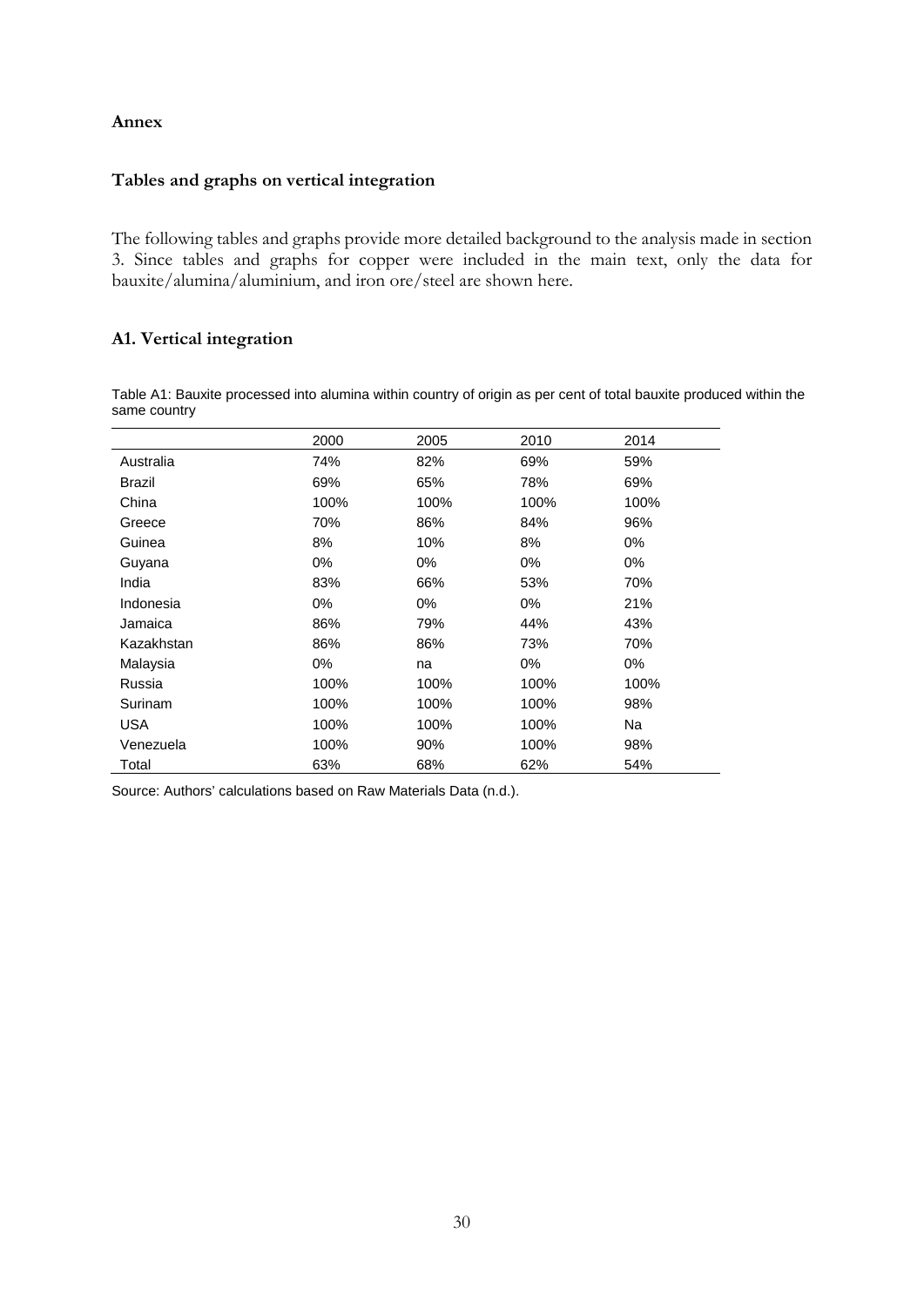|            | 2000 | 2005 | 2010  | 2014  |
|------------|------|------|-------|-------|
| Australia  | 100% | 100% | 100%  | 100%  |
| Brazil     | 100% | 100% | 100%  | 100%  |
| China      | 71%  | 75%  | 64%   | 51%   |
| Greece     | 100% | 100% | 100%  | 100%  |
| Guinea     | 100% | 100% | 100%  | 0%    |
| Guyana     | 0%   | 0%   | 0%    | 0%    |
| India      | 100% | 100% | 100%  | 100%  |
| Indonesia  | 0%   | 0%   | 0%    | 100%  |
| Jamaica    | 100% | 100% | 100%  | 100%  |
| Kazakhstan | 100% | 100% | 100%  | 100%  |
| Malaysia   | 0%   | 0%   | $0\%$ | 0%    |
| Russia     | 67%  | 72%  | 81%   | 96%   |
| Surinam    | 72%  | 90%  | 100%  | 100%  |
| <b>USA</b> | 2%   | 1%   | 1%    | $0\%$ |
| Venezuela  | 94%  | 100% | 88%   | 100%  |
| Total      | 63%  | 68%  | 62%   | 54%   |

Table A2: Bauxite processed into alumina within country of origin as per cent of total alumina produced within the same country

Source: Authors' calculations based on Raw Materials Data (n.d.).

Table A3: Alumina processed into aluminium within country of origin as per cent of total aluminium produced within the same country  $\overline{\phantom{0}}$ 

|                             | 2000 | 2005  | 2010  | 2014  |
|-----------------------------|------|-------|-------|-------|
| Australia                   | 100% | 100%  | 100%  | 100%  |
| <b>Bahrain</b>              | 0%   | 0%    | 0%    | $0\%$ |
| <b>Brazil</b>               | 100% | 100%  | 100%  | 100%  |
| Canada                      | 24%  | 23%   | 21%   | $0\%$ |
| China                       | 67%  | 54%   | 84%   | 92%   |
| Greece                      | 100% | 100%  | 100%  | 0%    |
| Iceland                     | 0%   | 0%    | $0\%$ | $0\%$ |
| India                       | 100% | 100%  | 100%  | 100%  |
| Indonesia                   | 0%   | 0%    | 0%    | $0\%$ |
| Jamaica                     | 0%   | 0%    | 0%    | $0\%$ |
| Kazakhstan                  |      |       | 100%  | 100%  |
| New Zealand                 | 0%   | 0%    | 0%    | 0%    |
| Norway                      | 0%   | 0%    | $0\%$ | 0%    |
| Oman                        |      |       | $0\%$ | $0\%$ |
| Qatar                       |      |       | 0%    | $0\%$ |
| Russia                      | 42%  | 44%   | 34%   | 34%   |
| Saudi Arabia                |      |       |       | 0%    |
| South Africa                | 0%   | 0%    | 0%    | 0%    |
| Surinam                     | 0%   | $0\%$ | $0\%$ | $0\%$ |
| <b>United Arab Emirates</b> | 0%   | 0%    | 0%    | $0\%$ |
| <b>USA</b>                  | 61%  | 100%  | 100%  | 100%  |
| Total                       | 50%  | 51%   | 59%   | 69%   |

Source: Authors' calculations based on Raw Materials Data (n.d.).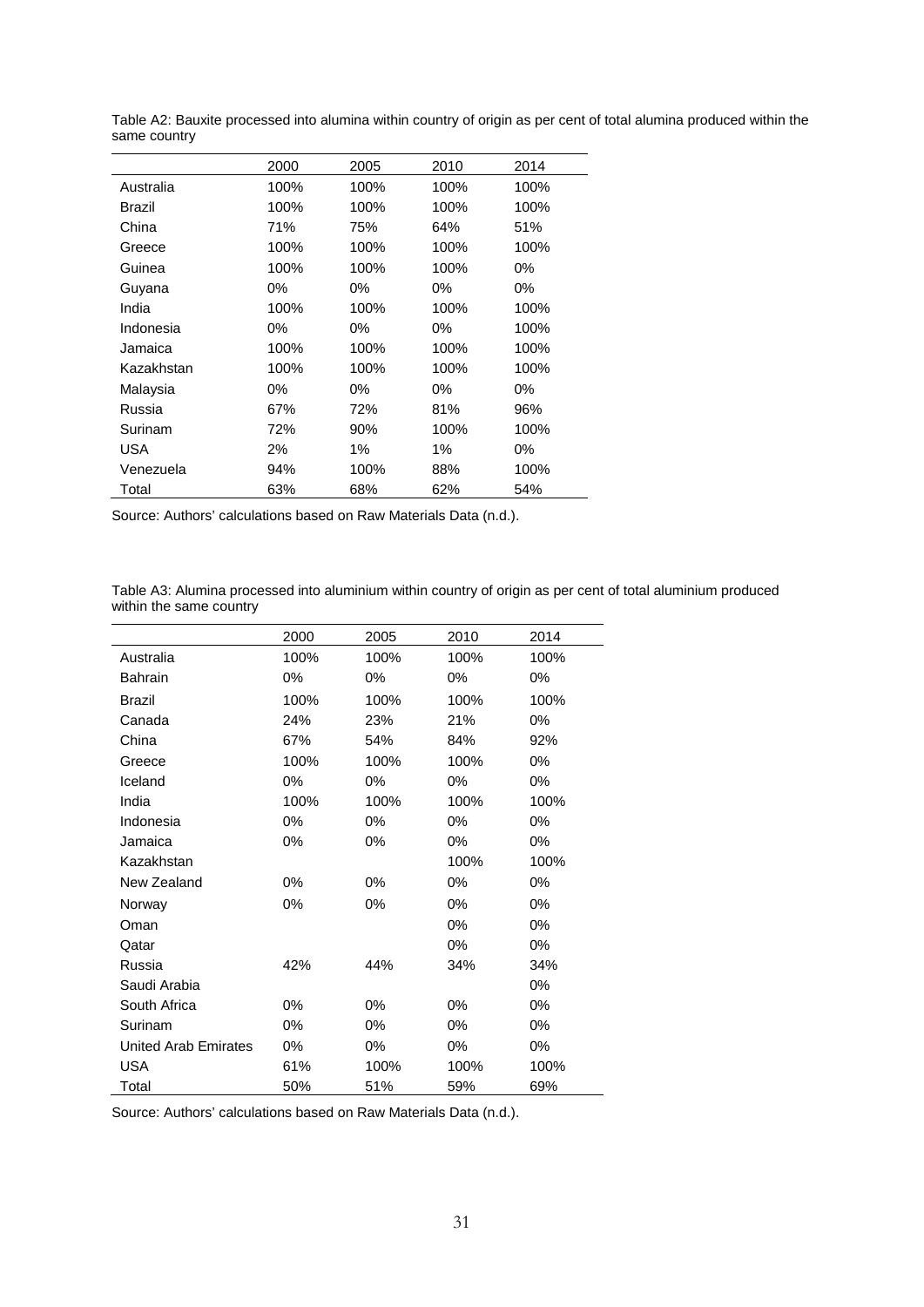|                              | 2000 | 2005 | 2010       | 2014  |
|------------------------------|------|------|------------|-------|
| Sweden                       | 24%  | 25%  | <b>21%</b> | 17%   |
| Kazakhstan                   | 42%  | 34%  | 19%        | 24%   |
| <b>Russian Federation</b>    | 83%  | 84%  | 79%        | 78%   |
| Ukraine                      | 71%  | 70%  | 53%        | 45%   |
| Canada                       | 43%  | 46%  | 34%        | 29%   |
| <b>United States</b>         | 100% | 100% | 83%        | 84%   |
| Brazil                       | 21%  | 18%  | 13%        | 10%   |
| Bolivarian Rep. of Venezuela |      | 65%  | 42%        | 37%   |
| Mauritania                   | 0%   | 0%   | 0%         | 0%    |
| South Africa                 | 36%  | 31%  | 18%        | 14%   |
| India                        | 55%  | 42%  | 46%        | 89%   |
| China                        | 100% | 100% | 100%       | 100%  |
| Australia                    | 7%   | 4%   | 2%         | $1\%$ |
| Total                        | 47%  | 49%  | 41%        | 30%   |

Table A4: Iron ore processed into pig iron within country of origin as per cent of total iron ore produced within the same country

Source: Authors' calculations based on data from World Steel Association (2015) and UNCTAD (2015).

Table A5: Iron ore processed into pig iron within country of origin as share of total iron ore produced within the same country by the same company

|                              | 2000  | 2005  | 2010  | 2014  |
|------------------------------|-------|-------|-------|-------|
| Sweden                       | 0%    | 0%    | $0\%$ | $0\%$ |
| Kazakhstan                   | 42%   | 34%   | 19%   | 24%   |
| <b>Russian Federation</b>    | 83%   | 84%   | 79%   | 78%   |
| Ukraine                      | 71%   | 70%   | 53%   | 45%   |
| Canada                       | 43%   | 46%   | 34%   | 29%   |
| <b>United States</b>         | 100%  | 100%  | 83%   | 84%   |
| Brazil                       | 21%   | 18%   | 13%   | 10%   |
| Bolivarian Rep. of Venezuela |       | 65%   | 42%   | 37%   |
| Mauritania                   | $0\%$ | $0\%$ | $0\%$ | $0\%$ |
| South Africa                 | 0%    | 0%    | $0\%$ | $0\%$ |
| India                        | 55%   | 42%   | 46%   | 89%   |
| China                        | 100%  | 100%  | 100%  | 100%  |
| Australia                    | 7%    | 4%    | 2%    | 1%    |

Source: Authors' calculations based on data from World Steel Association (2015) and UNCTAD (2015).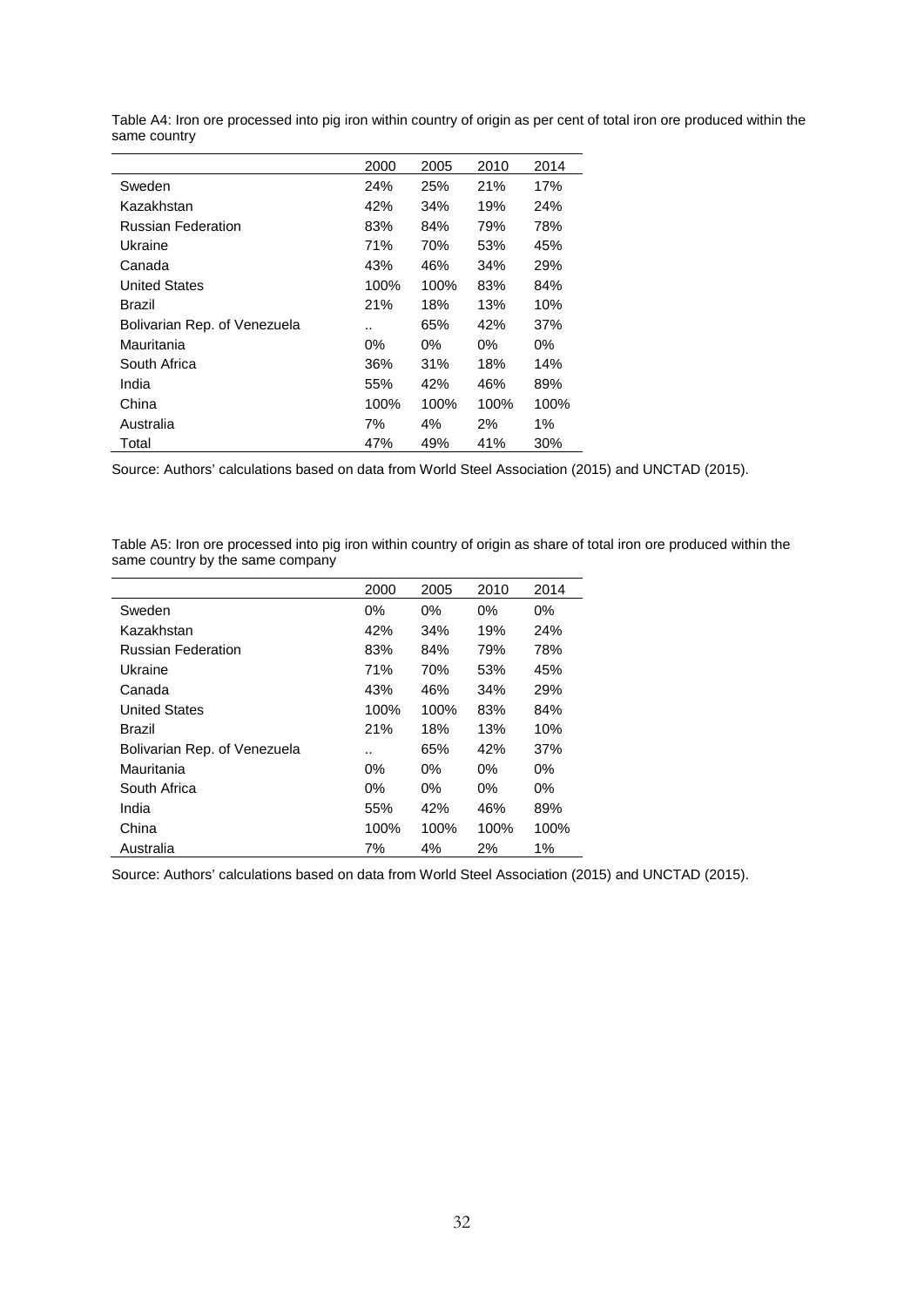

Figure A1: Share of world iron ore output produced by steel companies

Source: Authors' calculations based on data from UNCTAD (2015).

#### **A2. Processing margins**



Figure A2: Bauxite price and alumina price, August 2010–January 2016, US\$/tonne

Sources: Authors' calculations based on S&P Global (n.d.a), Metal Bulletin (n.d.).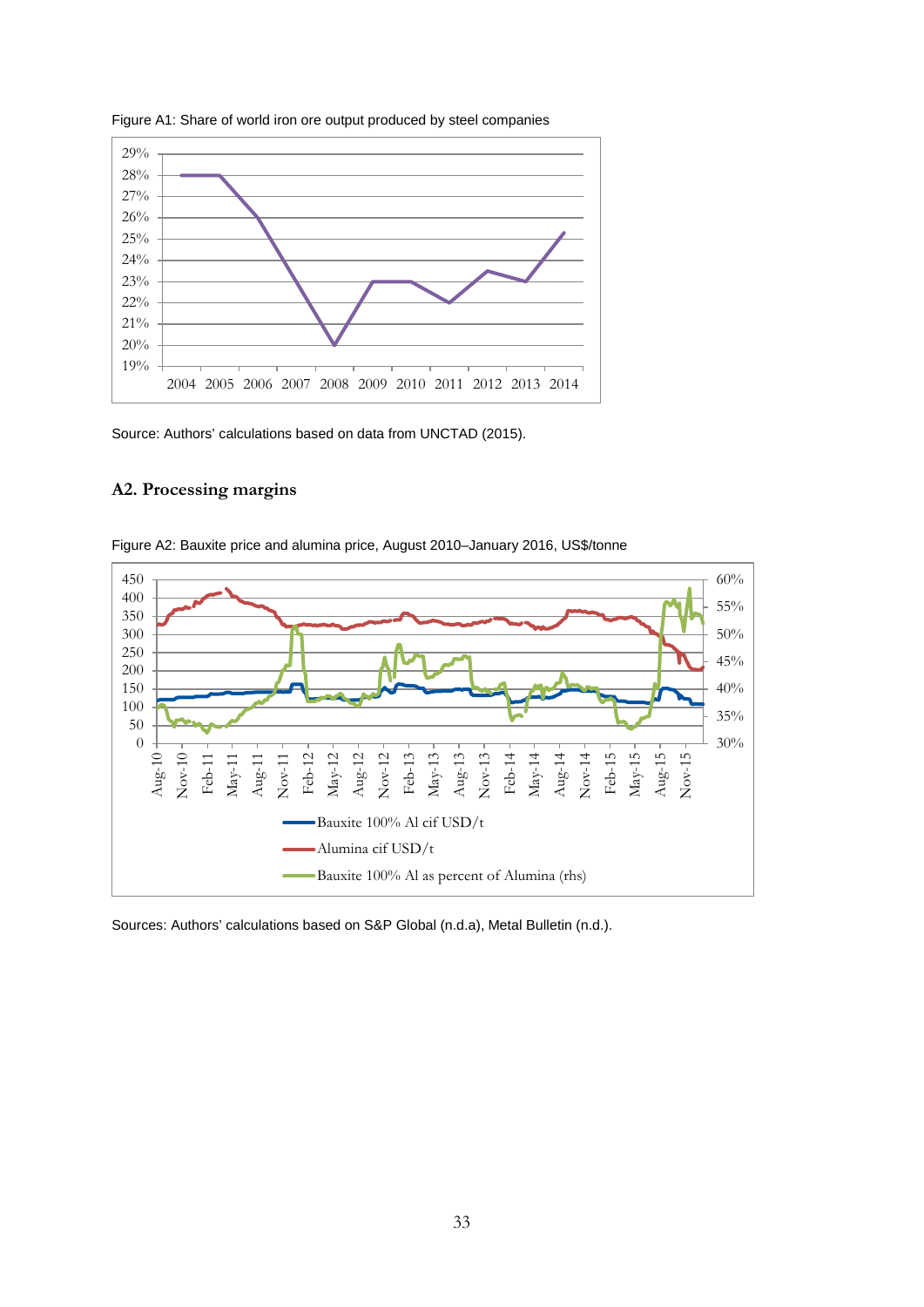

Figure A3: Alumina price and aluminium price, August 2010–January 2016, US\$/tonne

Figure A4: Change on previous period (monthly), bauxite price, the difference between alumina price and bauxite price and the difference between aluminium price and alumina price, August 2010–January 2016, US\$/tonne



Source: Authors' calculations based on S&P Global (n.d.a), Metal Bulletin (n.d.), London Metal Exchange (n.d.).

Source: Authors' calculations based on London Metal Exchange (n.d.), Metal Bulletin (n.d.).